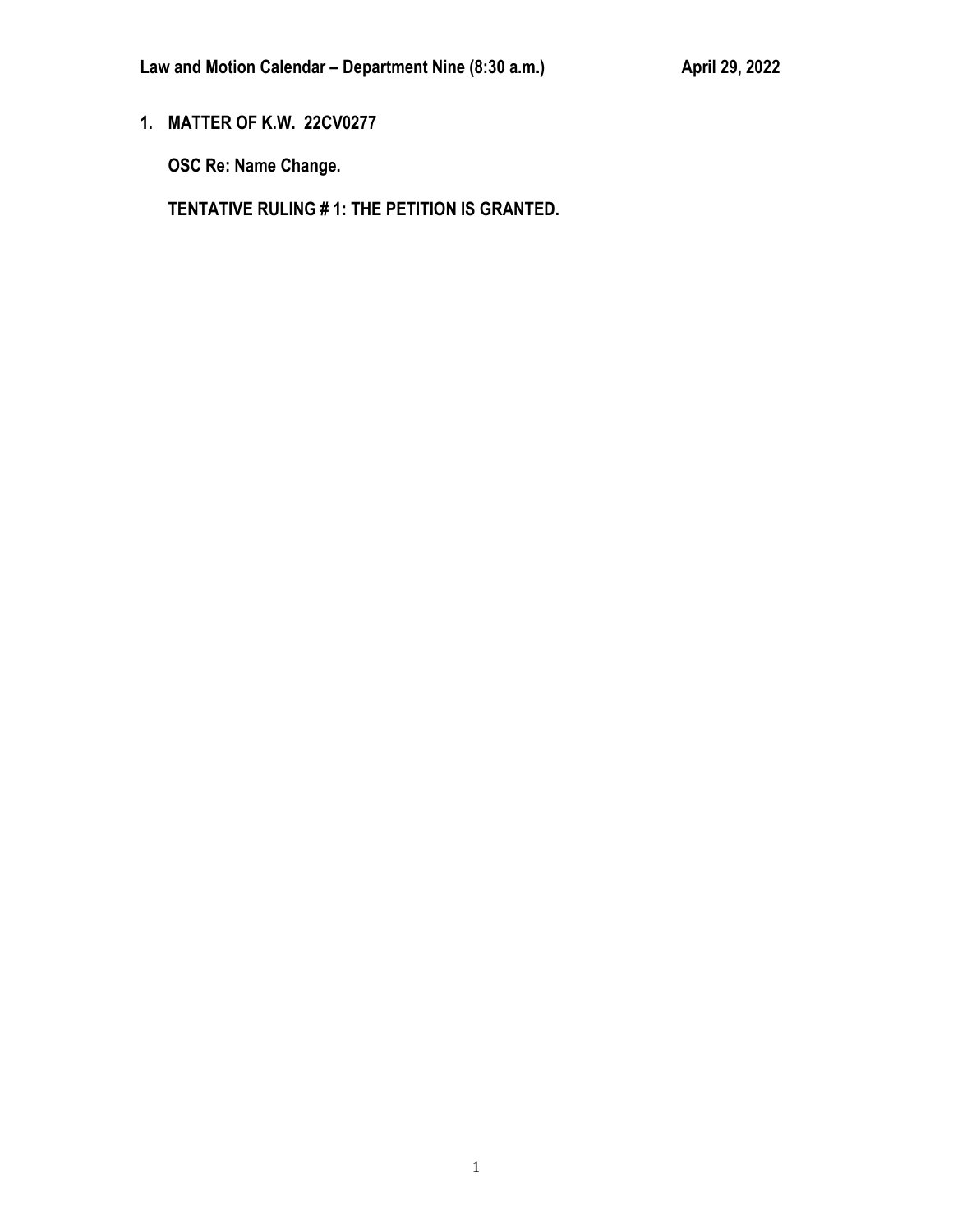# **2. CALIFORNIA HYDRONICS CORP. v. DIV 15 TECH PC-20210490**

#### **Plaintiff's Application for Right to Attach Order and Writ of Attachment.**

 On September 1, 2021, plaintiff filed a complaint against defendant DIV 15 Tech, a California Corporation asserting causes of action for breach of contract, common count, and quantum meruit allegedly arising from agreements in the form of purchase orders and failure to make payments due and owing in the amount of \$73,135.19.

 Plaintiff seeks issuance of a writ of attachment of any of the defendant's property as it is not a natural person in the total amount of \$251,938, representing \$5,000 in estimated costs and \$121,300 in estimated attorney fees to prosecute the action. The declaration filed in support of the verified application states: declarant is the CFO of plaintiff; plaintiff is a California Corporation doing business as a hydronics supplier and contractor, duly licensed by the State of California; a copy of defendant's credit application is attached as Exhibit A; in approximately 2019 defendant purchased a pump skid from plaintiff by submitting a purchase order, a true and correct copy is attached as Exhibit B; the pump skid identified in Exhibit B was delivered to the construction project on September 29, 2019 as confirmed by the bill of lading from the shipper, a true and correct copy being attached as Exhibit C; true and correct copies of pump skid related invoices are attached as Exhibits D-F; and while plaintiff has issued one credit in the amount of \$89.10 related to the pump skid, plaintiff has not been paid in full for the pump skid and there remains \$73,135.59 unpaid by defendant. (Declaration of Curtis Roe in Support of Application, paragraphs 2-10; and Exhibits A-F.)

 Plaintiff's counsel declares plaintiffs have so far incurred \$9,555.50 in attorney fees and \$1,111.25 in costs; and it is estimated that plaintiff will incur \$11,541.40 in interest from February 15, 2022, through trial, \$101,300 in additional attorney fees and an additional \$5,000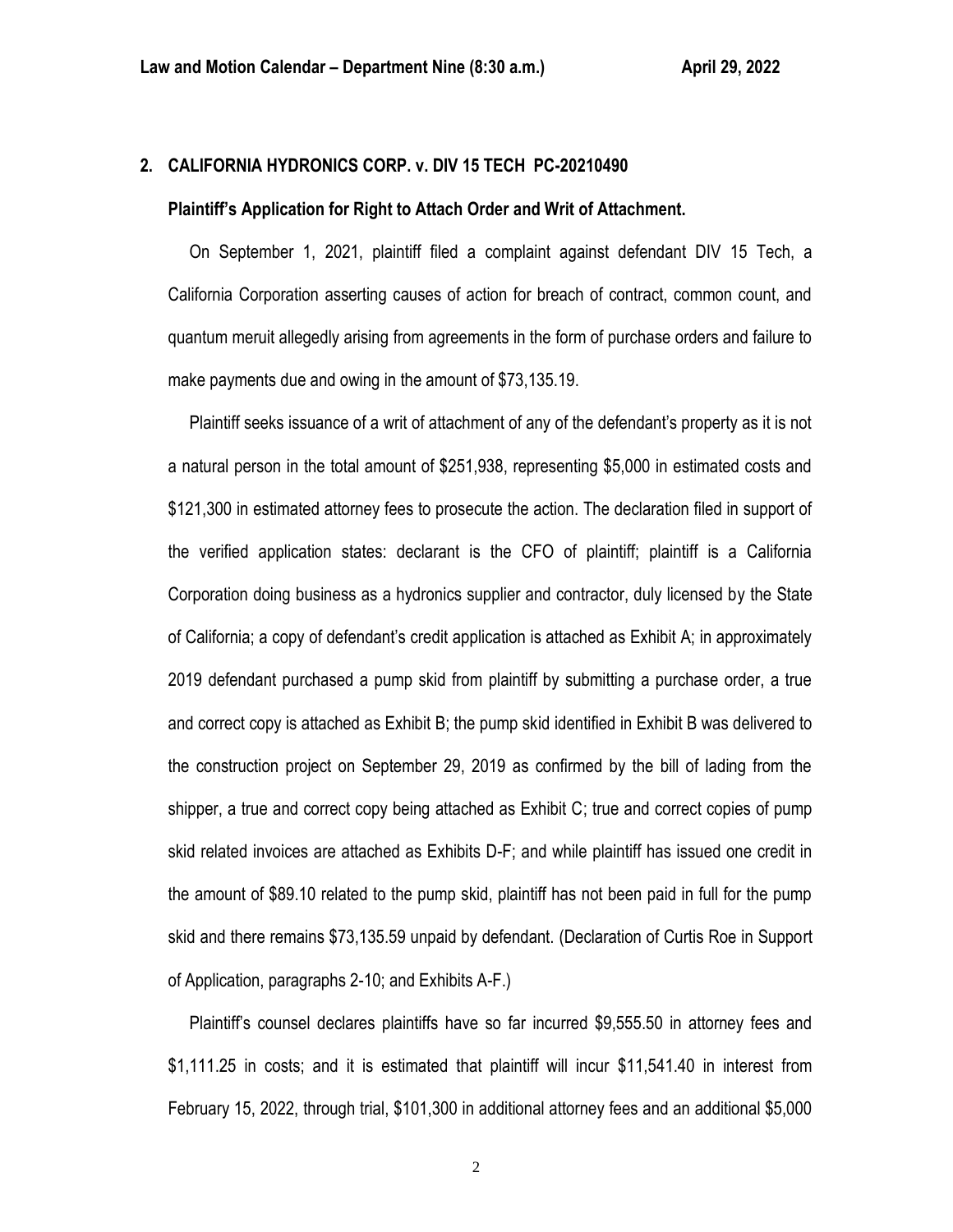in costs, which includes trial prep and trial time for two attorneys. (Declaration of M. Jonathan Robb, Jr in Support of Application, paragraphs 2-4.)

 "Upon the filing of the complaint or at any time thereafter, the plaintiff may apply pursuant to this article for a right to attach order and a writ of attachment by filing an application for the order and writ with the court in which the action is brought." (Code of Civil Procedure, § 484.010.)

Defendant filed its answer to the complaint on November 2, 2021.

 The proof of service filed with the court declares that defendant was served the documents related to the hearing on the application for writ of attachment by email on February 14, 2022.

 The date and time of hearing appears to have been assigned by the clerk when the papers were filed on February 16, 2022. Therefore, the document served on defense counsel on February 14, 2022, could not have noticed the date and time of the hearing on April 8, 2022. An amended notice of hearing was filed on February 22, 2022, which stated the hearing would take place on April 8, 2022, at 8:30 a.m. in Department Nine. The proof of service attached to the amended notice declares that "**PLAINTIFF'S NOTICE OF FURTHER CASE MANAGEMENT CONFERENCE**" was served by email to defense counsel on February 17, 2022. (Emphasis in original.)

 The court questioned whether the designation of what was served in the proof of service was a clerical error.

 Defendant filed a request for continuance for lack of valid service on April 7, 2022 wherein it contended: upon viewing the February 17, 2022 email that had the notice of hearing and Judicial Council Form AT-115 application, defendant notified plaintiff's counsel about defendant's objection to service by electronic means; defendant expected service of further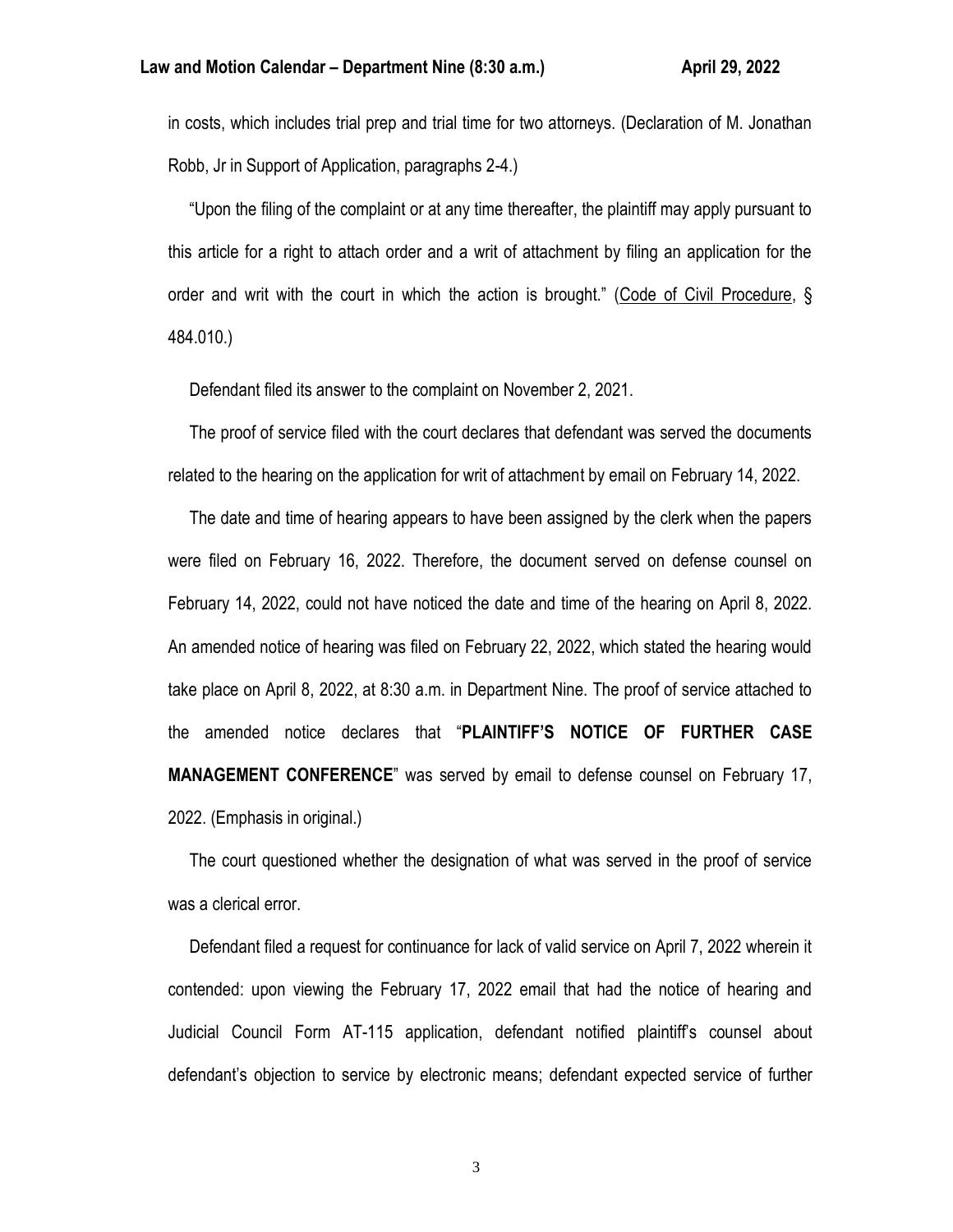supporting documents for the application would thereafter be served by electronic means or mail; after receiving plaintiff's notice of non-opposition by email, defense counsel was surprised as he believed there had been no service of the supporting documents; and defense counsel later discovered that the supporting documents were emailed on February 14, 2022 before the date of hearing had been assigned and had ended up in a "trash file". Defendant further contended that defendant is not insolvent; there is no request for attorney fees in the complaint, therefore attorney fees should not be included in the amount to be secured by the equipment; and assuming the court determines a bond is appropriate, it should not exceed \$73,135.59.

 The court continued the hearing from April 8, 2022, to April 29, 2022, and directed the response to the application to be filed at least nine days before the hearing date.

 The amended proof of service filed on April 8, 2022, declares that on February 17, 2022, the amended notice of hearing was served by email or electronic transmission on defense counsel.

 Defendant opposes the application on the following grounds: the future attorney fees and costs claimed in the application are unreasonable and unwarranted; the declaration in support of the claim for \$9,555.50 in past attorney fees fails to articulate in any meaningful way what the alleged time was for; the plaintiff's counsel failed to show the hourly rates of the two attorneys claiming fees, the basis for a combined rate of \$1,155 per hour for the two attorneys, and whether that rate is reasonably based upon the attorneys' experience and qualifications; the declaration failed to show whether those rates are reasonable in the prevailing community; and should the court grant the petition, the attachment amount should be limited to a total amount of \$100,000, representing the alleged unpaid contract amount, interest and costs.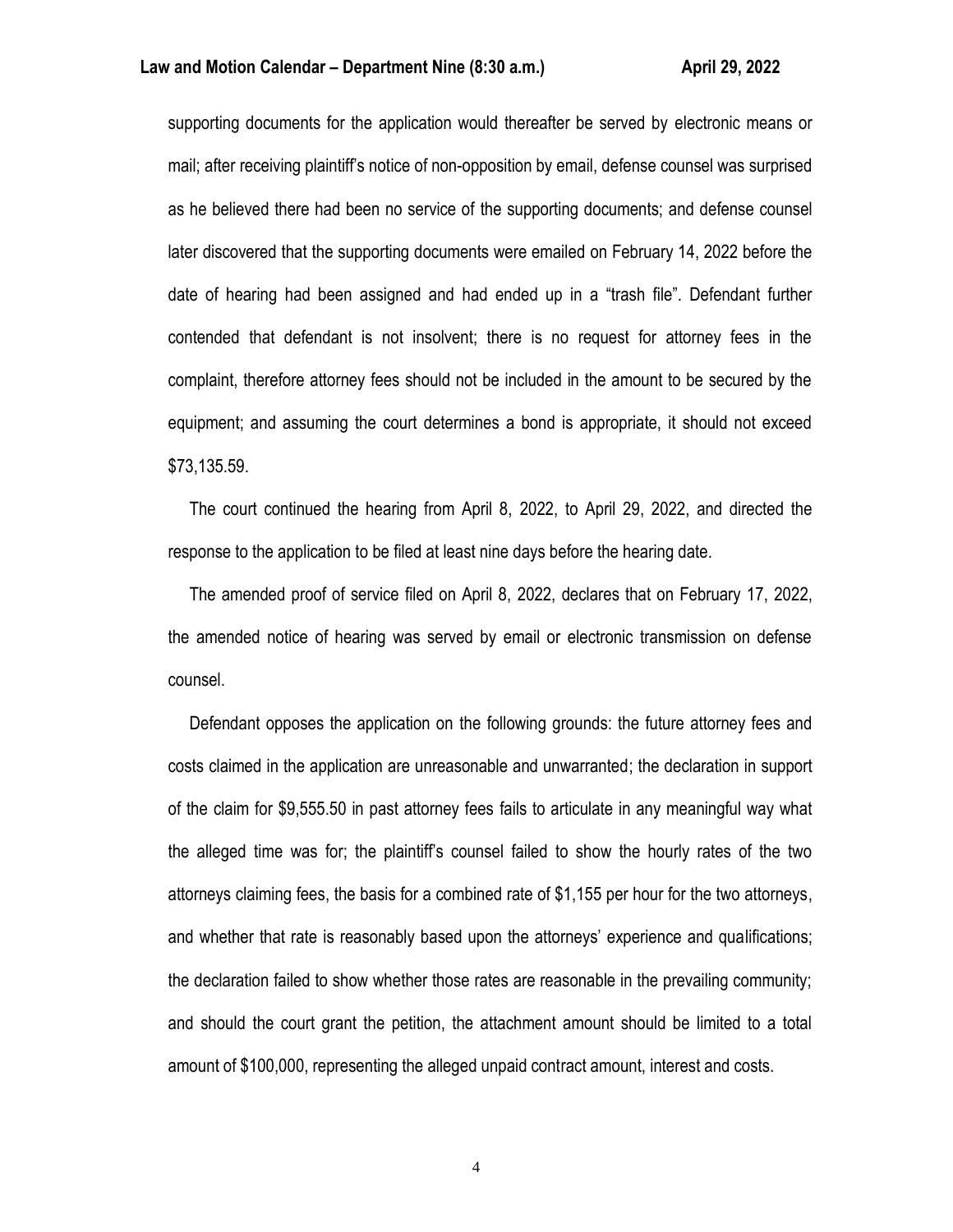There was no reply to the opposition in the court's file at the time this tentative ruling was prepared.

 Pursuant to Code of Civil Procedure, § 484.090 in order to issue an order of attachment, the court must find all of the following: (1) The claim upon which the attachment is based is one upon which an attachment may be issued; (2) the applicant has established the probable validity of the claim upon which the attachment is based; (3) the attachment is not sought for a purpose other than the recovery on the claim upon which the request for attachment is based; and (4) the amount to be secured by the attachment is greater than zero. In order to establish the probable validity of the claim, the applicant must show that it is more likely than not it will obtain a judgment against the defendant on its claim. (Code of Civil Procedure, § 481.190.) "Except as otherwise provided by statute, an attachment may be issued only in an action on a claim or claims for money, each of which is based upon a contract, express or implied, where the total amount of the claim or claims is a fixed or readily ascertainable amount not less than five hundred dollars (\$500) exclusive of costs, interest, and attorney's fees." (Code of Civil Procedure, § 483.010(a).)

 "The following property of the defendant is subject to attachment: ¶ (a) Where the defendant is a corporation, all corporate property for which a method of levy is provided by Article 2 (commencing with Section 488.300) of Chapter 8…" (Code of Civil Procedure, § 487.010(a).)

 "Except as provided in paragraph (2) of subdivision (a) of Section 3439.07 of the Civil Code, the following property is exempt from attachment: ¶ (a) All property exempt from enforcement of a money judgment. ¶ (b) Property which is necessary for the support of a defendant who is a natural person or the family of such defendant supported in whole or in part by the defendant. ¶ (c) "Earnings" as defined by Section 706.011. ¶ (d) All property not subject to attachment pursuant to Section 487.010." (Code of Civil Procedure, § 487.020.)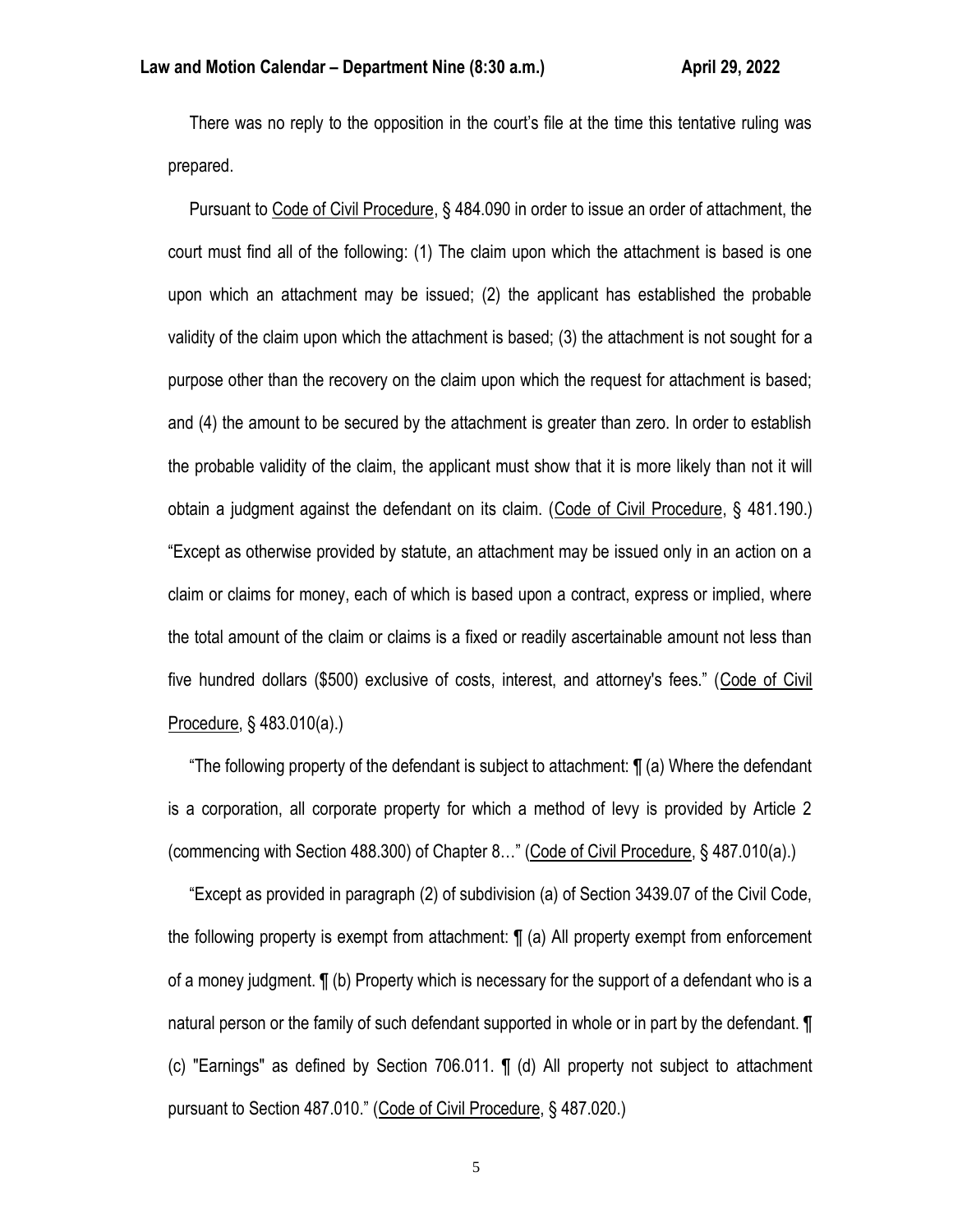"In determining the probable validity of a claim where the defendant makes an appearance, the court must consider the relative merits of the positions of the respective parties and make a determination of the probable outcome of the litigation. (Law Revision Commission Comment to section 481.190.)" (Loeb & Loeb v. Beverly Glen Music, Inc. (1985) 166 Cal.App.3d 1110, 1120.) Therefore, the burden is on the moving party to establish grounds for an order of attachment. (Loeb and Loeb, supra at page 1120; Pos-A-Traction, Inc. v. Kelly-Springfield Tire Co., Div. of Goodyear Tire & Rubber Co. (2000) 112 F.Supp.2d 1178, 1181.) "The application shall be supported by an affidavit showing that the plaintiff on the facts presented would be entitled to a judgment on the claim upon which the attachment is based." (Code of Civil Procedure, § 484.030.) A verified complaint that satisfies the requirements of Section 482.040 may be used in lieu of or in addition to an affidavit. (Code of Civil Procedure, § 482.040.) The opposition shall be accompanied by an affidavit supporting any factual issues raised and points and authorities supporting any legal issues raised. (Code of Civil Procedure, § 484.060(a).) Since attachment is a purely statutory remedy, it is subject to strict construction. (Jordan-Lyon Productions, Ltd. v. Cineplex Odeon Corp. (1994) 29 Cal.App.4th 1459, 1466.)

 Inasmuch as an award of attorney fees is not sought in the complaint, plaintiff can not claim projected attorney fees as the amount that is secured by the subject equipment. Therefore, the amount of the claim of attachment is limited to \$73,135.59 as the claimed unpaid balance under the two agreements, \$30,294.54 in interest through February 15, 2022, \$11,541.40 in interest from February 15, 2022, through trial, and an additional \$5,000 in costs through the date of trial. The court grants the application for a writ of attachment in the amount of \$119,971.53.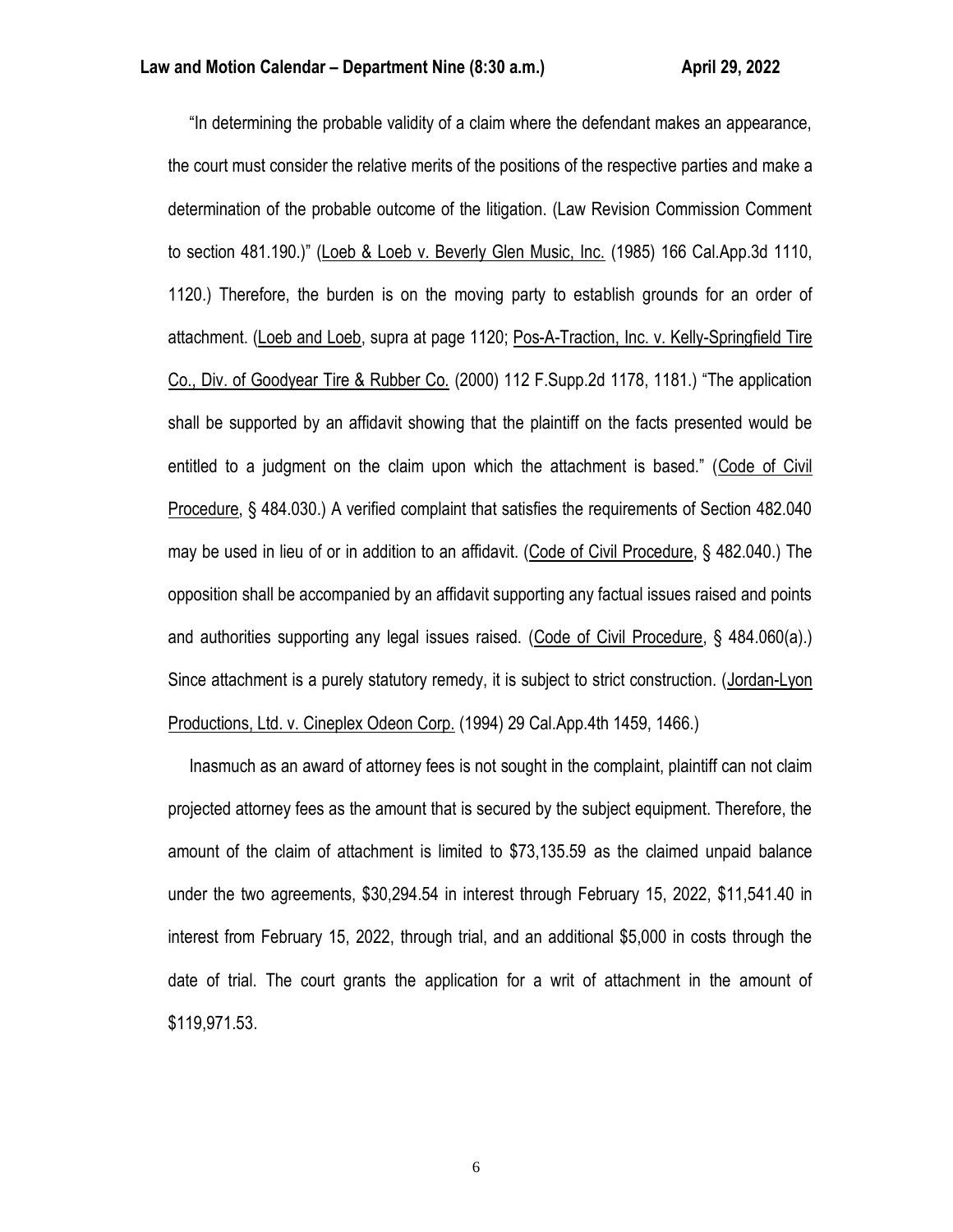## Undertaking Required

 Before the issuance of a writ of attachment the plaintiff is required to file an undertaking to compensate the defendant any amount the defendant may recover for any wrongful attachment by the plaintiff. (Code of Civil Procedure, § 489.210.) The undertaking shall be \$10,000. (Code of Civil Procedure, § 489.220(a).) That amount may be increased upon objection to the undertaking and the court finding that the probable recovery for a wrongful attachment exceeds the amount of the undertaking. (Code of Civil Procedure, § 489.220(b).)

 Defendant has argued that assuming the court determines a bond is appropriate, it should not exceed \$100,000.

 There is no evidence before the court to establish that the probable recovery for a wrongful attachment would exceed \$10,000. While defendant has filed a general denial and several affirmative defenses, there is no evidence that disputed the calculation of the amounts allegedly due and owing on the contracts and that interest is not due and owing. On the other hand, the declaration of plaintiff's Chief Financial Officer presents evidence concerning the amount remaining due and owing on the contracts. There is insufficient evidence to establish that the probable recovery for a wrongful attachment would exceed a bond in the amount of \$10,000. Bond is set in the amount of \$10,000.

**TENTATIVE RULING # 2: PLAINTIFF'S APPLICATION FOR RIGHT TO ATTACH ORDER AND WRIT OF ATTACHMENT IS GRANTED IN THE AMOUNT OF \$119,971.53. BOND IS SET ON THE AMOUNT OF \$10,000. NO HEARING ON THIS MATTER WILL BE HELD (LEWIS V. SUPERIOR COURT (1999) 19 CAL.4TH 1232, 1247.), UNLESS A NOTICE OF INTENT TO APPEAR AND REQUEST FOR ORAL ARGUMENT IS TRANSMITTED ELECTRONICALLY THROUGH THE COURT'S WEBSITE OR BY TELEPHONE TO THE COURT AT (530) 621-6551 BY 4:00 P.M. ON THE DAY THE TENTATIVE RULING IS**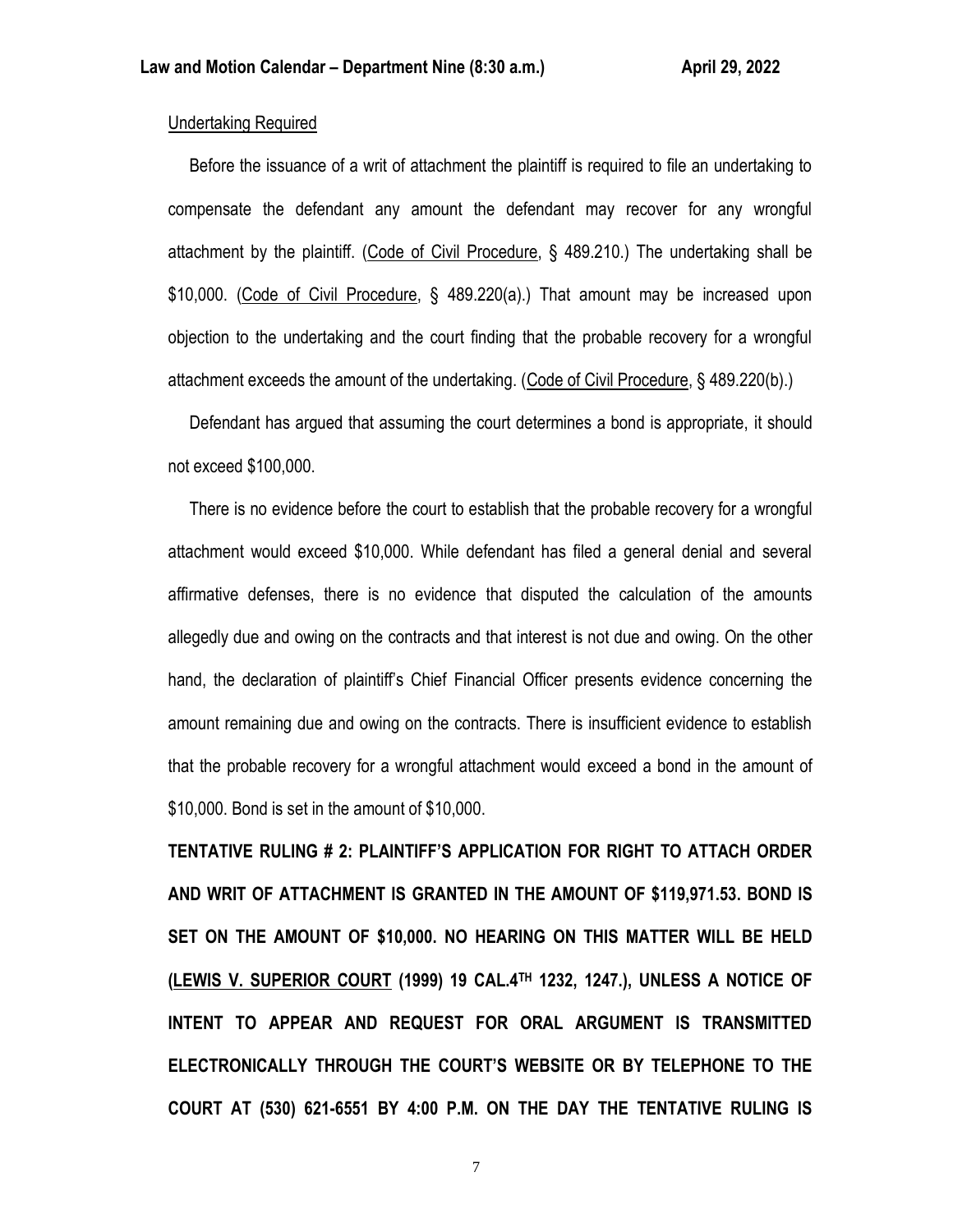**ISSUED. NOTICE TO ALL PARTIES OF AN INTENT TO APPEAR MUST BE MADE BY TELEPHONE OR IN PERSON. PROOF OF SERVICE OF SAID NOTICE MUST BE FILED PRIOR TO OR AT THE HEARING. LONG CAUSE HEARINGS MUST BE REQUESTED BY 4:00 P.M. ON THE DAY THE TENTATIVE RULING IS ISSUED AND THE PARTIES ARE TO PROVIDE THE COURT WITH THREE MUTUALLY AGREEABLE DATES ON FRIDAY AFTERNOONS AT 2:30 P.M. LONG CAUSE ORAL ARGUMENT REQUESTS WILL BE SET FOR HEARING ON ONE OF THE THREE MUTUALLY AGREEABLE DATES ON FRIDAY AFTERNOONS AT 2:30 P.M. THE COURT WILL ADVISE THE PARTIES OF THE LONG CAUSE HEARING DATE AND TIME BY 5:00 P.M. ON THE DAY THE TENTATIVE RULING IS ISSUED. PARTIES MAY PERSONALLY APPEAR AT THE HEARING. IF A PARTY OR PARTIES WISH TO APPEAR TELEPHONICALLY THEY MUST APPEAR BY "VCOURT", WHICH MUST BE SCHEDULED AND PAID THROUGH THE COURT WEBSITE AT www.eldorado.courts.ca.gov/online-services/telephonic-appearances. MATTERS IN WHICH THE PARTIES' TOTAL TIME ESTIMATE FOR ARGUMENT IS 15 MINUTES OR LESS WILL BE HEARD ON THE LAW AND MOTION CALENDAR AT 8:30 A.M. ON FRIDAY, APRIL 29, 2022, EITHER IN PERSON OR BY VCOURT TELEPHONIC APPEARANCE UNLESS OTHERWISE NOTIFIED BY THE COURT.**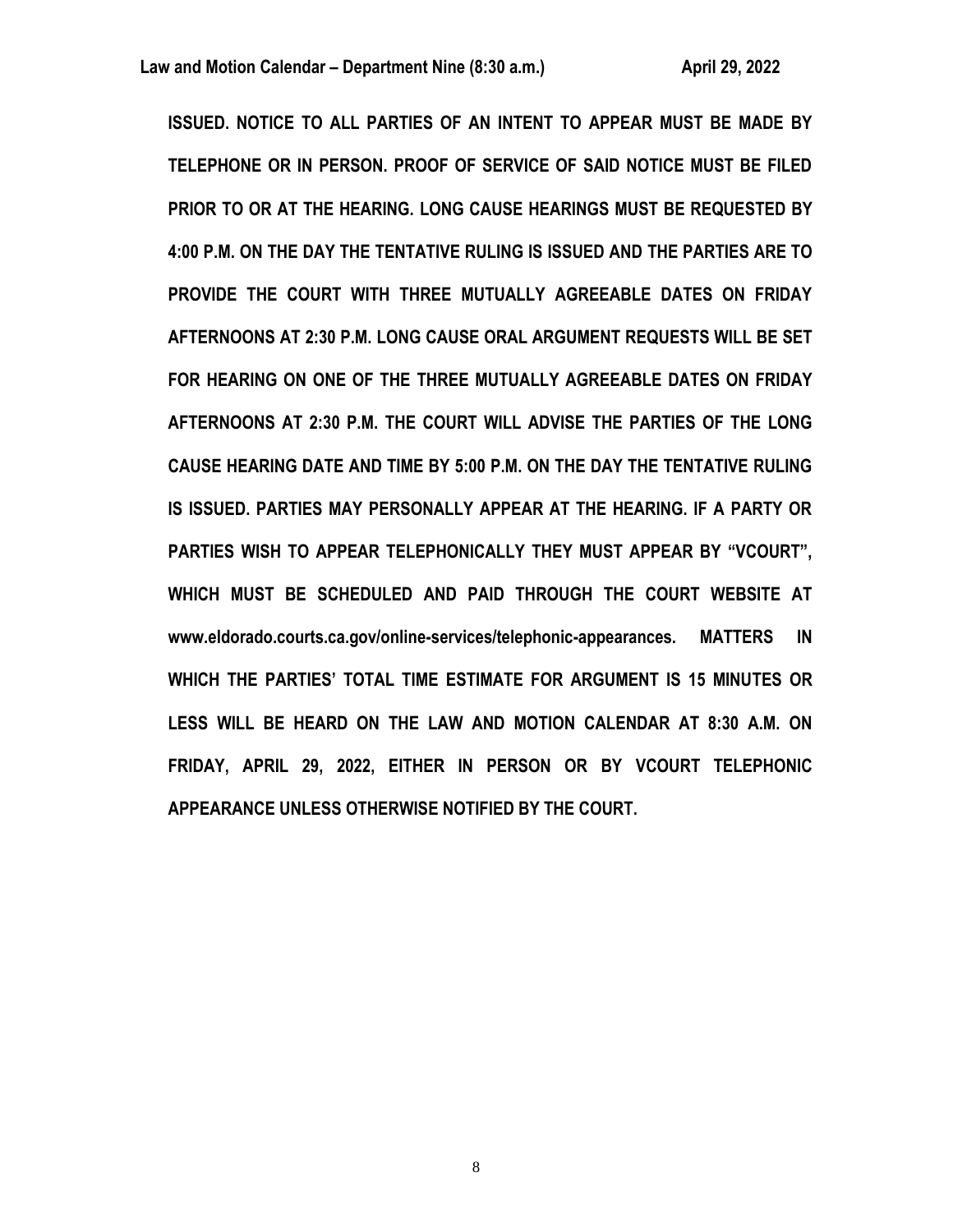## **3. BARBARA v. PCH PROPERTY MANAGEMENT PC-20190228**

#### **Petition to Approve Compromise of Minor's Disputed Claim.**

 The petition states the minor sustained minor injuries arising from exposure to excess moisture and mold. Petitioner requests the court authorize a compromise of the minor's claim against defendant/respondent in the gross amount of \$3,500.

 The petition states that there are no outstanding medical bills or liens for the medical assessment and treatment in January 2018 in connection with respiratory injuries; and that no reimbursement for medical expenses is required, leaving the entire \$3,500 settlement amount to be deposited into a blocked account.

 The petition states that the minor has fully recovered from the injuries allegedly suffered. There is no current doctor's report concerning the minor's condition and prognosis of recovery as required by Local Rule 7.10.12A.(3).

 The minor's attorney expects to be paid attorney fees, which apparently are not being paid from the settlement amount. The petition states that the fee agreement and settlement agreement are confidential, which can be presented to the court. Petitioner requests that the agreements not be filed. The court uses a reasonable fee standard when approving and allowing the amount of attorney's fees payable from money or property paid or to be paid for the benefit of a minor or a person with a disability. (Rules of Court, Rule 7.955(a)(1).) Petitioner and counsel need to address the issue at the hearing.

 Pursuant to Rules of Court, Rule 7.952(a) the petitioner and the minor are required to appear at hearings on petitions to approve minor compromises, unless the court dispenses with the requirement upon finding good cause.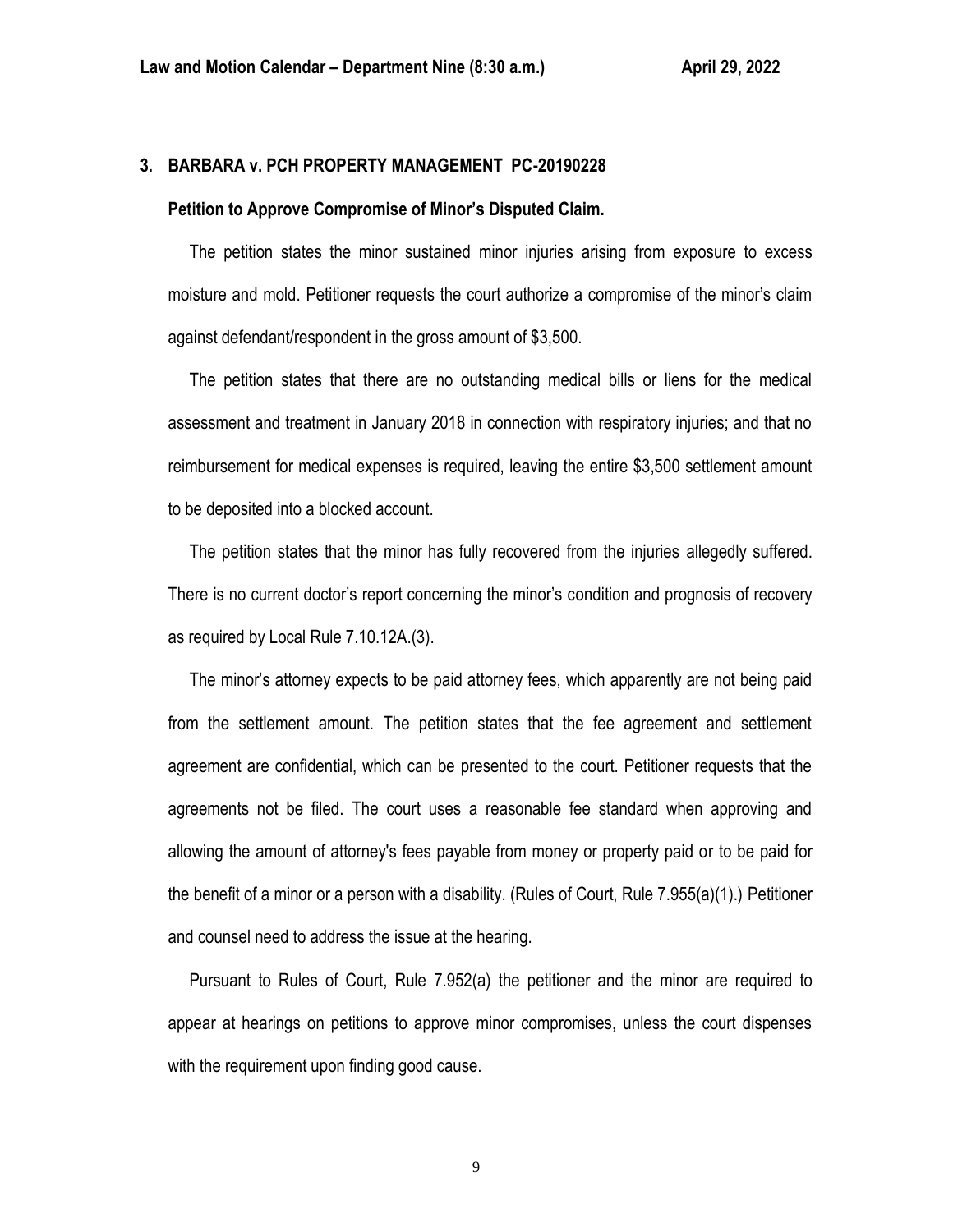**TENTATIVE RULING # 3: APPEARANCES ARE REQUIRED AT 8:30 A.M. ON FRIDAY, APRIL 29, 2022, IN DEPARTMENT NINE. IF A PARTY OR PARTIES WISH TO APPEAR TELEPHONICALLY THEY MUST APPEAR BY "VCOURT", WHICH MUST BE SCHEDULED AND PAID THROUGH THE COURT WEBSITE AT www.eldorado.courts.ca.gov/onlineservices/telephonic-appearances.**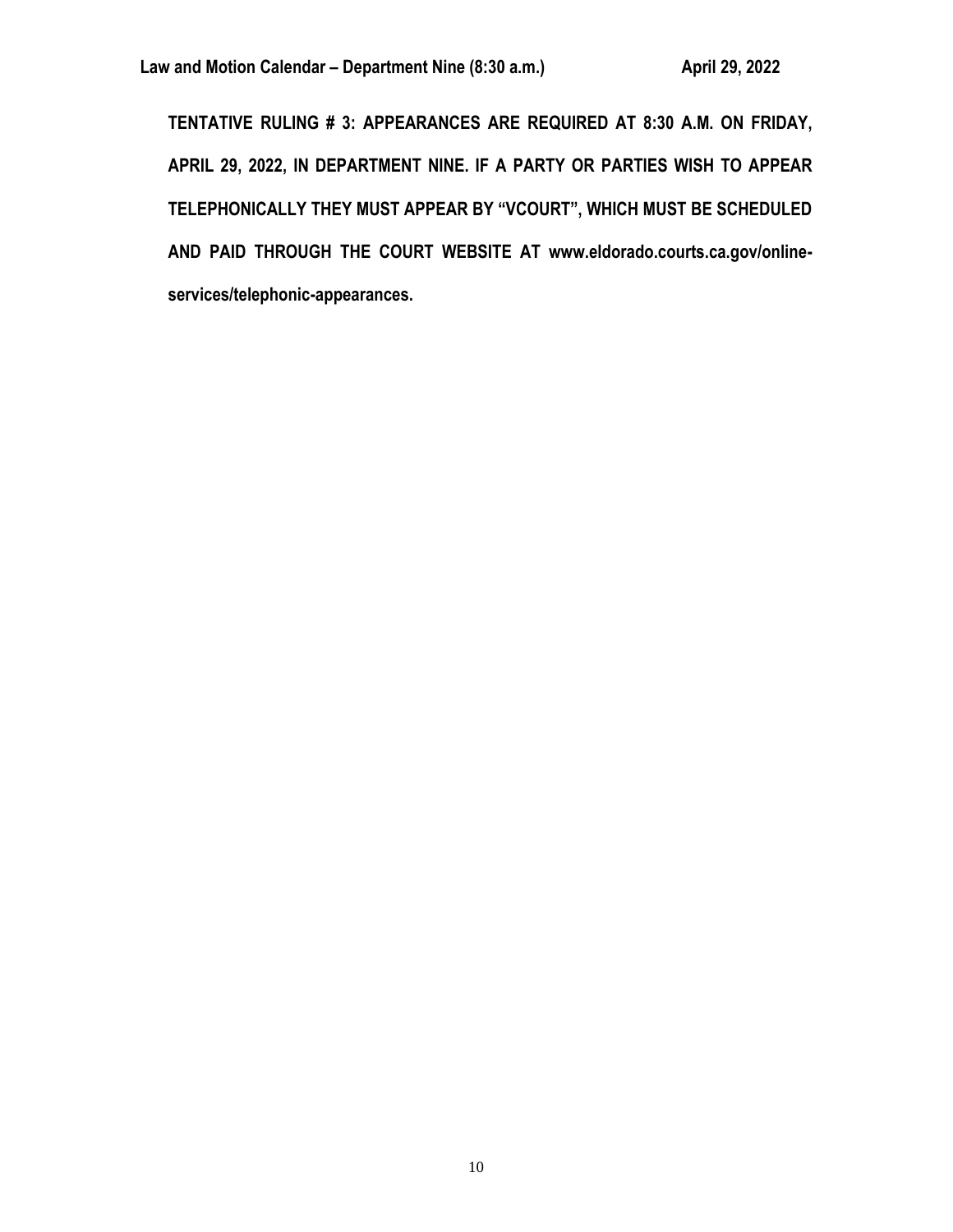# **4. MARKGRAF v. RUSSELL 21CV0186**

#### **Motion for Order Prescribing Service on Defendants by Publication and Mailing.**

 Plaintiff filed an action asserting causes of action against defendants for personal injury, property damage, and wrongful death. Plaintiff moves for an order authorizing service on defendants on the following grounds: despite the exercise of due diligence, plaintiff has been unable to serve or locate defendants for service.

 Code of Civil Procedure, § 415.50 provides: "(a) A summons may be served by publication if upon affidavit it appears to the satisfaction of the court in which the action is pending that the party to be served cannot with reasonable diligence be served in another manner specified in this article and that: ¶ (1) A cause of action exists against the party upon whom service is to be made or he or she is a necessary or proper party to the action; or  $\P$  (2) The party to be served has or claims an interest in real or personal property in this state that is subject to the jurisdiction of the court or the relief demanded in the action consists wholly or in part in excluding the party from any interest in the property.  $\P$  (b) The court shall order the summons to be published in a named newspaper, published in this state, that is most likely to give actual notice to the party to be served and direct that a copy of the summons, the complaint, and the order for publication be forthwith mailed to the party if his or her address is ascertained before expiration of the time prescribed for publication of the summons. Except as otherwise provided by statute, the publication shall be made as provided by Section 6064 of the Government Code unless the court, in its discretion, orders publication for a longer period. ¶ (c) Service of a summons in this manner is deemed complete as provided in Section 6064 of the Government Code. ¶ (d) Notwithstanding an order for publication of the summons, a summons may be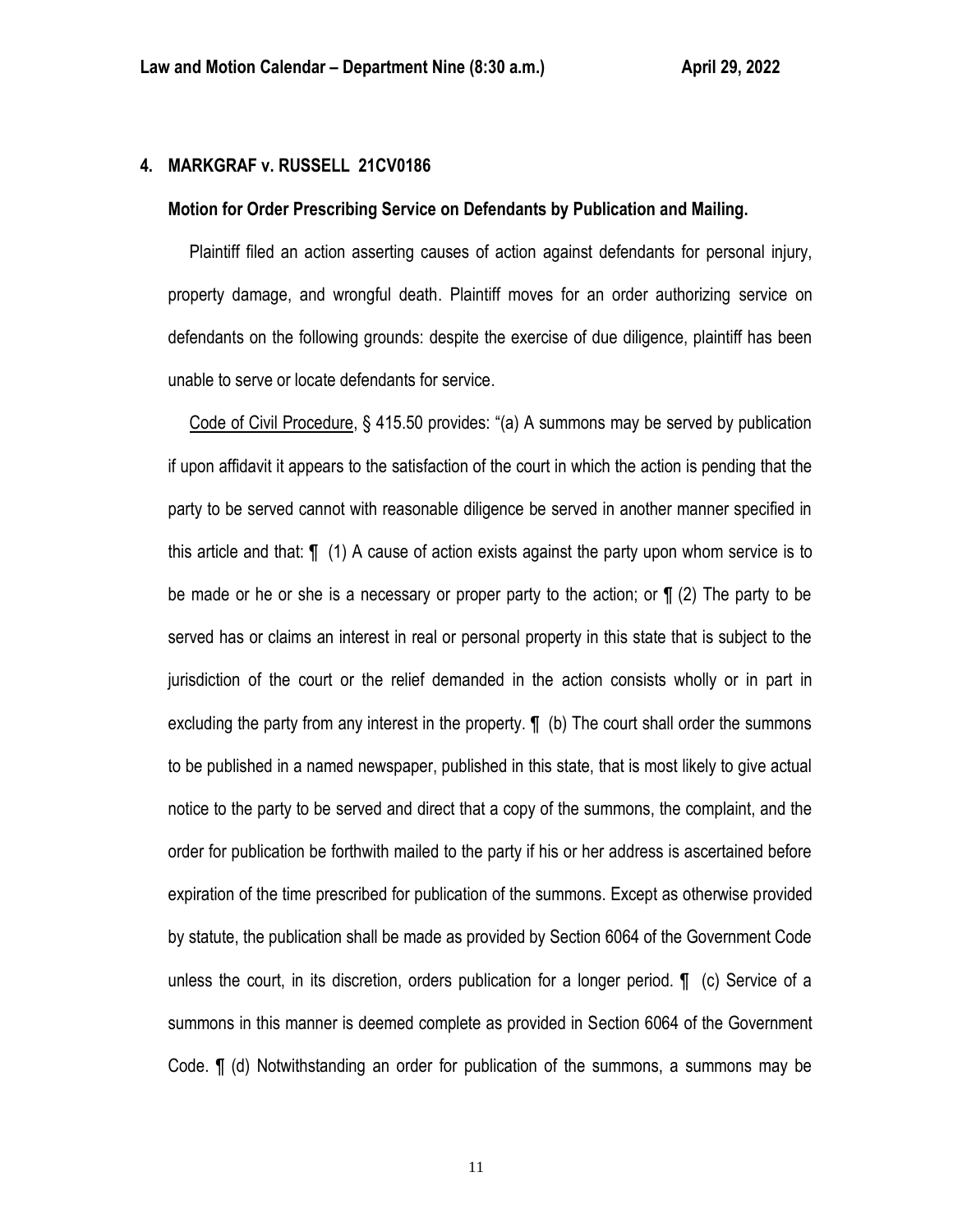served in another manner authorized by this chapter, in which event the service shall supersede any published summons…"

 The Judicial Council Comments to Section 415.50 state in pertinent part: "Section 415.50 provides a method for effecting service upon a defendant whose whereabouts are unknown and who has no known fixed location where service can be otherwise effected in a manner specified in this article. It is the traditional method of service of process by publication. The applicable rules dealing with such service are essentially the same as under the former law, except that service by publication under Section 415.50 is limited to instances where a better method of service specified in Sections 415.10 through 415.40 is not available, *i.e.*, by delivering process to the defendant or his agent personally (Sections 415.10, 416.90), or at his dwelling house, usual place of abode, or usual place of business (Section 415.20), or by means of ordinary first-class mail or airmail, or registered or certified airmail (Sections 415.30, 415.40). (See generally *Vorburg v. Vorburg* (1941) 18 Cal.2d 794, 117 P.2d 875; *Rue v. Quinn* (1902) 137 Cal. 651, 656, 70 P. 732; *Forbes v. Hyde* (1866) 31 Cal. 342, 350; see also Comment, 37 Cal.L.Rev. 80, 86-88.) These methods of service make service by publication unnecessary except where a defendant's whereabouts and his dwelling house or usual place of abode, etc., cannot be ascertained with reasonable diligence, and where no person who may be served on his behalf can be located with reasonable diligence. ¶ The term "reasonable diligence" takes its meaning from the former law: it denotes a thorough, systematic investigation and inquiry conducted in good faith by the party or his agent or attorney (See *Vorburg v. Vorburg*, *supra*, at 797; *Stern v. Judson* (1912), 163 Cal. 726, 736, 127 P. 38; *Rue v. Quin*n, *supra*, at 657). A number of honest attempts to learn defendant's whereabouts or his address by inquiry of relatives, friends, and acquaintances, or of his employer, and by investigation of appropriate city and telephone directories, the voters' register, and the real and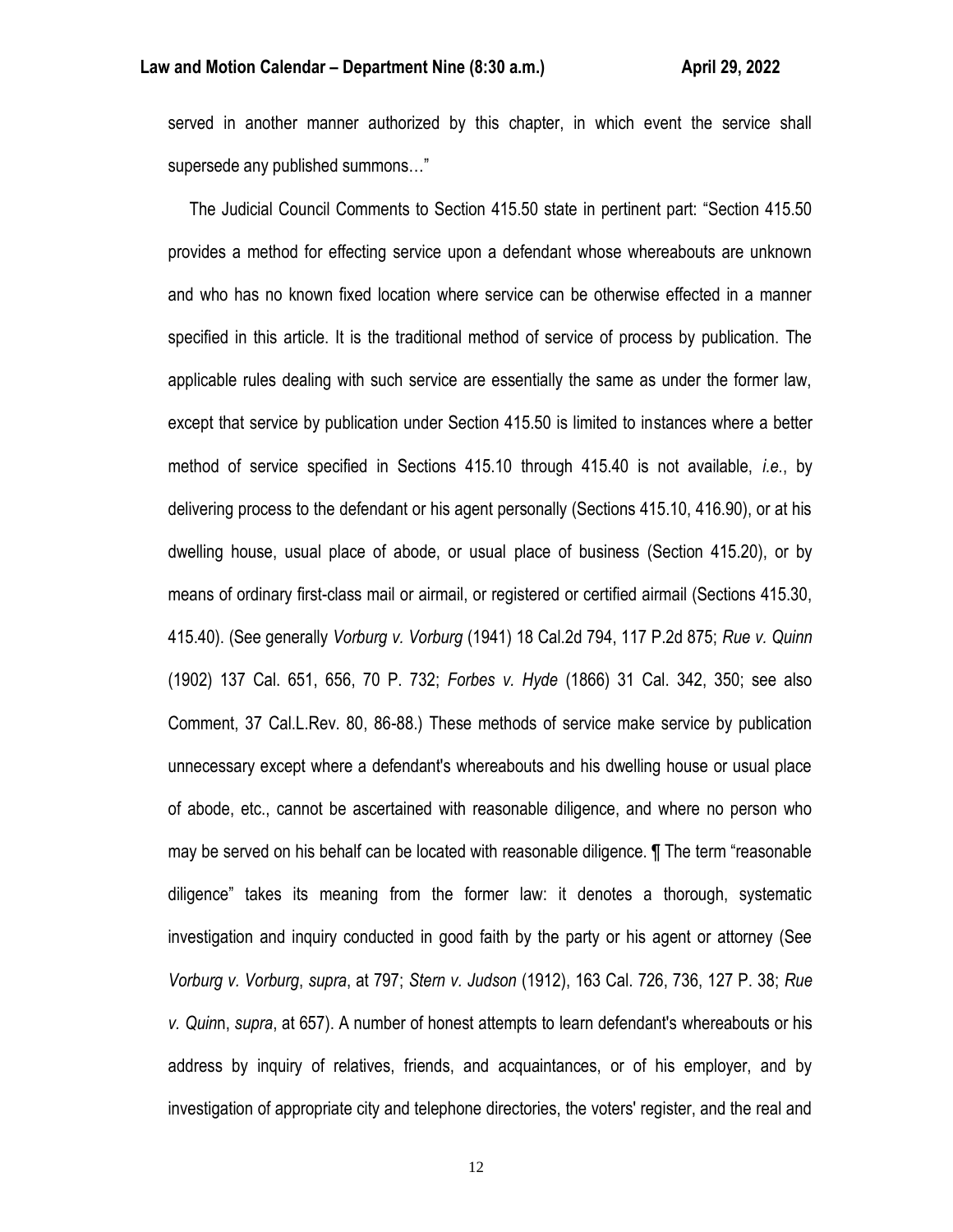#### **Law and Motion Calendar – Department Nine (8:30 a.m.) <b>All Accord Accord Accord Accord Accord Accord Accord Accord**

personal property index in the assessor's office, near the defendant's last known location, are generally sufficient. These are the likely sources of information, and consequently must be searched before resorting to service by publication. ¶The first step in service by publication is the filing of a prescribed affidavit showing in detail (1) probative facts indicating a sincere desire and a thorough search to locate the defendant, including the dates thereof and any attempts to serve the defendant by another method of service (*Rue v. Quinn*, *supra*, at 656; *Chapman v. Moore* (1907) 151 Cal. 509, 513, 91 P. 324; *Forbes v. Hyde*, *supra*, at 350), and either (2) that a cause of action exists against the defendant or that he is a necessary or proper party, or (3) that the action consists in whole or in part in excluding defendant from any interest in property in this state that is subject to the jurisdiction of the court. Such an affidavit in proper form is a jurisdictional basis of the order for publication. (*Forbes v. Hyde*, *supra*, at 350)…"

 Declarations of registered process servers provide evidence of unsuccessful attempts to serve defendants at their last known address, which was listed in the CHP Traffic Collision Report concerning the subject accident; that during the attempted service at their last known address a person at the property told the process served that both defendants are deceased; and that attempted service at a potential address for defendants in Fresno was unsuccessful and the person at the address told the process server that the new owner has lived at that address for two years.

 Plaintiff's counsel states in the memorandum of points and authorities in support of the motion that plaintiff has been unable to confirm with defendants' insurer that they are deceased and has been unable to find any other evidence that they are deceased, and, therefore, plaintiff is informed and believes that that the allegations of defendants' deaths were made to evade service. Plaintiff's counsel also states that defendants' insurer has refused to accept service on behalf of defendants.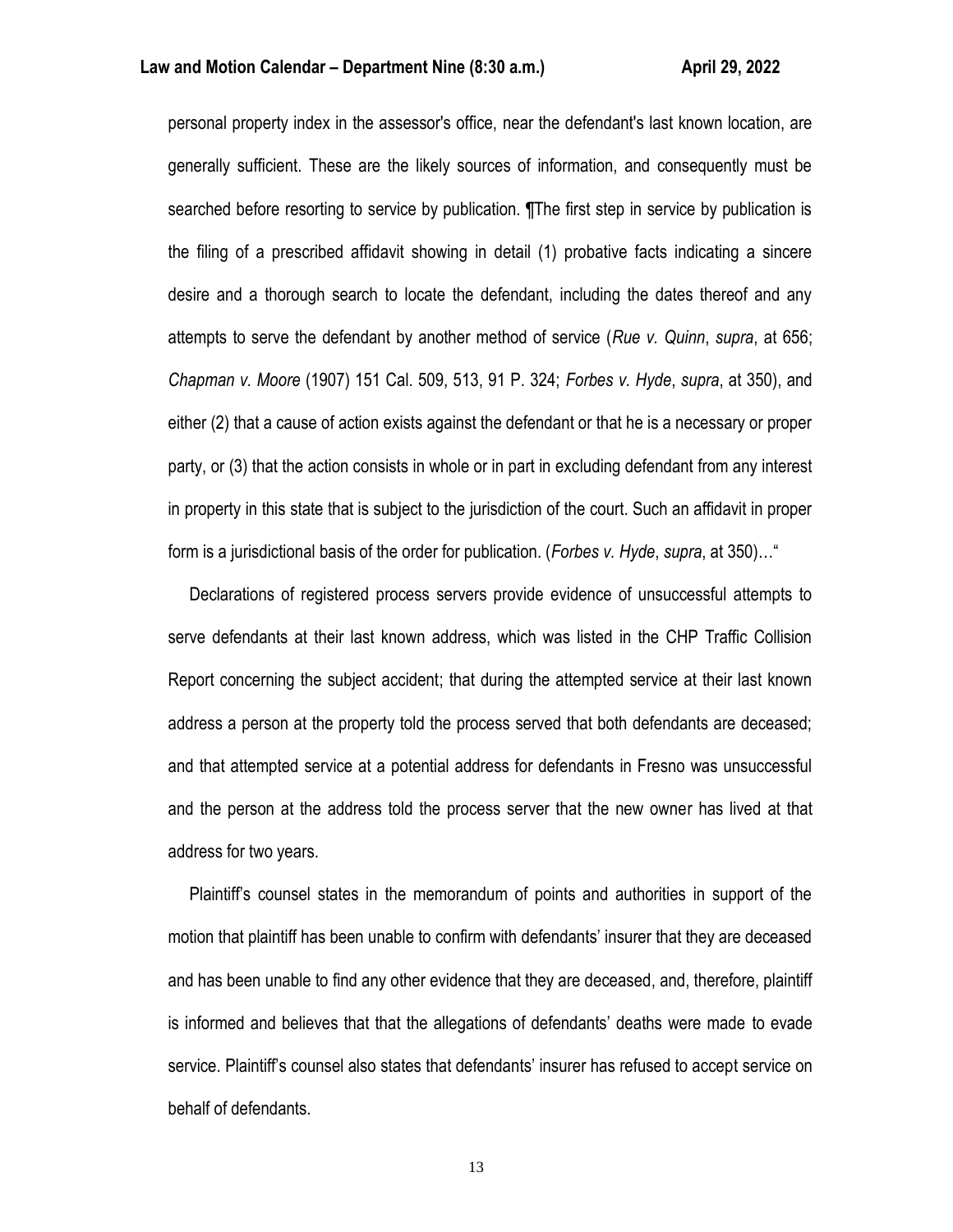Plaintiff requests that the court issue an order authorizing service of the summons and complaint by publication in the *Mountain Democrat* and by mailing to the last known address of defendants in Placerville.

 It appears under the circumstances presented that there are parties to be served who cannot with reasonable diligence be served in another manner; a cause of action exists against the parties upon whom service is to be made or they are necessary or proper parties to the action; and the parties to be served have or claim an interest in real or personal property in this state that is subject to the jurisdiction of the court or the relief demanded in the action consists wholly or in part in excluding those parties from any interest in the property.

The motion is granted.

**TENTATIVE RULING # 4: PLAINTIFF'S MOTION FOR ORDER PRESCRIBING SERVICE ON DEFENDANTS BY PUBLICATION AND MAILING IS GRANTED. NO HEARING ON THIS MATTER WILL BE HELD (LEWIS V. SUPERIOR COURT (1999) 19 CAL.4TH 1232, 1247.), UNLESS A NOTICE OF INTENT TO APPEAR AND REQUEST FOR ORAL ARGUMENT IS TRANSMITTED ELECTRONICALLY THROUGH THE COURT'S WEBSITE OR BY TELEPHONE TO THE COURT AT (530) 621-6551 BY 4:00 P.M. ON THE DAY THE TENTATIVE RULING IS ISSUED. NOTICE TO ALL PARTIES OF AN INTENT TO APPEAR MUST BE MADE BY TELEPHONE OR IN PERSON. PROOF OF SERVICE OF SAID NOTICE MUST BE FILED PRIOR TO OR AT THE HEARING. LONG CAUSE HEARINGS MUST BE REQUESTED BY 4:00 P.M. ON THE DAY THE TENTATIVE RULING IS ISSUED AND THE PARTIES ARE TO PROVIDE THE COURT WITH THREE MUTUALLY AGREEABLE DATES ON FRIDAY AFTERNOONS AT 2:30 P.M. LONG CAUSE ORAL ARGUMENT REQUESTS WILL BE SET FOR HEARING ON ONE OF THE THREE MUTUALLY AGREEABLE DATES ON FRIDAY AFTERNOONS AT 2:30 P.M. THE COURT**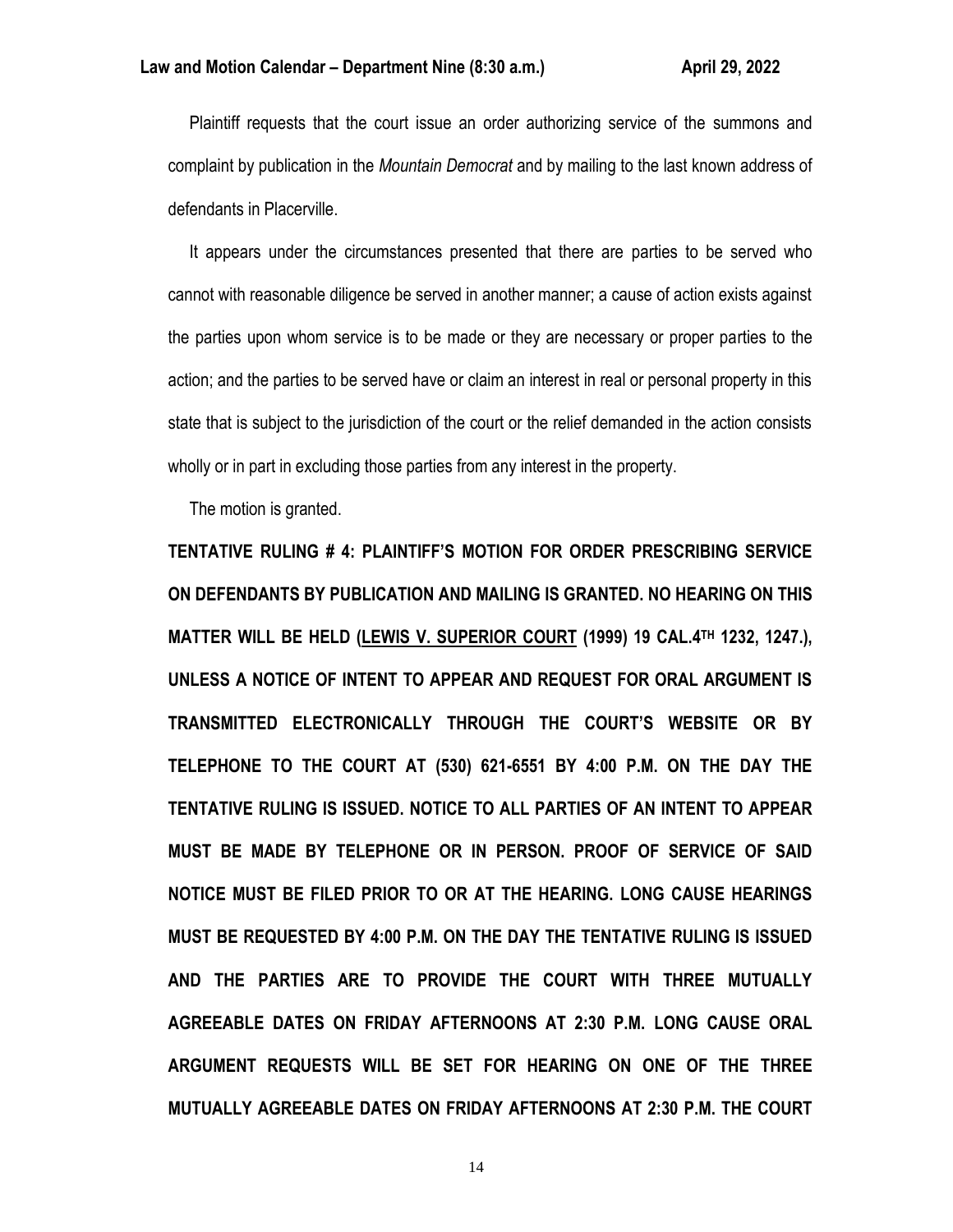**WILL ADVISE THE PARTIES OF THE LONG CAUSE HEARING DATE AND TIME BY 5:00 P.M. ON THE DAY THE TENTATIVE RULING IS ISSUED. PARTIES MAY PERSONALLY APPEAR AT THE HEARING. IF A PARTY OR PARTIES WISH TO APPEAR TELEPHONICALLY THEY MUST APPEAR BY "VCOURT", WHICH MUST BE SCHEDULED AND PAID THROUGH THE COURT WEBSITE AT www.eldorado.courts.ca.gov/onlineservices/telephonic-appearances. MATTERS IN WHICH THE PARTIES' TOTAL TIME ESTIMATE FOR ARGUMENT IS 15 MINUTES OR LESS WILL BE HEARD ON THE LAW AND MOTION CALENDAR AT 8:30 A.M. ON FRIDAY, APRIL 29, 2022, EITHER IN PERSON OR BY VCOURT TELEPHONIC APPEARANCE UNLESS OTHERWISE NOTIFIED BY THE COURT.**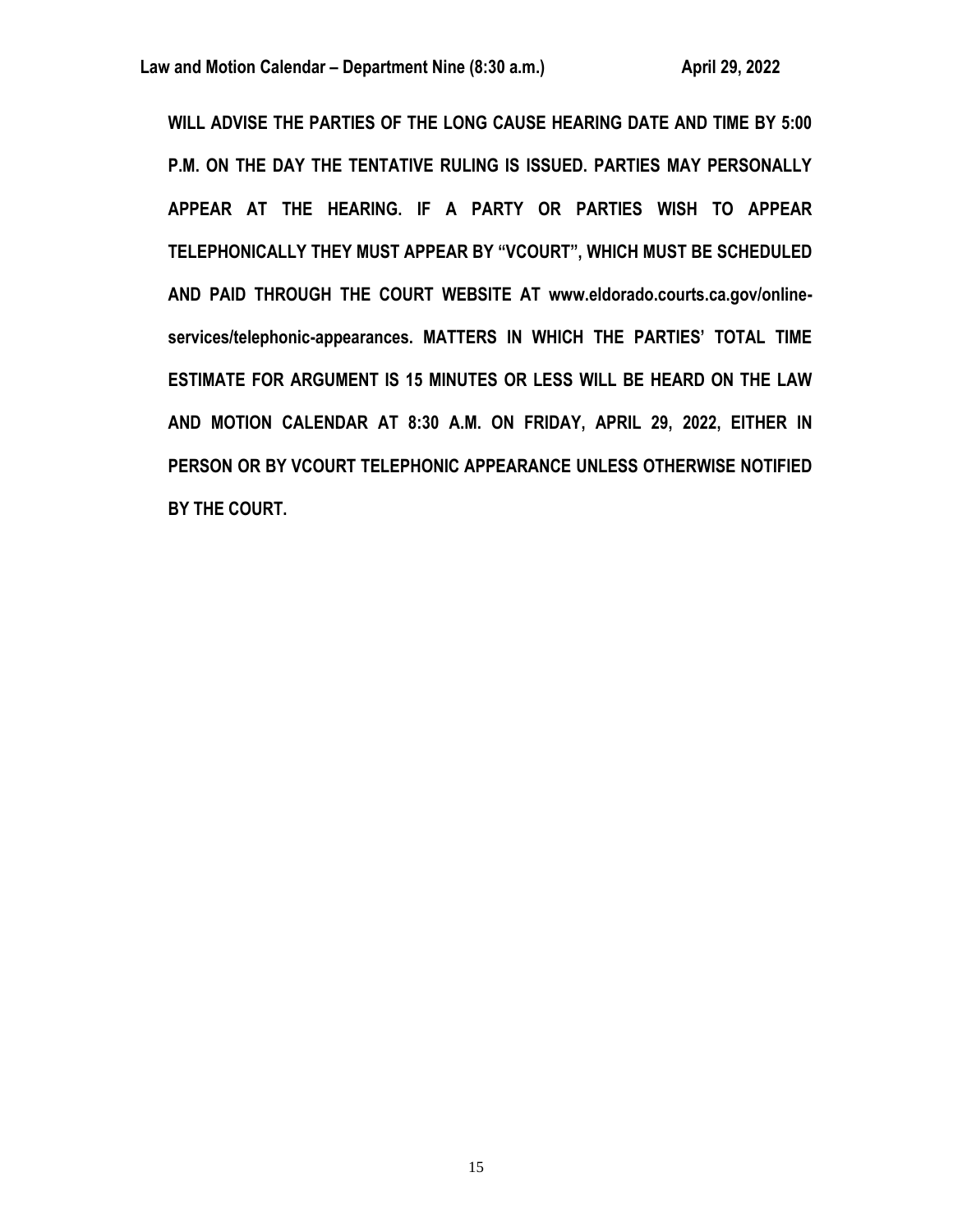# **5. PETITION OF J.G. WENTWORTH ORIGINATIONS, LLC 22CV0279**

## **Petition to Approve Transfer of Payment Rights.**

 Payee C.T. has agreed to sell a portion of payee's share of the monthly payments of his annuity in the total amount of \$50,242.68, which the petitioner states have a present value of \$37,582.87. In exchange, payee C.T. will be paid \$10,000. The petition states that the funds are to be used to pay bills and that the payee has had three prior sales of structured settlement payments approved in April 2021, September 2021, and February 2022.

 Petitioner seeks an order approving the transfer of the structured settlement payments pursuant to the provisions of Insurance Code, §§ 10134, et seq. on the ground that the transfer of the structured settlement payment rights is fair and reasonable and in the best interest of the payee, taking into account the welfare and support of the payee's dependents. (Insurance Code, 10137(a).)

 "No transfer of structured settlement payment rights, either directly or indirectly, shall be effective by a payee domiciled in this state, or by a payee entitled to receive payments under a structured settlement funded by an insurance contract issued by an insurer domiciled in this state or owned by an insurer or corporation domiciled in this state, and no structured settlement obligor or annuity issuer shall be required to make any payment directly or indirectly to a transferee, unless all of the provisions of this section are satisfied." (Insurance Code, § 10136(a).)

 Notice of the hearing and copies of the petitioning papers must be filed and served 20 days prior to the hearing, plus 5 calendar days for mailing by U.S. Mail. (Insurance Code, §§ 10139.2 and 10139.5(f)(2).).)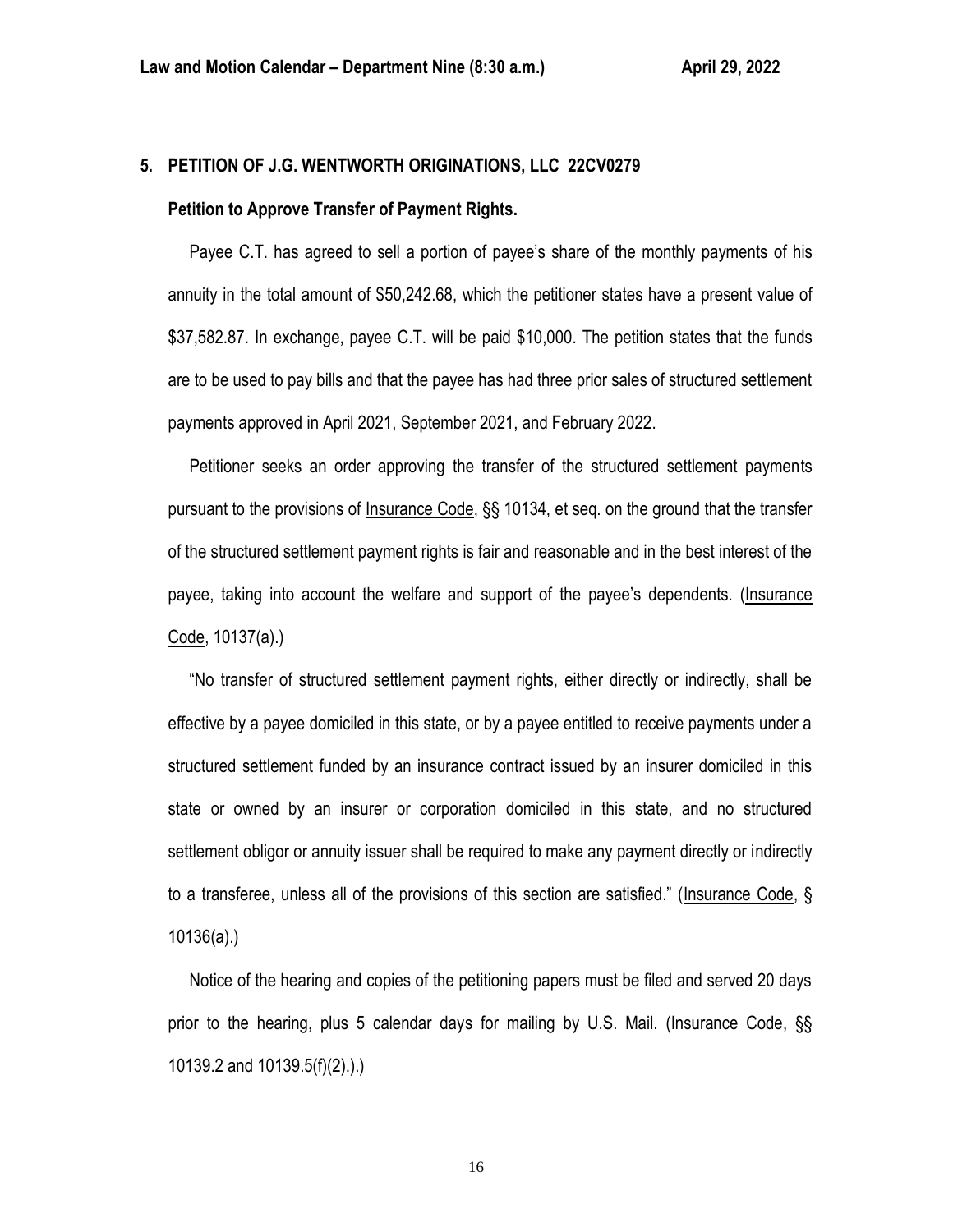Notice of the hearing and copies of the petitioning papers must be filed and served 20 days prior to the hearing, plus 2 court days when served by express mail. (Insurance Code, §10139.5(f)(2) and Code of Civil Procedure, § 1013(c).)

 The proofs of service in the court's file declare that petitioner served notice of the hearing, the petition, and supporting documents on the beneficiary/payee of the structured settlement payments, the annuity issuer and the payment obligor by mail and overnight mail on March 11, 2022.

 There is no declaration in the court's file executed by the payee addressing the factors the court must consider in ruling on this motion.

 "When determining whether the proposed transfer should be approved, including whether the transfer is fair, reasonable, and in the payee's best interest, taking into account the welfare and support of the payee's dependents, the court shall consider the totality of the circumstances, including, but not limited to, all of the following: ¶ (1) The reasonable preference and desire of the payee to complete the proposed transaction, taking into account the payee's age, mental capacity, legal knowledge, and apparent maturity level. ¶ (2) The stated purpose of the transfer. ¶ (3) The payee's financial and economic situation. ¶ (4) The terms of the transaction, including whether the payee is transferring monthly or lump sum payments or all or a portion of his or her future payments. ¶ (5) Whether, when the settlement was completed, the future periodic payments that are the subject of the proposed transfer were intended to pay for the future medical care and treatment of the payee relating to injuries sustained by the payee in the incident that was the subject of the settlement and whether the payee still needs those future payments to pay for that future care and treatment. ¶ (6) Whether, when the settlement was completed, the future periodic payments that are the subject of the proposed transfer were intended to provide for the necessary living expenses of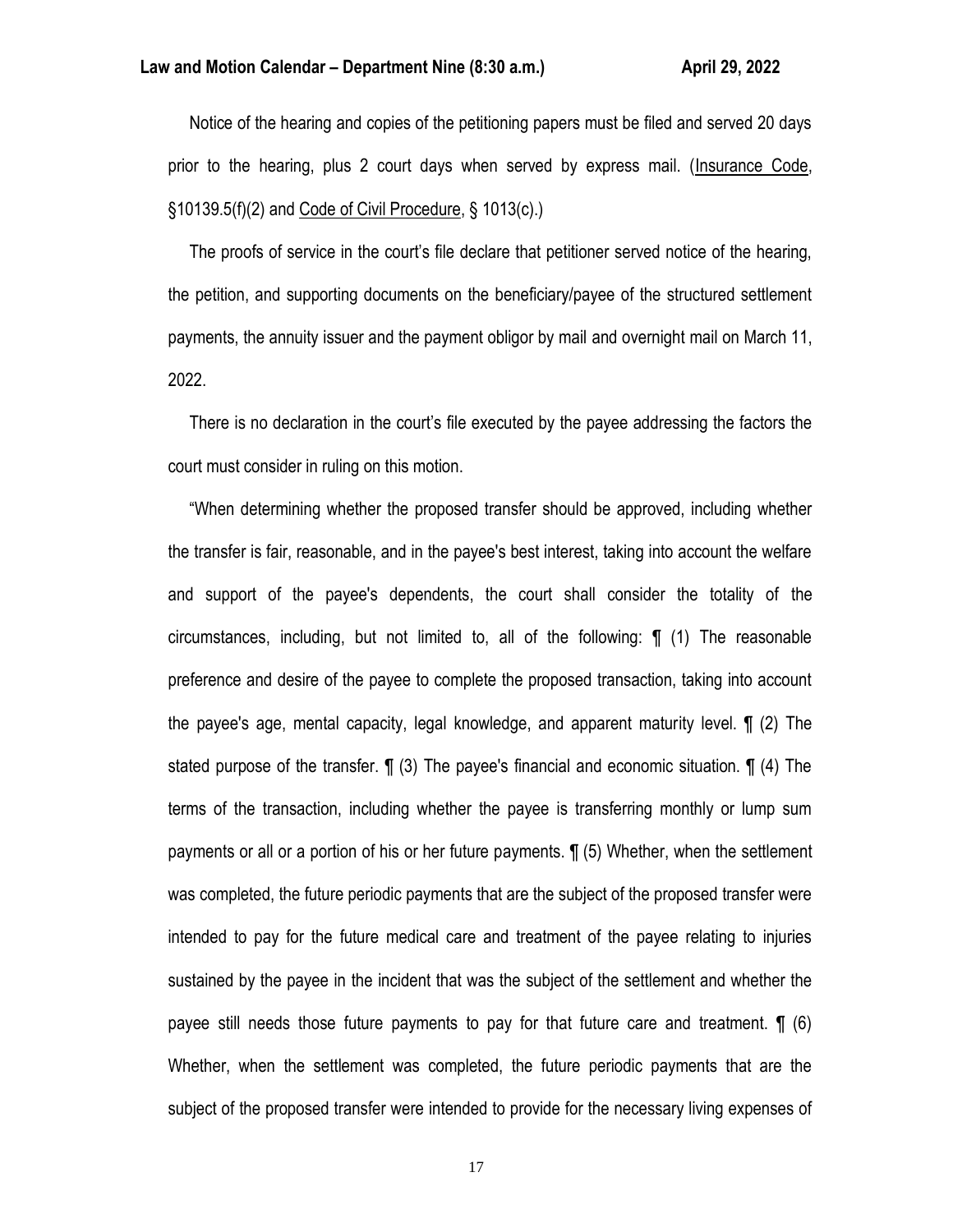the payee and whether the payee still needs the future structured settlement payments to pay for future necessary living expenses. ¶ (7) Whether the payee is, at the time of the proposed transfer, likely to require future medical care and treatment for the injuries that the payee sustained in connection with the incident that was the subject of the settlement and whether the payee lacks other resources, including insurance, sufficient to cover those future medical expenses. ¶ (8) Whether the payee has other means of income or support, aside from the structured settlement payments that are the subject of the proposed transfer, sufficient to meet the payee's future financial obligations for maintenance and support of the payee's dependents, specifically including, but not limited to, the payee's child support obligations, if any. The payee shall disclose to the transferee and the court his or her court-ordered child support or maintenance obligations for the court's consideration. ¶ (9) Whether the financial terms of the transaction, including the discount rate applied to determine the amount to be paid to the payee, the expenses and costs of the transaction for both the payee and the transferee, the size of the transaction, the available financial alternatives to the payee to achieve the payee's stated objectives, are fair and reasonable. ¶ (10) Whether the payee completed previous transactions involving the payee's structured settlement payments and the timing and size of the previous transactions and whether the payee was satisfied with any previous transaction. ¶ (11) Whether the transferee attempted previous transactions involving the payee's structured settlement payments that were denied, or that were dismissed or withdrawn prior to a decision on the merits, within the past five years. ¶ (12) Whether, to the best of the transferee's knowledge after making inquiry with the payee, the payee has attempted structured settlement payment transfer transactions with another person or entity, other than the transferee, that were denied, or which were dismissed or withdrawn prior to a decision on the merits, within the past five years. ¶ (13) Whether the payee, or his or her family or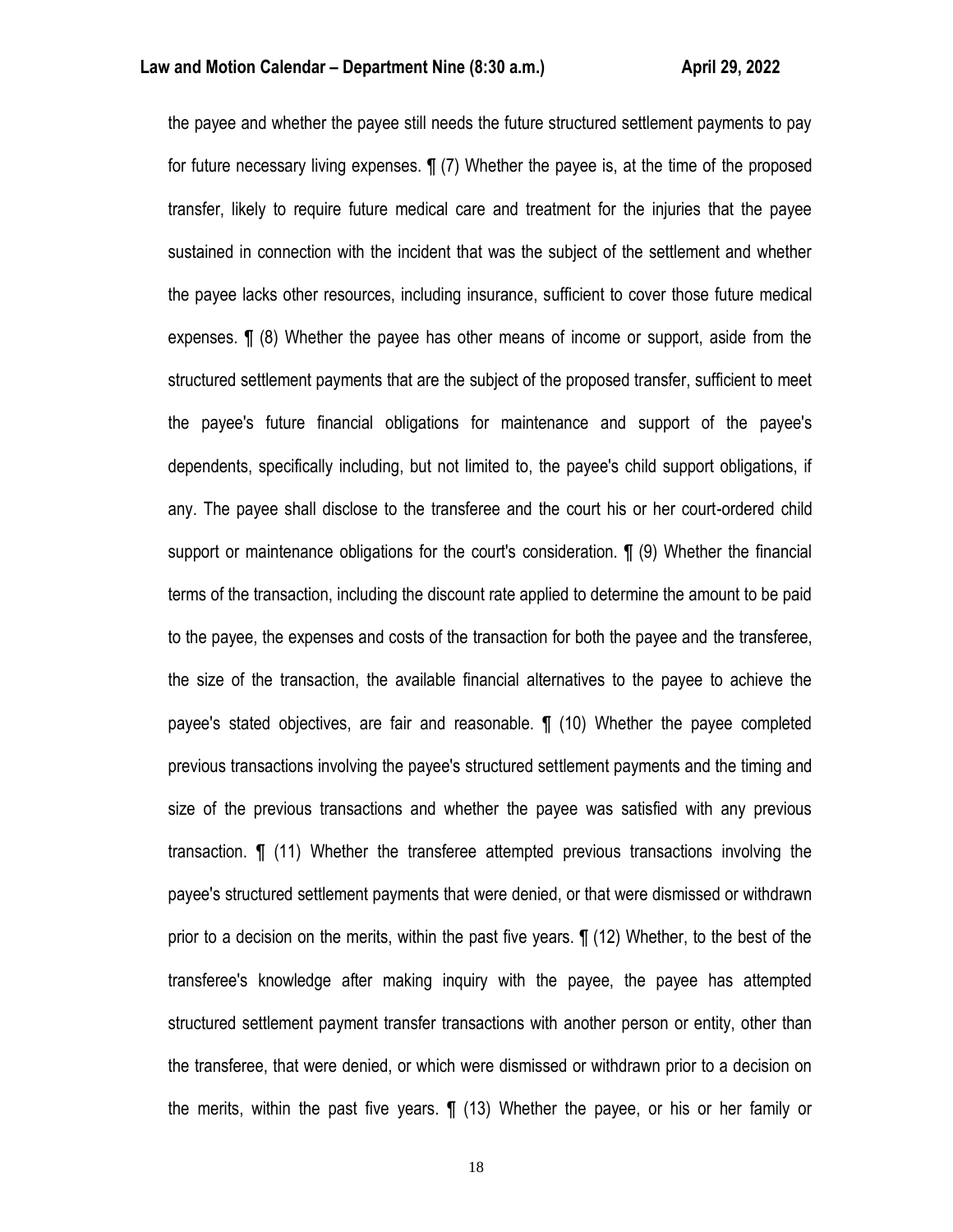dependents, are in or are facing a hardship situation. ¶ (14) Whether the payee received independent legal or financial advice regarding the transaction. The court may deny or defer ruling on the petition for approval of a transfer of structured settlement payment rights if the court believes that the payee does not fully understand the proposed transaction and that independent legal or financial advice regarding the transaction should be obtained by the payee. ¶ (15) Any other factors or facts that the payee, the transferee, or any other interested party calls to the attention of the reviewing court or that the court determines should be considered in reviewing the transfer." (Insurance Code, §10139.5(b).)

 Absent a declaration addressing these factors, the court can not make an informed decision based on consideration of the various factors required and will have no alternative other than to deny the motion due to lack of proof.

**TENTATIVE RULING # 5: APPEARANCES ARE REQUIRED AT 8:30 A.M. ON FRIDAY, APRIL 29, 2022, IN DEPARTMENT NINE. IF A PARTY OR PARTIES WISH TO APPEAR TELEPHONICALLY THEY MUST APPEAR BY "VCOURT", WHICH MUST BE SCHEDULED AND PAID THROUGH THE COURT WEBSITE AT www.eldorado.courts.ca.gov/onlineservices/telephonic-appearances.**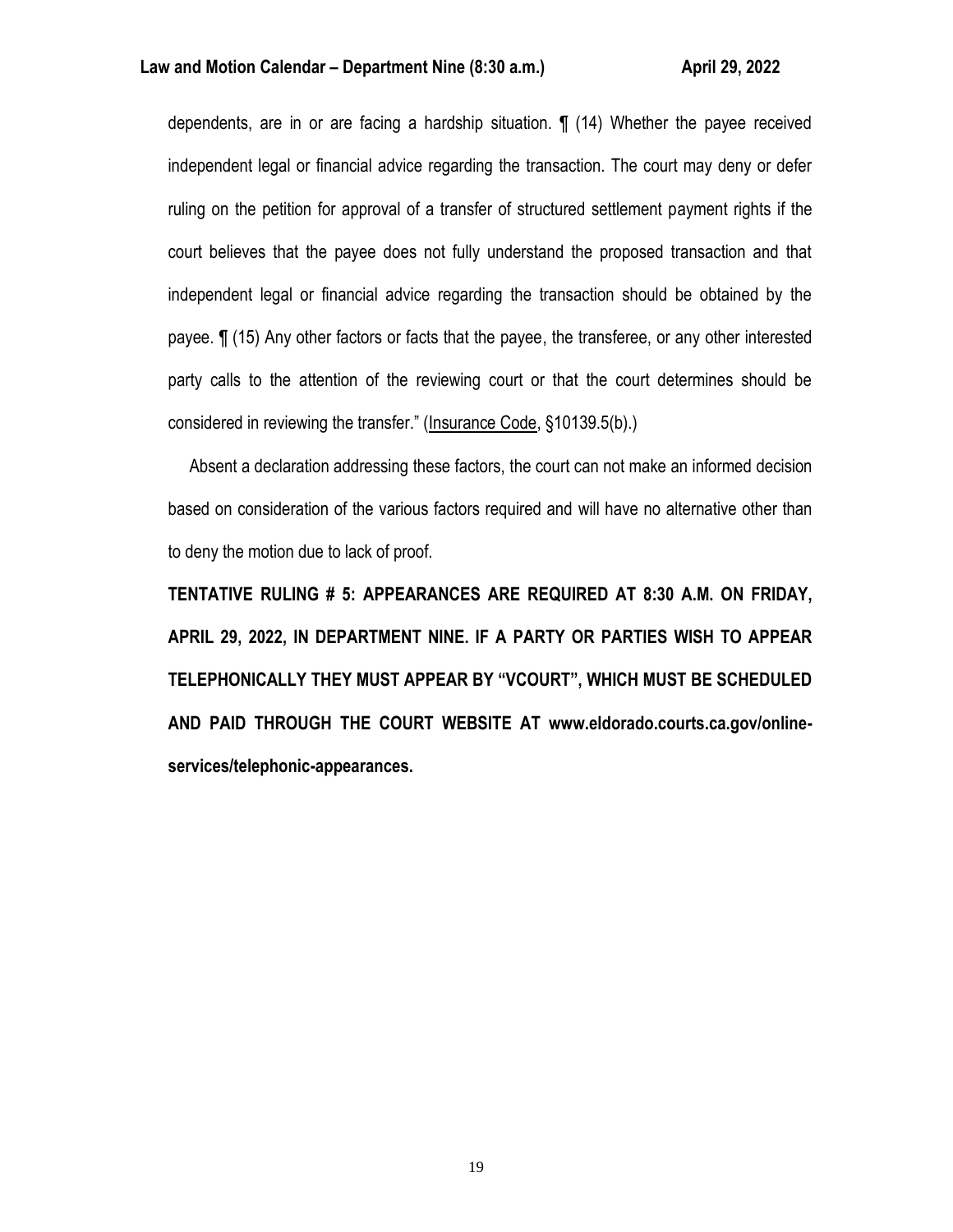# **6. LACEY v. UNEMPLOYMENT INS. PC-20200620**

**(1) Review Hearing Re: Status.**

## **(2) Hearing Re: Petition for Writ of Mandate.**

 Petitioner seeks to overturn the Unemployment Insurance Appeals Board's decision to reverse an Employment Development Department examiner's decision granting petitioner's claim for unemployment insurance benefits.

 The real party in interest, Cameron Park Rent a Storage, answered the petition and filed an opposition.

Petitioner filed a response to the real party in interest's answer and opposition.

 On December 13, 2021, respondent California Unemployment Insurance Appeals Board filed an answer to the petition.

 On April 8, 2022, the court entered a judgment upon stipulation for remand for a new administrative hearing. The parties agreed that the stipulation was a settlement of the disputed claims; and within two weeks after respondent issues an order vacating and setting aside the administrative decision and providing for a new hearing, petitioner shall dismiss the petition for writ of mandate without prejudice.

 On April 15, 2022, plaintiff filed a notice of unconditional settlement of the entire case, which stated that a request for dismissal would be filed in 45 days..

**TENTATIVE RULING # 6: THE HEARING DATE ON THIS MATTER WAS PREVIOUSLY VACATED.**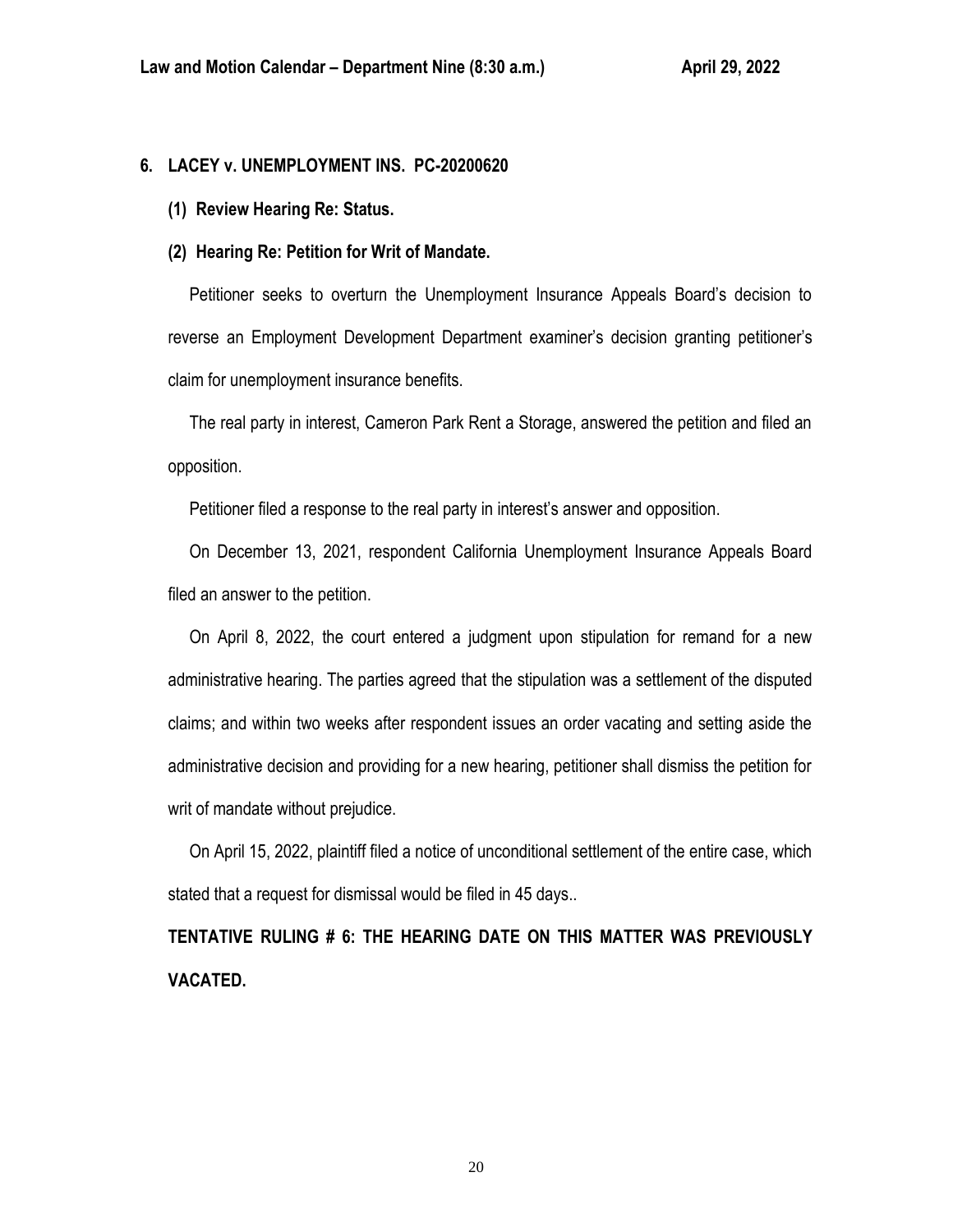## **7. SV ADVENTURES v. MOUNTAIN MIKES PIZZA, LLC 21CV0381**

#### **Defendant's Motion to Compel Arbitration and Stay Action.**

 The action involves a dispute between former franchisee plaintiffs and franchisor defendant. Plaintiffs contend that defendant Mountain Mikes Pizza, LLC has submitted an arbitration claim with the American Arbitration Association (AAA) in Orange County and amended the arbitration claim to include trademark infringement claims. Plaintiff sought issuance of a preliminary injunction enjoining any further proceedings in the arbitration proceeding.

 Defendant Mountain Mikes Pizza, LLC submitted an arbitration claim with the American Arbitration Association (AAA) in Orange County and amended the arbitration claim to include trademark infringement claims. Plaintiffs petitioned for a TRO and preliminary injunction staying arbitration proceedings. The court issued a tentative ruling granting the preliminary injunction. On April 15, 2022, the court heard oral argument on the matter and took it under submission.

 Prior to the hearing on the OSC Re: Preliminary injunction, on March 17, 2022, defendant filed a motion to compel plaintiffs to submit to arbitration. Defendant contends that the court should compel the plaintiffs to submit their claims to binding arbitration and stay this litigation pending the completion of arbitration. Defendant argues: plaintiffs agreed to be bound by the arbitration agreement attached to the Franchise Disclosure Document (FDD) when they executed the assignment of the franchise agreement and guaranty; the parties have agreed in Paragraph 17.F. of the arbitration provision that the arbitrator must decide the issue of enforceability of the arbitration agreement (Adyani Declaration in Opposition, Exhibit 2.), which is a clear delegation clause that leaves the court with no jurisdiction to decide the enforceability of the arbitration provision; the proper venue for determination of the enforceability of the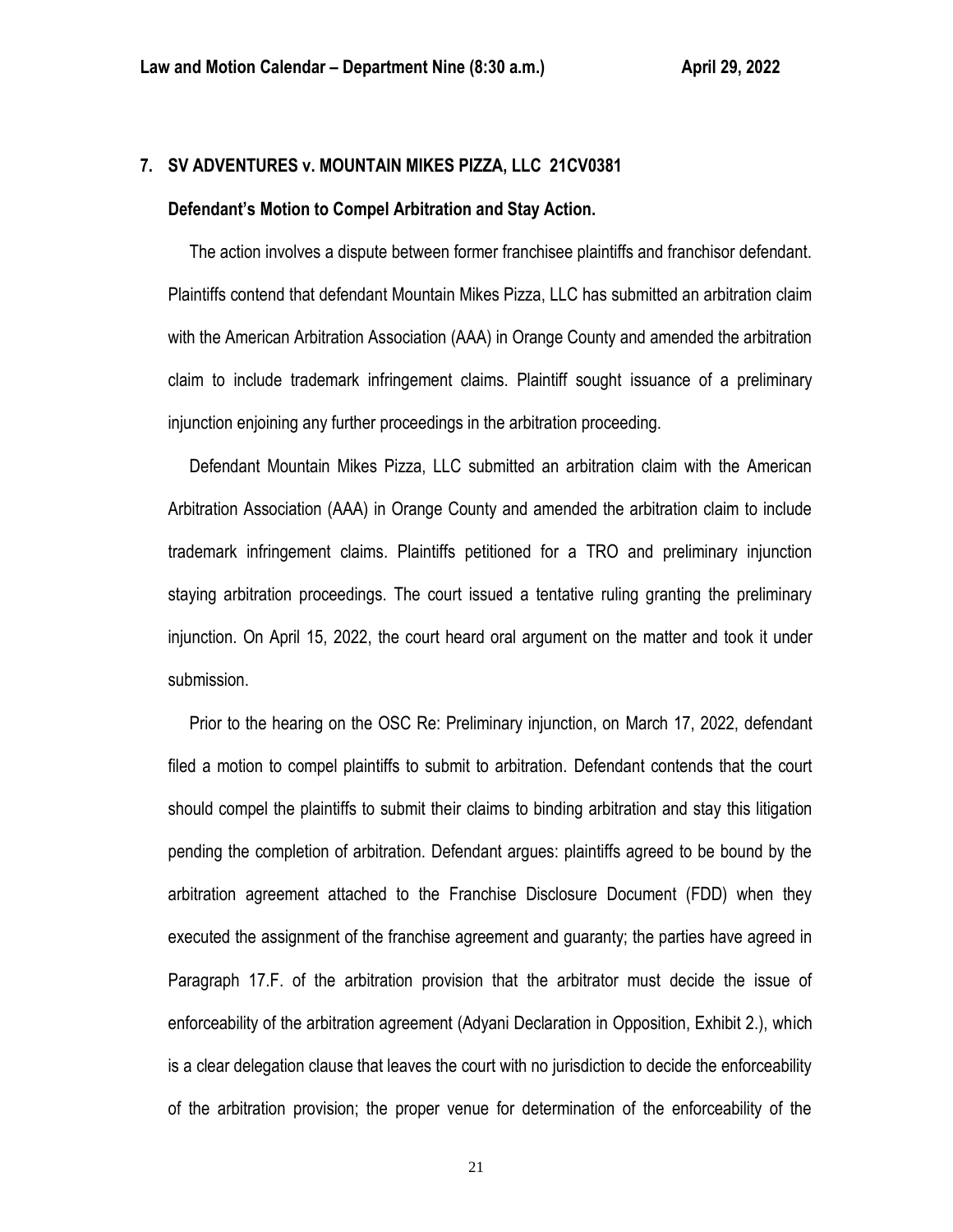arbitration agreement is by the arbitrator in the arbitration proceeding and not the court; the plaintiffs' claims are clearly within the scope of the arbitration agreement and should be arbitrated; the unconscionability argument is primarily premised upon the claim that defendant did not provide plaintiffs with a copy of the franchise agreement, which is false, because they received a copy from the prior franchisee, therefore, plaintiffs are not likely to prevail on a claim that the franchise agreement is procedurally unconscionable; plaintiffs also obtained the information in the other franchise agreements they entered into regarding their other Mountain Mike Pizza restaurants; a "take it or leave it" arbitration provision is not per se procedurally unconscionable, therefore, the agreement must also be procedurally unconscionable in another manner in order for the court to determine the arbitration provision is procedurally unconscionable; the agreement is not substantively unconscionable as the venue provision and other provisions do not shock the conscience; there is no requirement for plaintiffs to initial the arbitration provision in order to agree to it; a class waiver is not substantively unconscionable; arbitrating the dispute near defendants offices does not shock the conscience; the arbitration agreement is mutual and there are no non-mutual provisions; the jury waiver is not substantively unconscionable; even if there are unconscionable terms, the court can sever those terms and enforce the remaining terms of the arbitration agreement; and this action should be stayed pending the outcome of arbitration.

 Plaintiffs oppose the motion to compel arbitration on the following grounds: there is no delegation clause in the subject agreement requiring the arbitrator to determine the validity and scope of the arbitration clause; the reference to the AAA rules is insufficient, because a copy of the rules was not attached to the agreement and there was no specific delegation in the language of the agreement itself; the arbitration proceedings initiated by defendant includes claims that are not within the scope of arbitration, such as alleged trademark infringement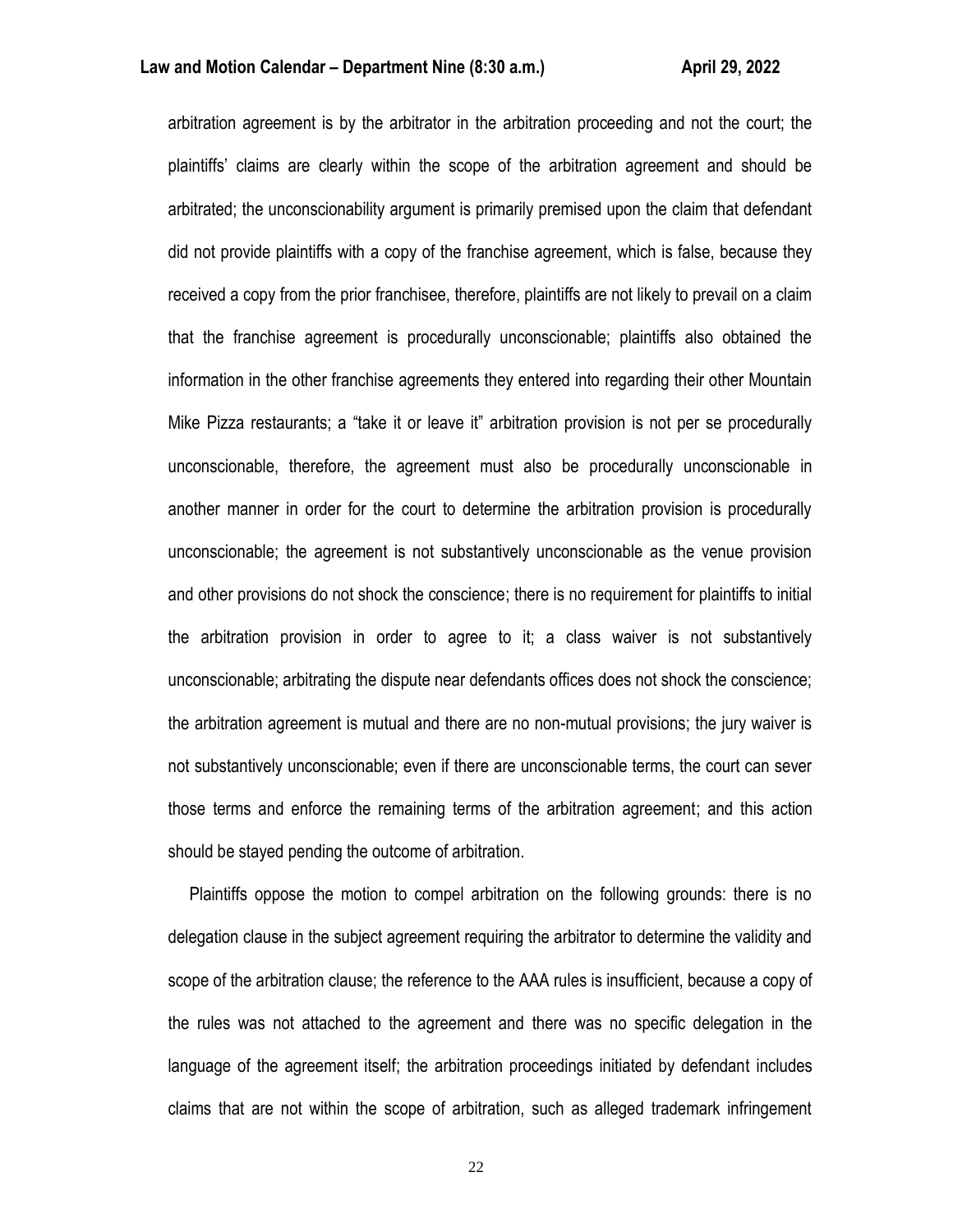claims and claims related to alleged trademark infringement after the termination of the franchise agreement; the arbitration provision of the franchise agreement is procedurally and substantively unconscionable; the arbitration agreement is procedurally unconscionable, because it is a contract of adhesion; various provisions of the agreement are substantively unconscionable; the arbitration proceeding that was filed constitutes a pre-litigation jury waiver of matters not subject to the arbitration agreement; and the arbitration proceeding is not properly venued in Orange County.

 Defendant replied: plaintiffs concede they assented to the arbitration provision when they executed the assignment and assumption of the franchise agreement and executed the guaranty; the arbitration agreement clearly and unmistakably provides that the validity and scope of the arbitration provisions must be decided by the arbitrator and not the court; the reference in the agreement to the AAA Commercial Arbitration rules as applicable to the arbitration, which includes the rule that the arbitrator determines enforceability and scope of arbitration, clearly and unmistakably provides in the agreement that the issue will be decided by an arbitrator and not a court; plaintiff's claims are covered by the agreement and it is irrelevant if defendant has raised matters not within the scope of the arbitration agreement in the arbitration; although it is for the arbitrator to decide enforceability of the arbitration agreement, the agreement is not procedurally and substantively unconscionable; and the action should be stayed pending arbitration.

#### Motion to Compel Arbitration and Stay Litigation

 Except for specifically enumerated exceptions, the court must order the petitioner and respondent to arbitrate a controversy, if the court finds that a written agreement to arbitrate the controversy exists. (See Code of Civil Procedure, § 1281.2.)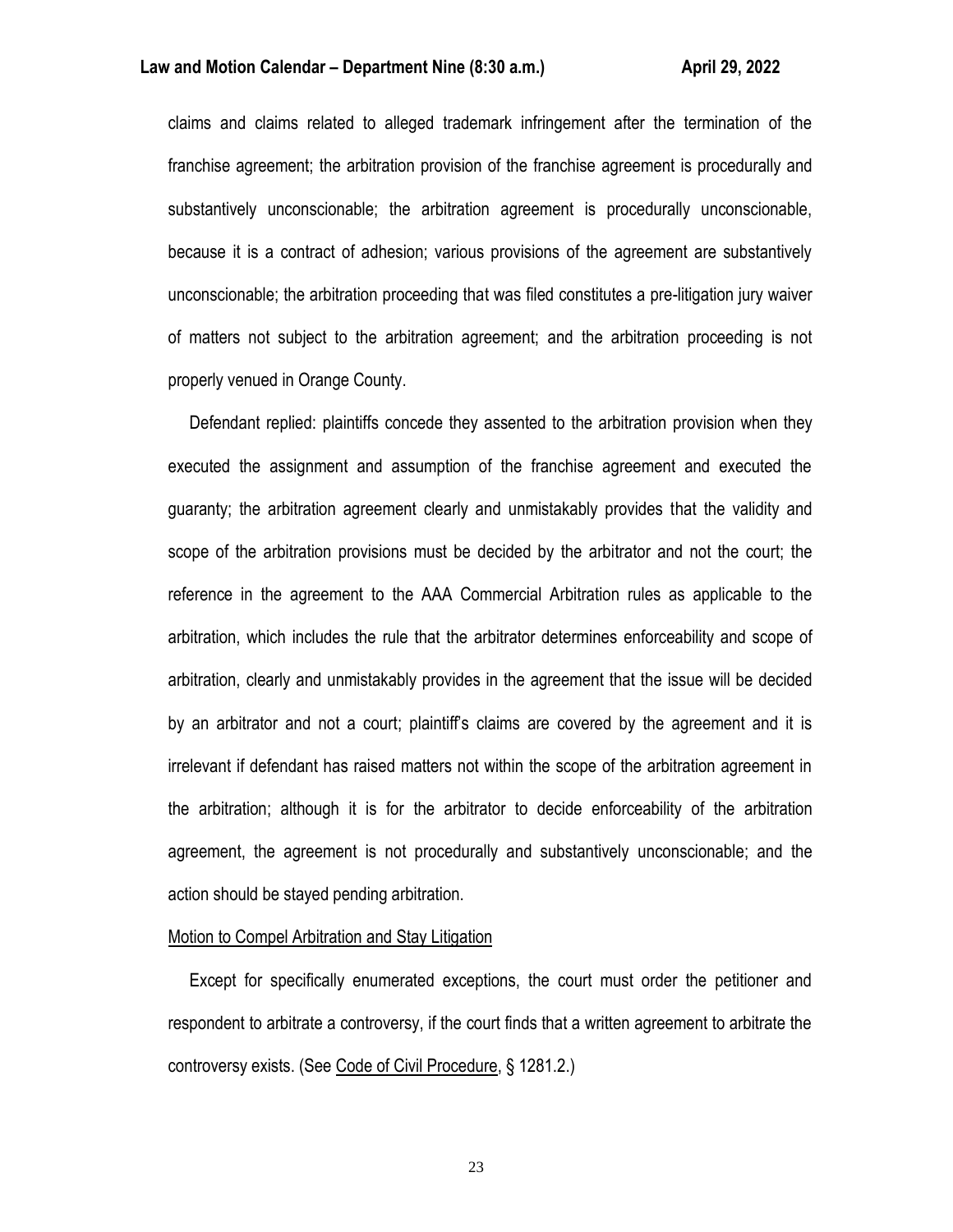"If an arbitration agreement requires that arbitration of a controversy be demanded or initiated by a party to the arbitration agreement within a period of time, the commencement of a civil action by that party based upon that controversy, within that period of time, shall toll the applicable time limitations contained in the arbitration agreement with respect to that controversy, from the date the civil action is commenced until 30 days after a final determination by the court that the party is required to arbitrate the controversy, or 30 days after the final termination of the civil action that was commenced and initiated the tolling, whichever date occurs first." (Code Civil Procedure, § 1281.12.)

 "…when a petition to compel arbitration is filed and accompanied by prima facie evidence of a written agreement to arbitrate the controversy, the court itself must determine whether the agreement exists and, if any defense to its enforcement is raised, whether it is enforceable. Because the existence of the agreement is a statutory prerequisite to granting the petition, the petitioner bears the burden of proving its existence by a preponderance of the evidence. If the party opposing the petition raises a defense to enforcement—either fraud in the execution voiding the agreement, or a statutory defense of waiver or revocation (see § 1281.2, subds. (a), (b))—that party bears the burden of producing evidence of, and proving by a preponderance of the evidence, any fact necessary to the defense. (*Strauch v. Eyring*, *supra*, 30 Cal.App.4th at p. 186.)" (Rosenthal v. Great Western Fin. Securities Corp. (1996) 14 Cal.4th 394, 413.)

 "In California, "[g]eneral principles of contract law determine whether the parties have entered a binding agreement to arbitrate." (*Craig v. Brown & Root, Inc.* (2000) 84 Cal.App.4th 416, 420, 100 Cal.Rptr.2d 818; see *Engalla v. Permanente Medical Group, Inc.* (1997) 15 Cal.4th 951, 972–973, 64 Cal.Rptr.2d 843, 938 P.2d 903.) Generally, an arbitration agreement must be memorialized in writing. (*Fagelbaum & Heller LLP v. Smylie* (2009) 174 Cal.App.4th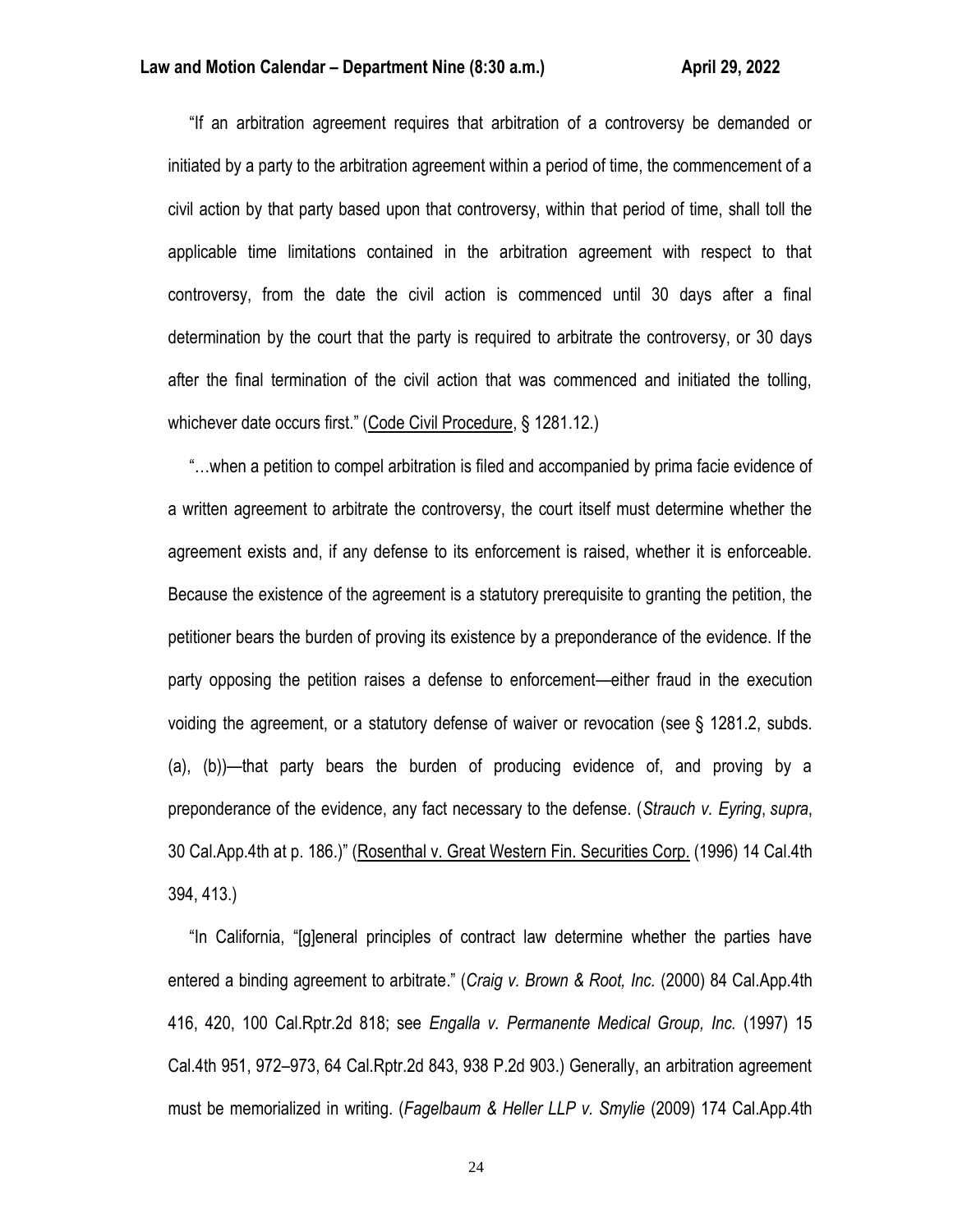1351, 1363, 95 Cal.Rptr.3d 252.) A party's acceptance of an agreement to arbitrate may be express, as where a party signs the agreement. A signed agreement is not necessary, however, and a party's acceptance may be implied in fact (e.g., *Craig,* at p. 420, 100 Cal.Rptr.2d 818 [employee's continued employment constitutes acceptance of an arbitration agreement proposed by the employer] ) or be effectuated by delegated consent (e.g., *Ruiz v. Podolsky* (2010) 50 Cal.4th 838, 852–854, 114 Cal.Rptr.3d 263, 237 P.3d 584 (*Ruiz*).) An arbitration clause within a contract may be binding on a party even if the party never actually read the clause. (*24 Hour Fitness, Inc. v. Superior Court* (1998) 66 Cal.App.4th 1199, 1215, 78 Cal.Rptr.2d 533.)" (Emphasis added.) (Pinnacle Museum Tower Assn. v. Pinnacle Market Development (US), LLC (2012) 55 Cal.4th 223, 236.)

 "A written agreement to arbitrate is fundamental, because Code of Civil Procedure section 1281.2 permits a court to order the parties to arbitrate a matter only if it determines that an agreement to arbitrate exists. (*Banner Entertainment, Inc. v. Superior Court* (1998) 62 Cal.App.4th 348, 356, 72 Cal.Rptr.2d 598; *Berman v. Renart Sportswear Corp.* (1963) 222 Cal.App.2d 385, 388-389, 35 Cal.Rptr. 218.) Indeed, when the trial court reviews a petition to compel arbitration, the threshold question is whether there is an agreement to arbitrate. (*Cheng-Canindin v. Renaissance Hotel Associates* (1996) 50 Cal.App.4th 676, 683, 57 Cal.Rptr.2d 867.)" (Villa Milano Homeowners Ass'n v. Il Davorge (2001) 84 Cal.App.4th 819, 824-825.)

 "Once a court grants the petition to compel arbitration and stays the action at law, the action at law sits in the twilight zone of abatement with the trial court retaining merely a vestigial jurisdiction over matters submitted to arbitration. This vestigial jurisdiction over the action at law consists solely of making the determination, upon conclusion of the arbitration proceedings, of whether there was an award on the merits (in which case the action at law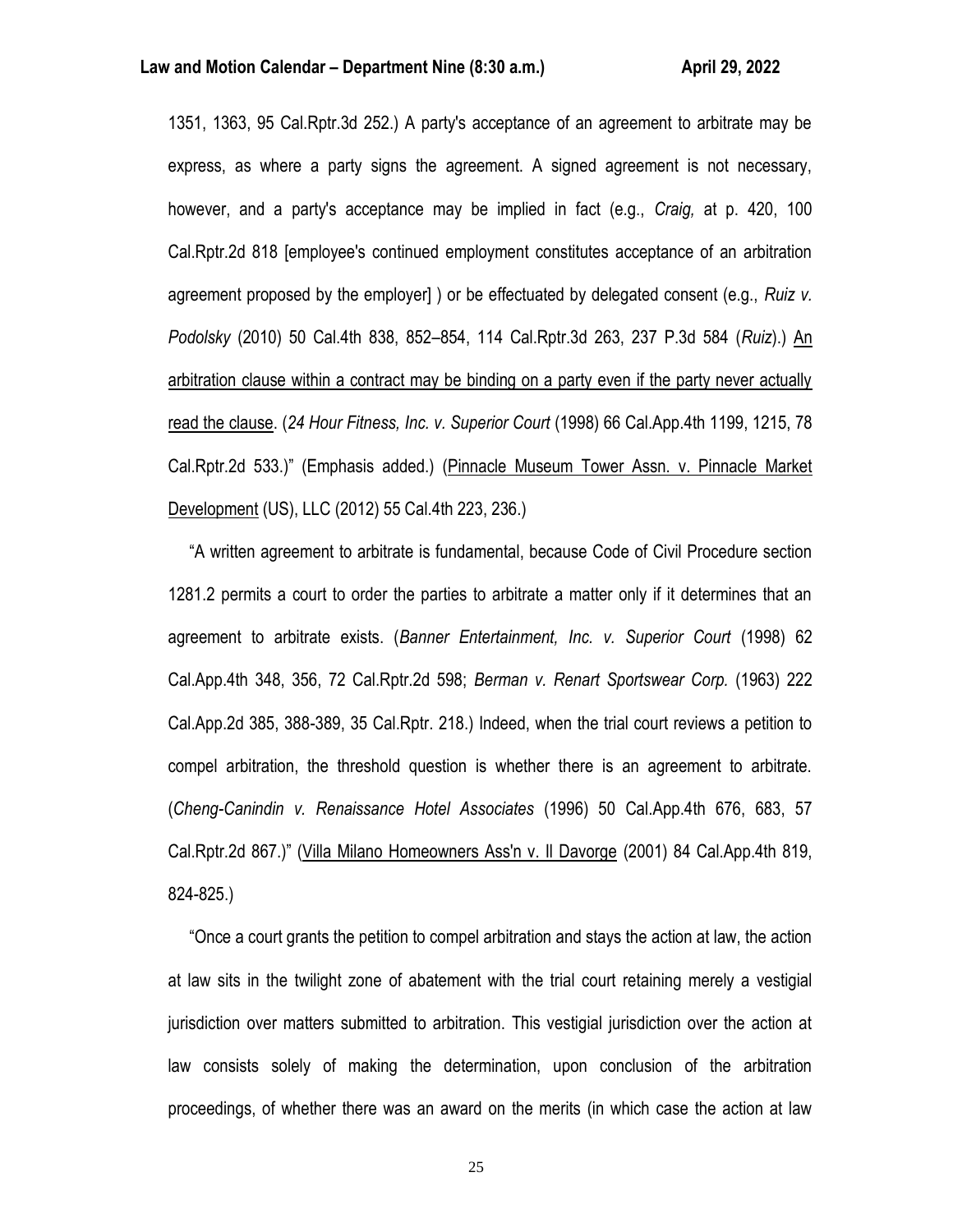should be dismissed because of the res judicata effects of the arbitration award *Division of Labor Standards Enforcement v. Williams* (1981) 121 Cal.App.3d 302, 309, 175 Cal.Rptr. 347; Rest.2d Judgments, § 84) or not (at which point the action at law may resume to determine the rights of the parties). (Cf. *Lord v. Garland* (1946) 27 Cal.2d 840, 851, 168 P.2d 5; *Shuffer v. Board of Trustees* (1977) 67 Cal.App.3d 208, 217, 136 Cal.Rptr. 527 [discussing effect of interlocutory judgment pursuant to § 597 abating second action at law pending resolution of first action of law].) The court also retains a separate, limited jurisdiction over the contractual arbitration which was the subject of the section 1281.2 petition: "After a petition has been filed *under this title* [i.e., "Title 9" (§§ 1280–1294.2) ], the court in which such petition was filed retains jurisdiction to determine *any subsequent petition* involving the same agreement to arbitrate and the same controversy, and *any such subsequent petition* shall be filed in the same proceeding." (§ 1292.6 [emphasis added].)" (Brock v. Kaiser Foundation Hospitals (1992) 10 Cal.App.4th 1790, 1796.)

 ""The purpose of the statutory stay [required pursuant to section 1281.4] is to protect the jurisdiction of the arbitrator by preserving the status quo until arbitration is resolved. [Citations.] [¶] In the absence of a stay, the continuation of the proceedings in the trial court disrupts the arbitration proceedings and can render them ineffective. [Citation.]" (*Federal Ins. Co. v. Superior Court* (1998) 60 Cal.App.4th 1370, 1374–1375, 71 Cal.Rptr.2d 164 (*Federal Ins. Co.*).) ¶ In *SWAB Financial, LLC v. E\*Trade Securities, LLC* (2007) 150 Cal.App.4th 1181, 1199–1200, 58 Cal.Rptr.3d 904 (*SWAB Financial* ), the Court of Appeal emphasized that, after granting a petition to compel arbitration and staying a lawsuit, the scope of jurisdiction that a trial court retains is extremely narrow: ¶ "The trial court was ... authorized under Code of Civil Procedure section 1281.4 to stay pending judicial actions. But beyond that, the trial court's power to interfere in the pending arbitration was strictly limited. [Citations.].... [¶] ... Once a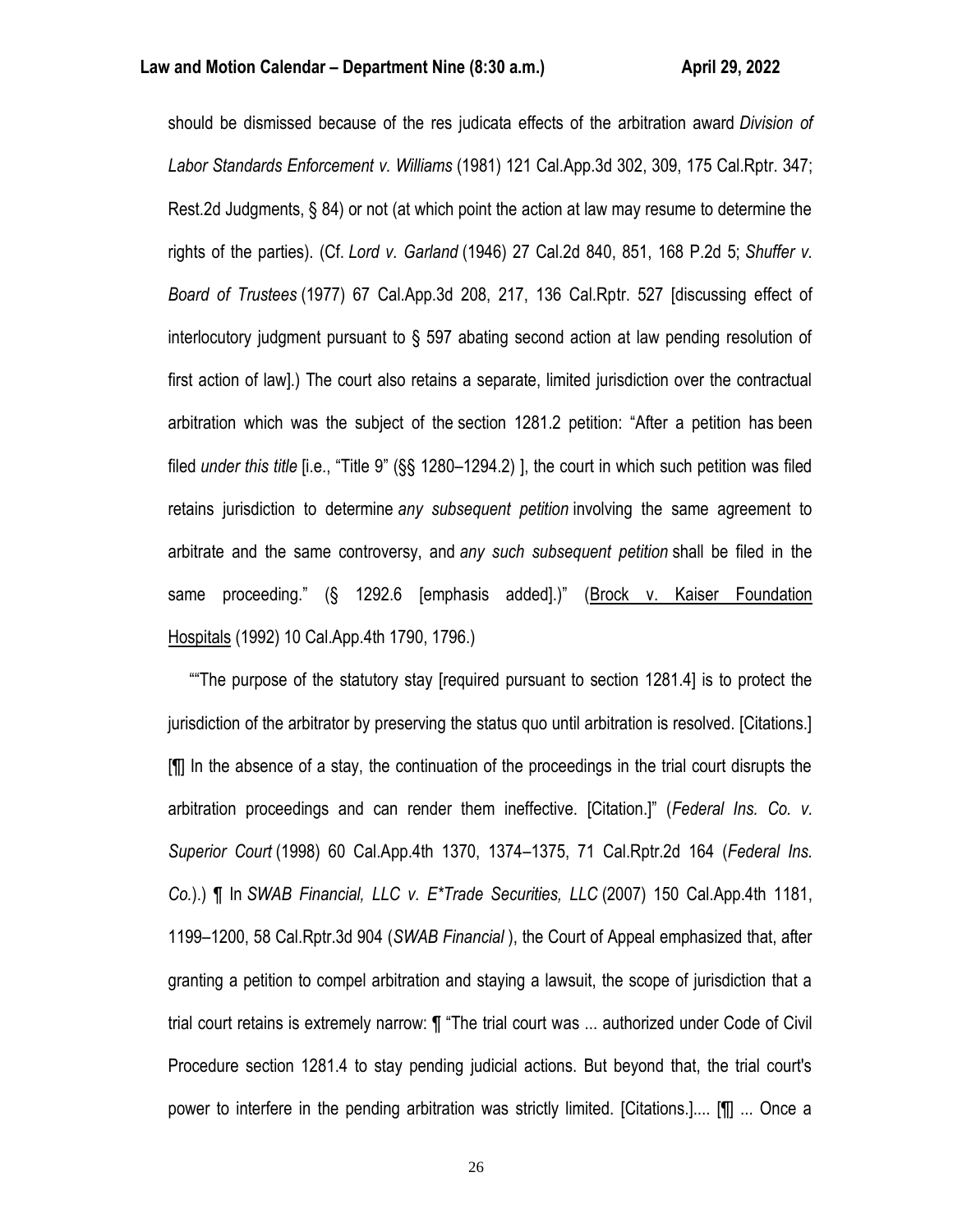petition is granted and the lawsuit is stayed, "the action at law sits in the twilight zone of abatement with the trial court retaining merely vestigial jurisdiction over matters submitted to arbitration." [Citation.] During that time, under its "vestigial" jurisdiction, a court may: appoint arbitrators if the method selected by the parties fails ( [Code Civ. Proc.,] § 1281.6); grant a provisional remedy "but only upon the ground that the award to which an applicant may be entitled may be rendered ineffectual without provisional relief" ( [Code Civ. Proc.,] § 1281.8, subd. (b)); and confirm, correct or vacate the arbitration award ( [Code Civ. Proc.,] § 1285). Absent an agreement to withdraw the controversy from arbitration, however, no judicial act is authorized.' [Citation.]"" (MKJA, Inc. v. 123 Fit Franchising, LLC (2011) 191 Cal.App.4th 643, 658–659.)

 With the above-cited legal principles in mind, the court will rule on the motion to compel arbitration and stay this litigation.

## Arbitration Provision

 Defense counsel declares in support of the motion: he understood that plaintiffs received a copy of the subject agreement, because on March 26, 2008 they signed a receipt acknowledging that they received the subject agreement, which is established by Defense Exhibit 3 that is attached to Steven Adjani's declaration in support of the motion to compel arbitration; on February 28, 2022 plaintiffs' counsel responded to correspondence sent by defense counsel wherein she stated that plaintiffs stand by their declarations 100%, because they never received the franchise agreement from defendant; and that correspondence also admits that plaintiffs received a large box of documents from the prior franchisee, which included the subject franchise agreement. (Declaration of Ryan Bykerk in Support of Motion to Compel Arbitration, paragraphs 2 and 4; and Exhibit 9 – February 28, 2022 Correspondence from Plaintiff's Counsel, page 1, second paragraph.)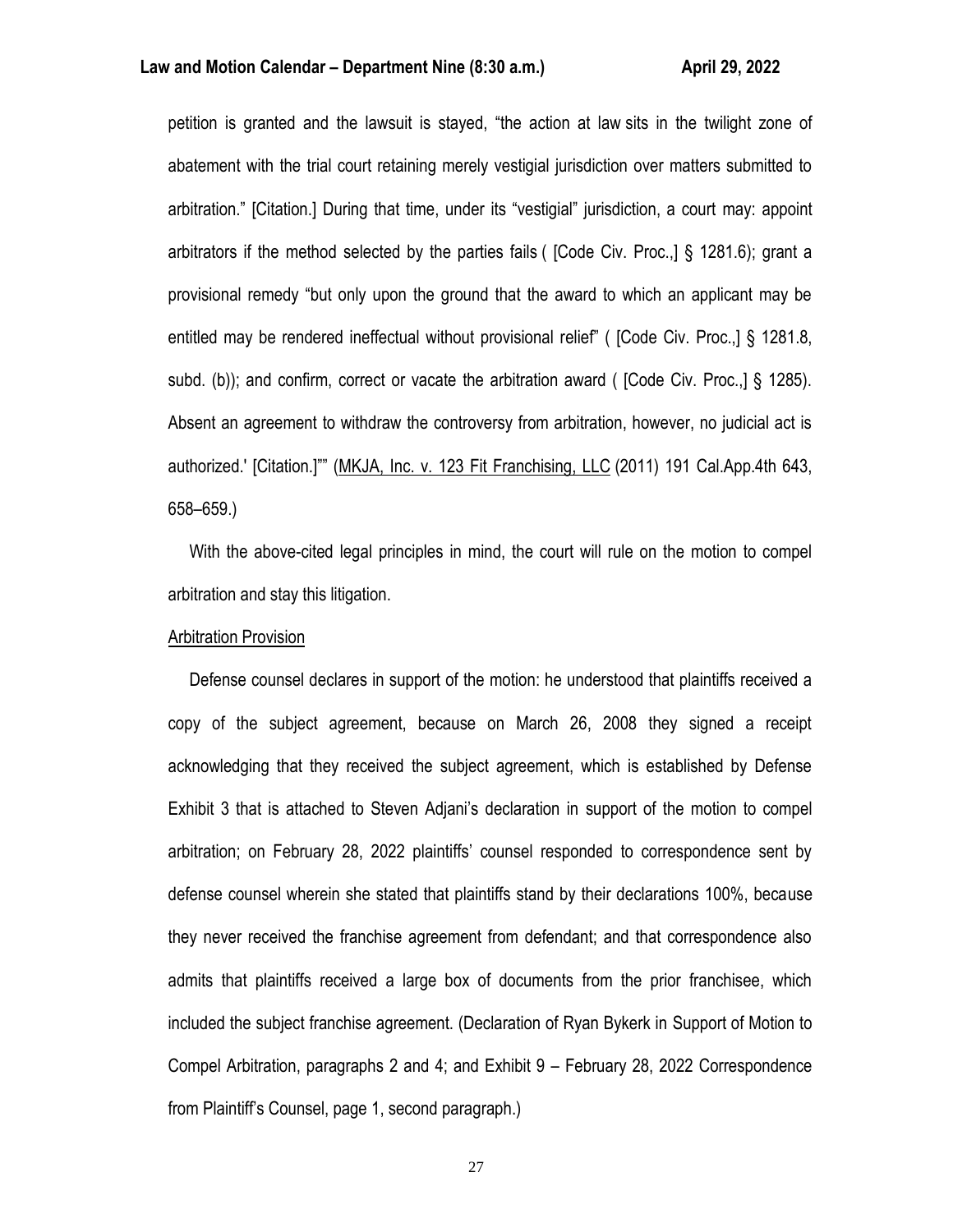Plaintiffs Salvatore Viscuso and Sandra Viscuso declare: they are shareholders of plaintiff SV Adventures, Inc., which has a principal place of business in El Dorado Hills; plaintiffs live in Placer County; on April 23, 2008 they were assigned the subject franchise by means of a six page assignment that incorporates by reference the underlying franchise agreement; a copy of the underlying franchise agreement was not attached to the assignment; the franchisor never provided plaintiffs with a copy of the underlying franchise agreement; they were told they had to take the underlying franchise agreement as it existed and no negotiations would take place as they were assuming obligations already agreed to; on August 3, 2021 plaintiff through counsel gave defendant notice that they were not renewing the franchise beyond the January 2, 2022 expiration date; after more than 60 days expired after that notice was sent, without defendant indicating an intent to purchase the franchise, plaintiffs began to rebrand the store as Viscuso's Pizza and Draft House with new signage, paint and recipes; on November 18, 2021 plaintiffs received an email from defendant stating the franchise agreement expires in January 2, 2022 and that defendant was exercising its option under Section 15.E. of the franchise agreement to purchase the subject restaurant; on December 22, 2022 [sic] the complaint was filed in this action; plaintiffs were never personally served the arbitration claim or the federal action; plaintiffs are a team owning and operating the business for 15 years and they have personal guarantees on the lease of the store and would be liable if another franchisee occupied the leased space; the food delivery and all services that support the restaurant are in their names and plaintiffs would be liable for someone else's mistakes if they were to turn over the business without having time to transfer liability, thereby causing them severe and irreparable injury; all witnesses to be called in this case are located in Northern California; and the landlord of the premises, DC Management, LLC will be a witness and is located in El Dorado County, in addition to numerous customers, which will refute the claim of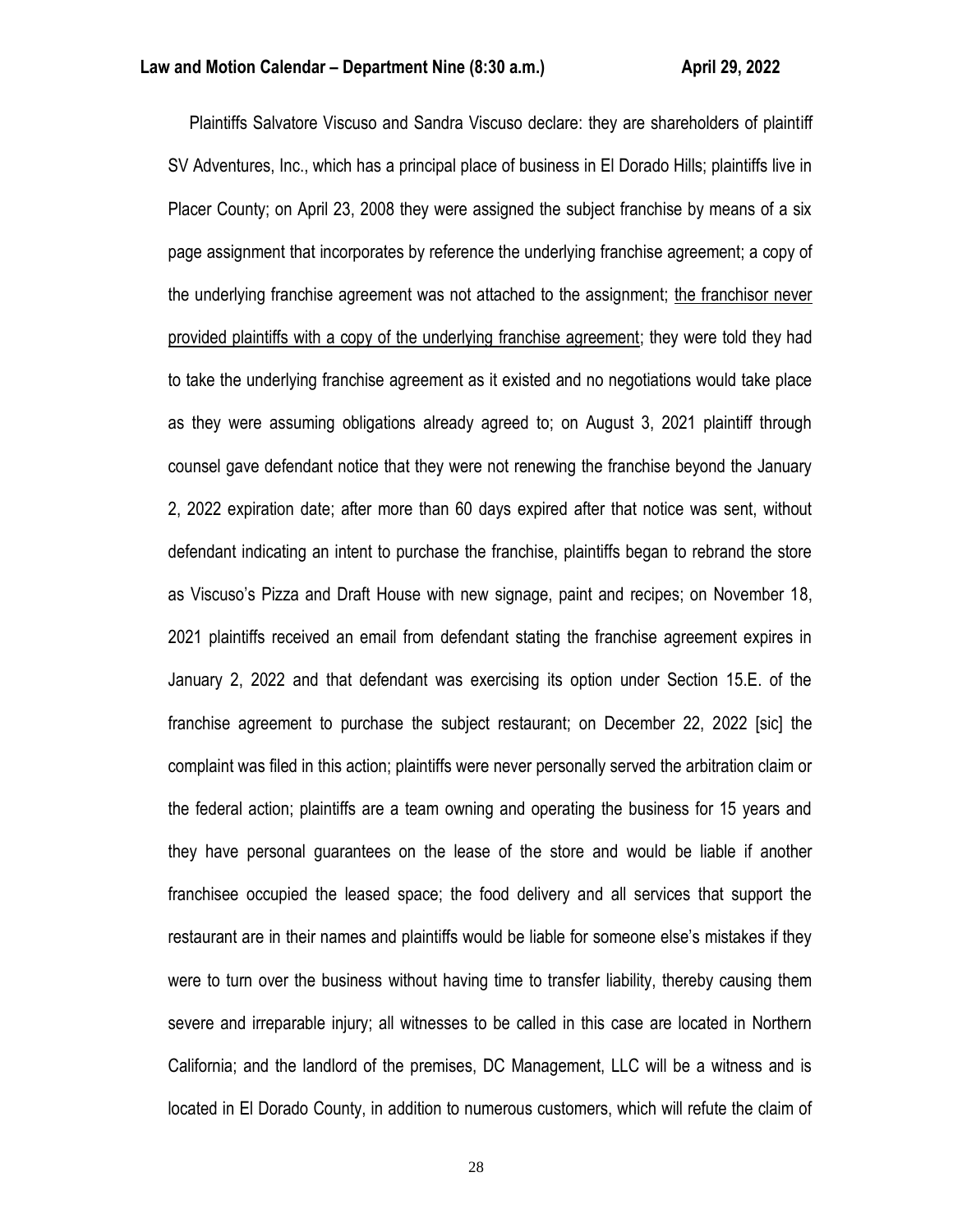trademark infringement. (court's emphasis.) (Declaration of Kathleen C. Lyon in Opposition to Defendant's Motion to Compel Arbitration, paragraph 6, Exhibit C – Omnibus Declaration of Plaintiffs in Support of Application, paragraphs 1, 2, 4-13, and 15-22.)

 Plaintiffs admittedly received a copy of the subject agreement from the prior franchisee. Even assuming plaintiffs did not read the subject franchise agreement, that does not excuse them from a claim that the arbitration agreement in the underlying franchise agreement applies. However, that does not lead to a conclusion that the arbitration clause is enforceable as there remain issues concerning unconscionability of the arbitration clause to consider.

 The question then becomes whether the arbitrator or the court has jurisdiction to determine the validity of the arbitration provision in the agreement.

 A line of cases hold that an arbitrator decides whether or not the disputes are arbitrable only where it is established by *clear and unmistakable* evidence that the parties elected to have the arbitrator, rather than the court, decide which grievances are arbitrable. (Emphasis in original.) (Hartley v. Superior Court (2011) 196 Cal.App.4th 1249, 1254-1255.)

 The Third District Court of Appeal has recently held: "Arbitration agreements are construed to give effect to the intention of the parties. (*Aanderud, supra*, 13 Cal.App.5th at p. 890, 221 Cal.Rptr.3d 225.) "If contractual language is clear and explicit, it governs. [Citation.]" (*Bank of the West v. Superior Court* (1992) 2 Cal.4th 1254, 1264, 10 Cal.Rptr.2d 538, 833 P.2d 545.) ¶ When a dispute arises between parties to an arbitration agreement, the parties may disagree not only about the merits of the dispute but also about "the threshold arbitrability question—that is, whether their arbitration agreement applies to the particular dispute." (*Henry Schein, Inc. v. Archer and White Sales, Inc.* (2019) ––– U.S. –––– [139 S.Ct. 524, 527, 202 L.Ed.2d 480] (*Schein*).) The high court has recognized that parties may "agree by contract that an arbitrator, rather than a court, will resolve threshold arbitrability questions as well as underlying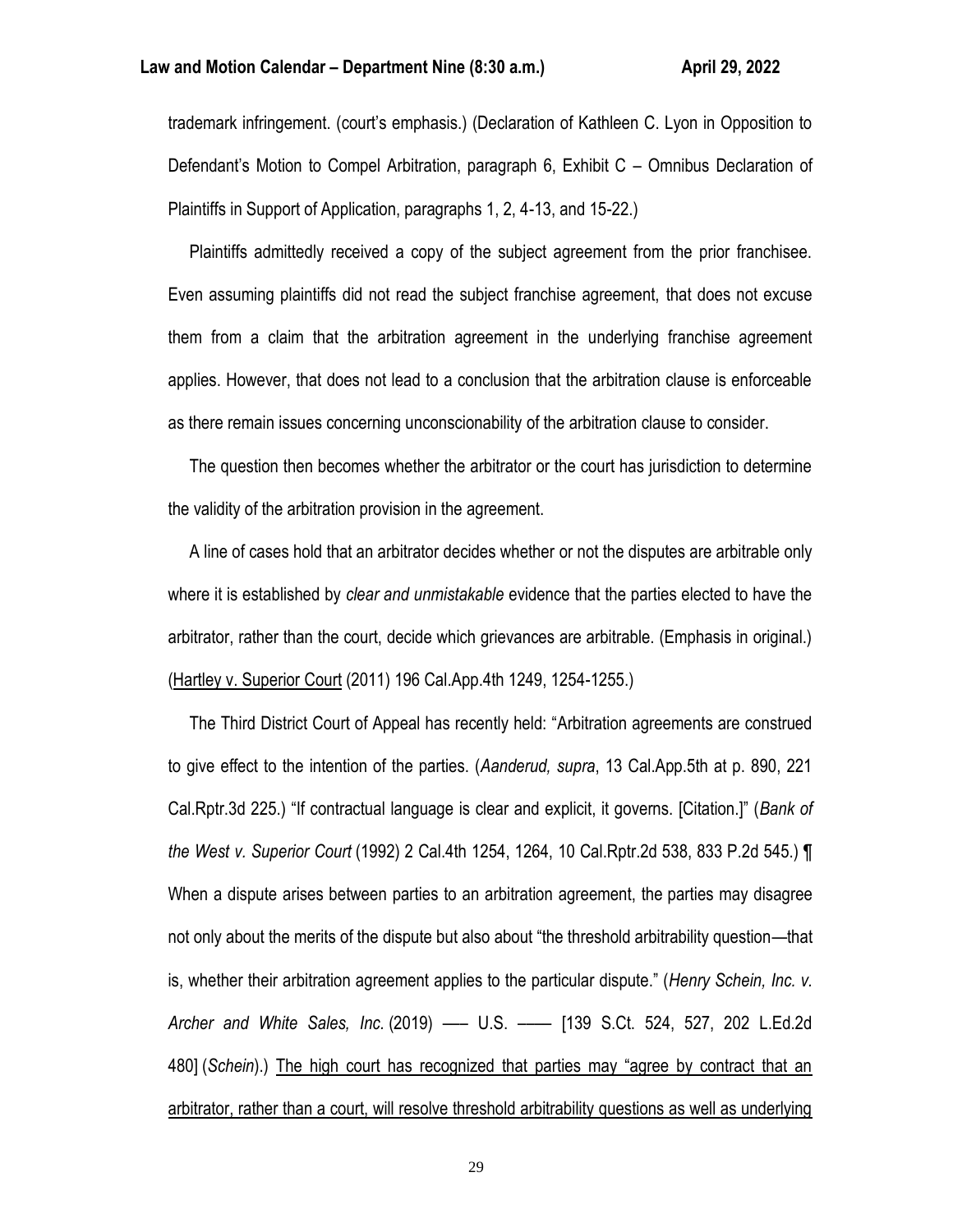merits disputes." (*Ibid*.) Such threshold or "gateway" questions of arbitrability include whether the parties have agreed to arbitrate or whether their agreement covers a particular controversy. (*Id.* at p. –––– [139 S.Ct. at p. 529].) Indeed, "an 'agreement to arbitrate a gateway issue is simply an additional, antecedent agreement the party seeking arbitration asks the ... court to enforce, and the FAA operates on this additional arbitration agreement just as it does on any other.' " (*Ibid.*) ¶ The question of who has the power to decide issues of arbitrability "turns upon what the parties agreed about *that* matter." (*First Options of Chicago, Inc. v. Kaplan* (1995) 514 U.S. 938, 943, 115 S.Ct. 1920, 131 L.Ed.2d 985 (*First Options*).) If the parties agreed to submit arbitrability questions to the arbitrator, then the court reviews the arbitrator's decision under the same standard it reviews other decisions by the arbitrator. (*Ibid.*) "If, on the other hand, the parties did *not* agree to submit the arbitrability question itself to arbitration, then the court should decide that question just as it would decide any other question that the parties did not submit to arbitration, namely, independently. These two answers flow inexorably from the fact that arbitration is simply a matter of contract between the parties; it is a way to resolve those disputes -- but only those disputes -- that the parties have agreed to submit to arbitration. [Citations.]" (*Ibid*.) ¶ Courts presume that the parties intend *courts*, not arbitrators, to decide threshold issues of arbitrability. (*Aanderud, supra*, 13 Cal.App.5th at p. 891, 221 Cal.Rptr.3d 225.) Accordingly, " '[t]here are two prerequisites for a delegation clause to be effective. First, the language of the clause must be clear and unmistakable. [Citation.] Second, the delegation must not be revocable under state contract defenses such as fraud, duress, or unconscionability.' [Citation.] The 'clear and unmistakable' test reflects a '*heightened* standard of proof' that reverses the typical presumption in favor of the arbitration of disputes. [Citation.]" (*Id.* at p. 892, 221 Cal.Rptr.3d 225.) Where the agreement is silent or ambiguous on the question of who decides threshold arbitrability questions, the court and not the arbitrator should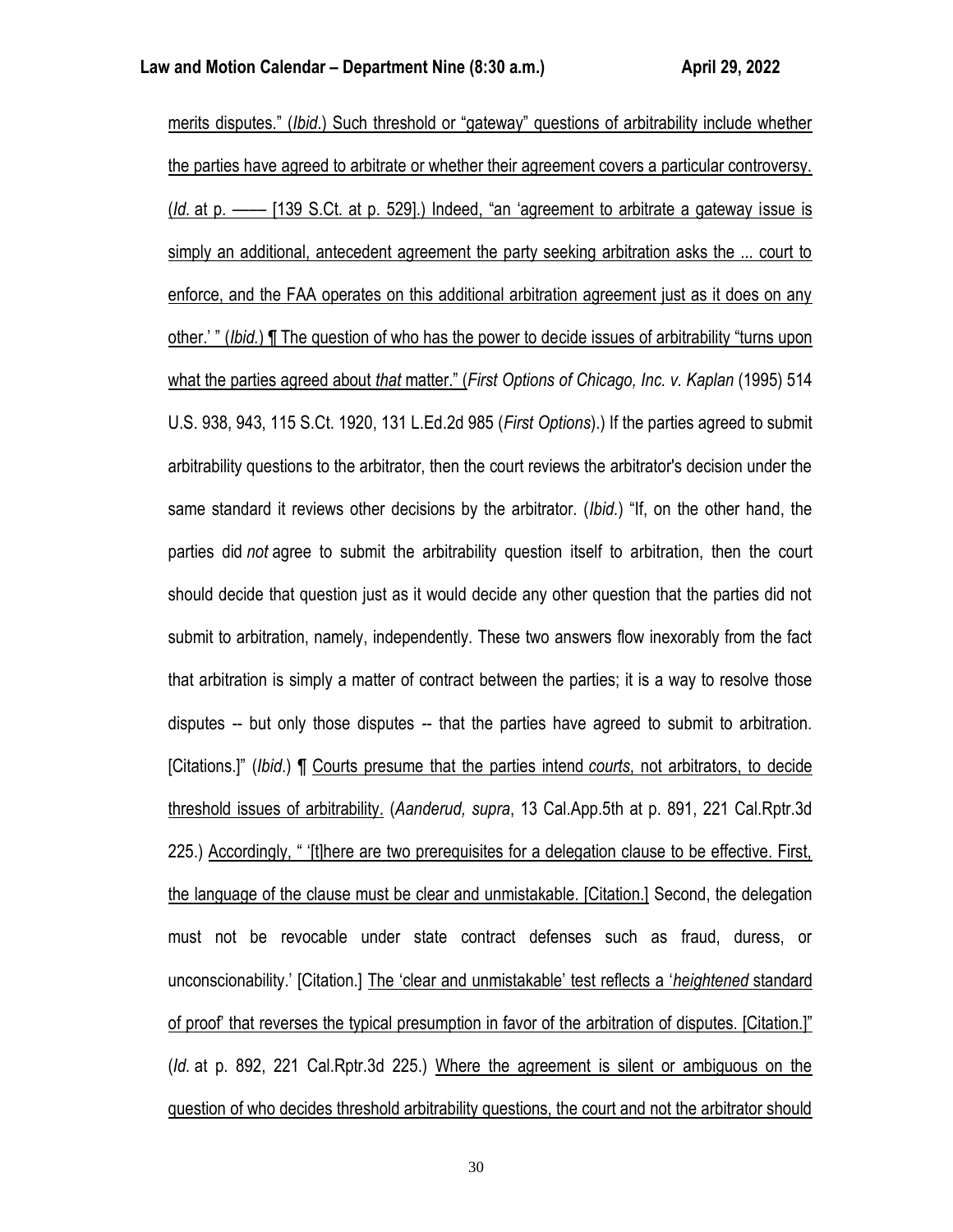decide arbitrability so as not to force unwilling parties to arbitrate a matter they reasonably thought a judge, not an arbitrator, would decide. (*First Options, supra*, 514 U.S. at p. 945, 115 S.Ct. 1920.)" (Emphasis added.) (Sandoval-Ryan v. Oleander Holdings LLC (2020) 58 Cal.App.5th 217, 222–223.)

 Defendant argues: the plaintiffs received a copy of the franchise agreement from the prior franchisee from whom plaintiffs acquired the franchise; the then current agreement was also sent to them by defendant as an exhibit to the Franchise Disclosure Document; plaintiffs signed a receipt that acknowledged they received the agreement; plaintiffs signed the assignment and assumption agreement on April 23, 2008; and the arbitration provision of the then operative/current agreement provides in Section 17.F. that any dispute between plaintiffs and defendant, including disputes over the enforceability of the agreement itself, would be resolved by binding arbitration (Emphasis added.) (See Declaration of Steven Adyani in Support of Motion to Compel Arbitration, Exhibit 2.).

 Defendant contends that the franchise agreement included in the Franchise Disclosure Document attached as Exhibit 2 to the declaration of Steven Adyani in Support of the Motion to Compel Arbitration is the operative agreement and not the franchise agreement executed by Concept Acquisitions, LLC, and the Galstyans on January 3, and 18, 2007.

 The arbitration provision in Exhibit 1 of the Declaration of Steven Adyani in Support of Motion to Compel Arbitration is the only franchise agreement assigned and assumed by plaintiff.

 The arbitration provision in the franchise agreement between the predecessor franchisee and defendant, which was executed on January 3, and 18, 2007, provides: **"EXCEPT FOR CONTROVERSIES, DISPUTES OR CLAIMS RELATED TO OR BASED ON YOUR USE OF THE MARKS AFTER THE EXPIRATION OF TERMINATION OF THIS AGREEMENT, ALL**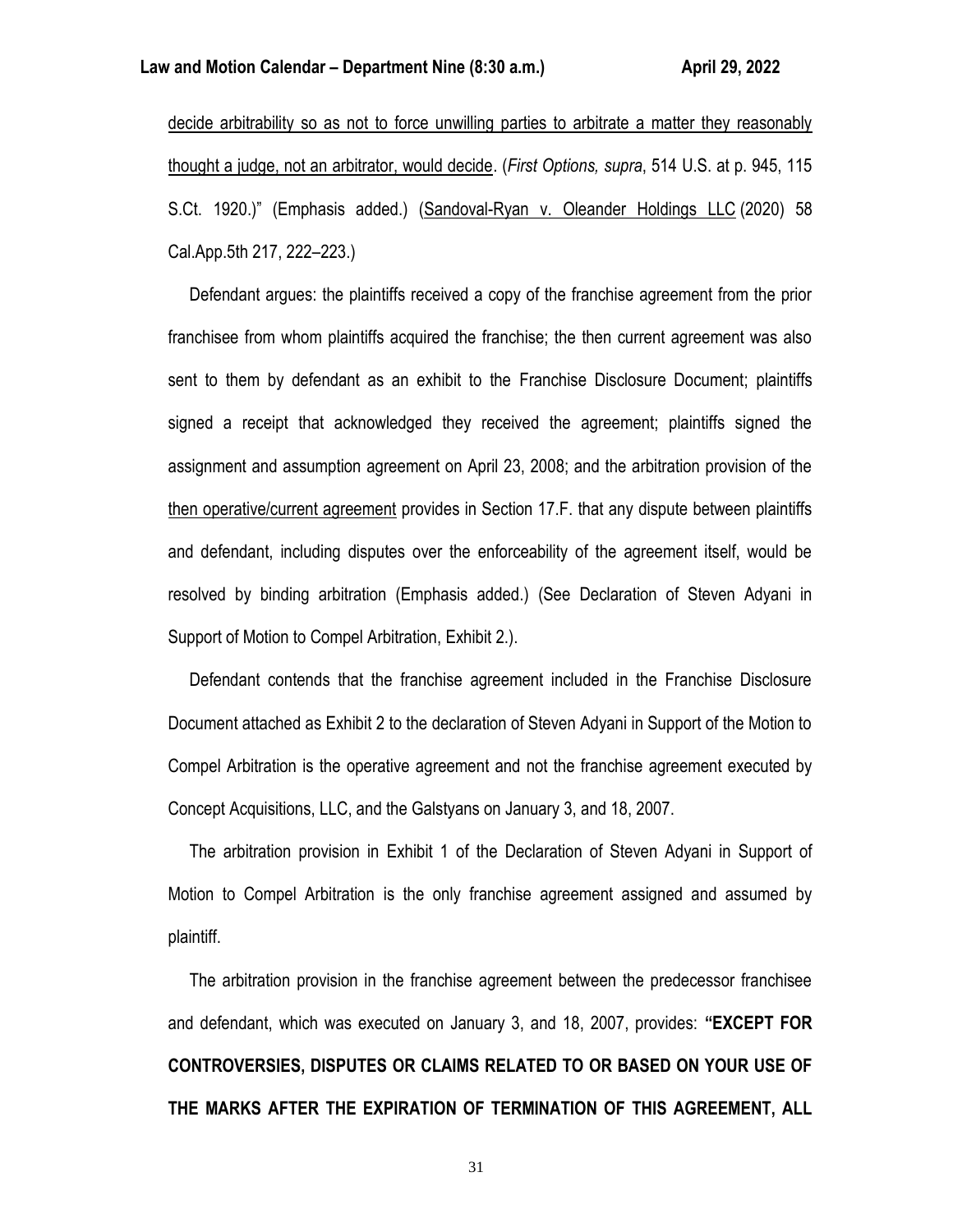**CONTROVERSIES, DISPUTES OR CLAIMS BETWEEN US AND OUR AFFILIATES, AND OUR AFFILIATES' RESPECTIVE SHAREHOLDERS, OFFICERS, DIRECTORS, AGENTS, AND/OR EMPLOYEES AND YOU (AND YOUR OWNERS, GUARANTORS, AFFILIATES AND EMPLOYEES, IF APPLICABLE) ARISING OUT OF OR RELATED TO: ¶ \* \* \* (3) THE VALIDITY OF THIS AGREEMENT OR ANY OTHER AGREEMENT BETWEEN YOU AND US OR ANY PROVISION OF ANY OF THOSE AGREEMENTS; ¶ \* \* \* MUST BE SUBMITTED FOR BINDING ARBITRATION TO THE AMERICAN ARBITRATION ASSOCIATION…" (**Emphasis in Original.) (Declaration of Steven Adyani in Support of Motion to Compel Arbitration, Exhibit 1 – Concept Acquisitions, LLC Franchise Agreement with the Galstyans, Paragraph 17.F. (Subject Franchise Agreement Assigned to Plaintiffs.))

 Steven Adyani declares: he is the vice-president of operations for defendant and is familiar with the corporate records; the corporate records reflect that on January 3, 2007 the Galstyans entered into a franchise agreement with defendant's predecessor, Concept Acquisitions, LLC, and a true and correct copy of that agreement is attached as Exhibit 1; the corporate records also reflect that on March 26, 2008 plaintiffs acknowledged receipt of the Franchise Disclosure Document that included the franchise agreement as Exhibit B, which is attached as Exhibit 2; and on April 23, 2008 plaintiff executed an assignment and assumption agreement thereby assuming all of the prior franchisee's obligations under the franchise agreement, which is attached as Exhibit 4. (Declaration of Steven Adyani in Support of Motion to Compel Arbitration, paragraphs 1, and 3-5.)

 Exhibit 2 of the declaration of Steven Adyani in Opposition to Motion is a standard Franchise Disclosure Document, which includes a blank, unexecuted franchise agreement that purportedly is the agreement between Concept Acquisitions, LLC, and an unnamed franchise owner. The arbitration provision in that blank, unexecuted franchise agreement is materially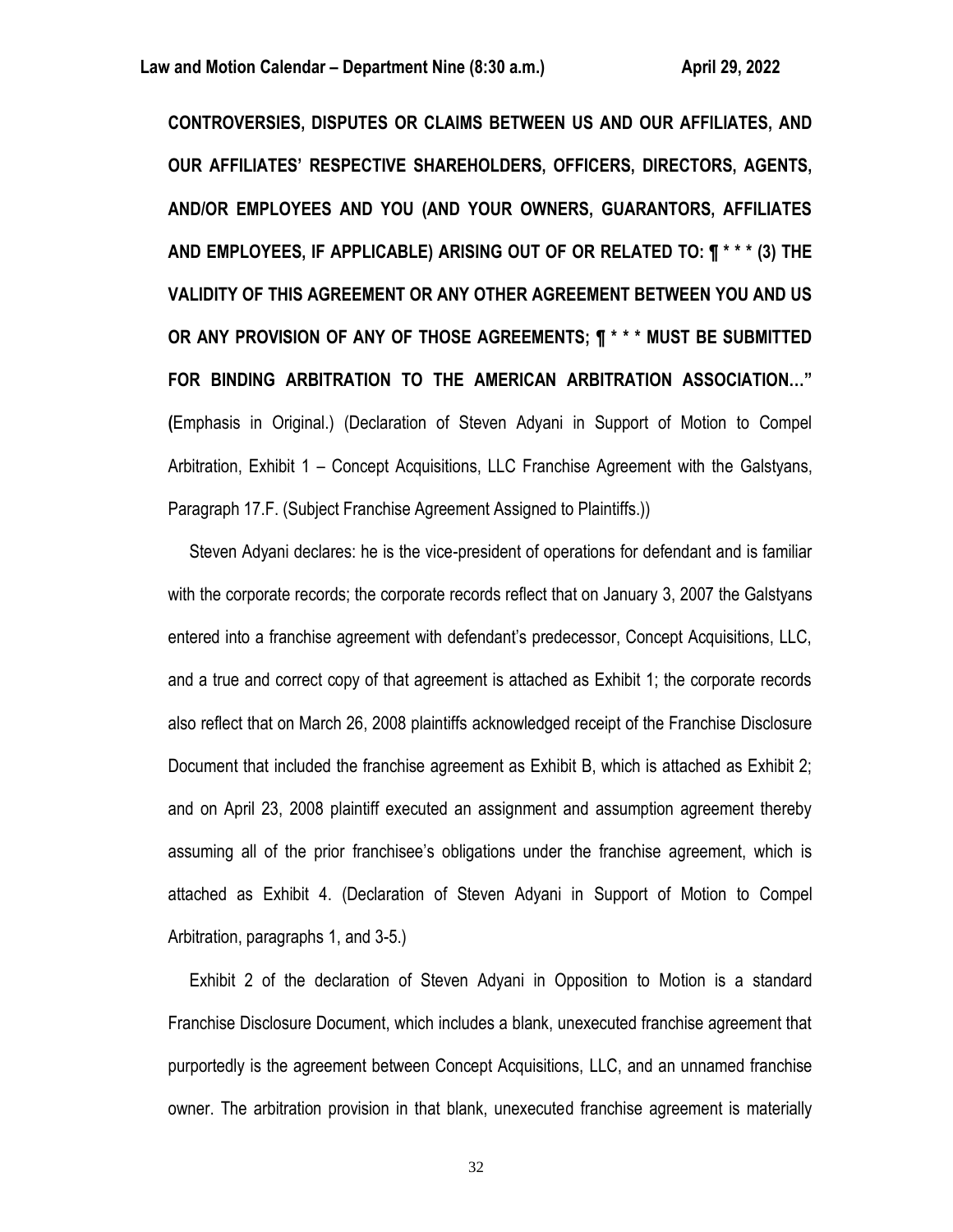different from the executed January 3, 2007, Concept Acquisitions, LLC franchise agreement with the Galstyans. The agreement attached as Exhibit B to the Franchise Disclosure Document provides with respect to matters that are to be decided by the arbitration: "**(3) THE SCOPE OR VALIDITY OF THIS AGREEMENT OR ANY OTHER AGREEMENT BETWEEN YOU (OR YOUR OWNERS) AND US OR ANY PROVISION OF ANY OF THESE AGREEMENTS (INCLUDING THE VALIDITY AND SCOPE OF THE ARBITRATION OBLIGATION UNDER THIS SECTION, WHICH WE AND YOU ACKNOWLEDGE IS TO BE DETERMINED BY AN ARBITRATOR AND NOT BY A COURT)…**" (Declaration of Steven Adyani in Support of Motion to Compel Arbitration, Exhibit 2 - Franchise Disclosure Document, Exhibit B, paragraph 17.F.(3).)

 The assignment and assumption agreement entered into between Concept Acquisitions, LLC, franchisees Galstyan, and plaintiffs on April 23, 2008 expressly provides: the subject assigned and assumed franchise agreement was the defendant's franchise agreement with the Galstyans dated January 3, 2007; the recitals in the agreement are incorporated into and made part of the agreement by reference; the franchisee transfers, sets over, and assigns to assignee all of the franchisee's rights to and interest in the subject franchise agreement and the restaurant and all related rights; and the assignee accepts the assignment from the franchisee and assumes the franchisee's obligations, agreements, commitments, duties and liabilities under the subject franchise agreement. (Declaration of Steven Adyani in Support of Motion to Compel Arbitration, Exhibit  $4 -$  Assignment and Assumption Agreement, 1<sup>st</sup> Recital, page 1, and paragraphs 1-3.)

 Plaintiffs agreed to be assigned and assume the franchise agreement entered between defendant/Concept Acquisitions, LLC and the Galstyans, which was executed by Concept Acquisitions, LLC, and the Galstyans on January 3, and 18, 2007, not a purported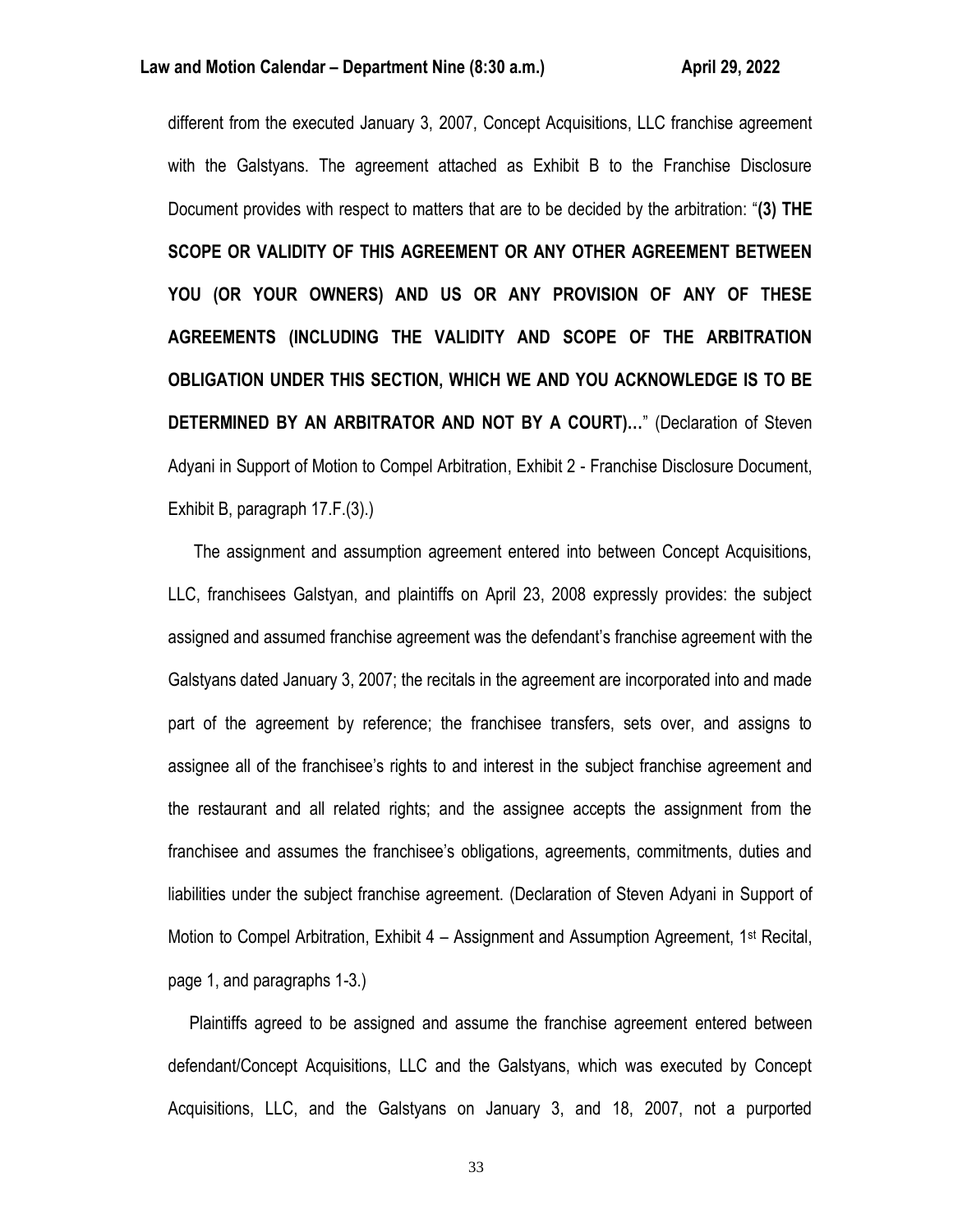## **Law and Motion Calendar – Department Nine (8:30 a.m.) <b>April 29, 2022**

current/operative blank, sample franchise agreement attached as an exhibit to a disclosure document. Therefore, the operative franchise agreement arbitration provision is found in defense Exhibit 1. The arbitration agreement itself does not include any specific language that provided that the validity and scope of the arbitration obligation under this arbitration section was acknowledged/agreed to be determined by an arbitrator and not by a court.

 The arbitration language in the January 3, 2007, franchise agreement is distinguishable from the language found in Aanderund v. Superior Court (2017) 13 Cal.App.5<sup>th</sup> 880, 892 and is not squarely on point.

 "Here, the arbitration provision states that the parties "agree to arbitrate all disputes, claims and controversies arising out of or relating to ... (iv) the interpretation, validity, or enforceability of this Agreement, including the determination of the scope or applicability of this Section 5 [the "Arbitration of Disputes" section]. ..." This language delegates to the arbitrator questions of arbitrability and is clear and unmistakable evidence that the parties intended to arbitrate arbitrability. (See, e.g., *Malone v. Superior Court* (2014) 226 Cal.App.4th 1551, 1560, 173 Cal.Rptr.3d 241 [noting delegation clause that provided "[t]he arbitrator has exclusive authority to resolve any dispute relating to the interpretation, applicability, or enforceability of this binding arbitration agreement" was clear and unmistakable]; *Momot v. Mastro* (9th Cir. 2011) 652 F.3d 982, 988 [language that delegated authority to arbitrator to determine "the validity or application of any of the provisions of" the arbitration clause was a clear and unmistakable agreement to arbitrate the question of arbitrability].)" (Emphasis added.) (Aanderud v. Superior Court (2017) 13 Cal.App.5th 880, 892.)

 The language in the arbitration provision at issue in Aanderund, supra, stated that the interpretation, validity, and enforceability of this agreement, including the determination of the scope or applicability of this Section 5.." were subject to arbitration as a dispute, claim and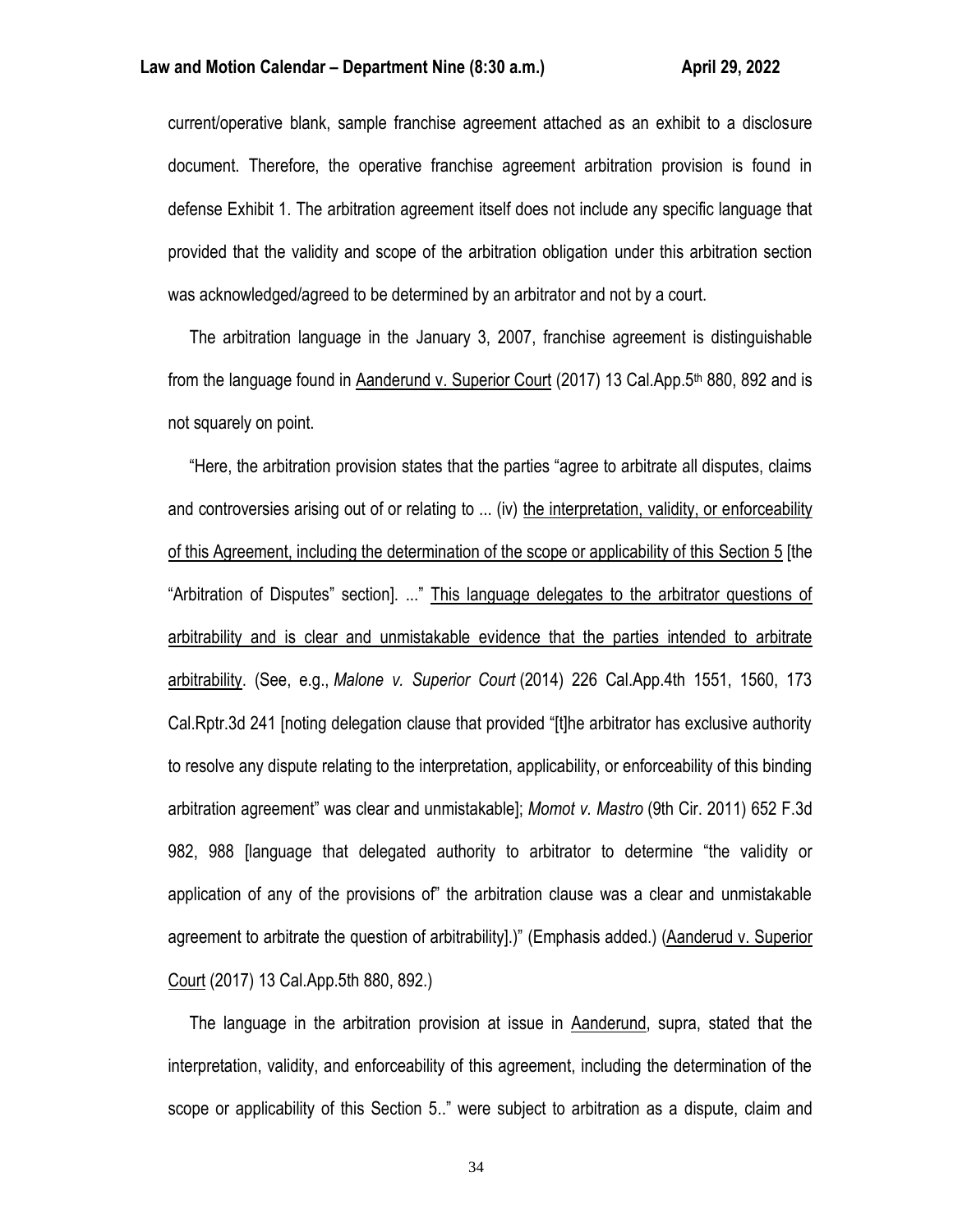controversy arising from the agreement. No such specific language as to enforceability of the arbitration provision, including the scope and applicability of the provision, being determined by the arbitrator is present in the January 3, 2007, agreement. Only a general, vague reference to the validity of agreement is present in that agreement.

 Defendant also argues that merely by referring to the American Arbitration Association's Commercial Arbitration Rules in the body of a lengthy arbitration clause is a clear, unmistakable, and explicit delegation of the authority of the arbitrator to decide enforceability and scope issues concerning the arbitration agreement, because a single provision in the rules provides for such a delegation.

 The arbitration provision of the January 3, 2007 franchise agreement states: "…**THE ARBITRATION PROCEEDINGS WILL BE CONDUCTED BY ONE ARBITRATOR … AND, EXCEPT AS PROVIDED IN THIS AGREEMENT, IN ACCORDANCE WITH THE THEN CURRENT COMMERCIAL ARBITRATION RULES OF THE AMERICAN ARBITRATION ASSOCIATION**…" (Declaration of Steven Adyani in Support of Motion to Compel Arbitration, Exhibit 1 – Concept Acquisitions, LLC Franchise Agreement with the Galstyans, Paragraph 17.F. (Subject Franchise Agreement Assigned to Plaintiffs.))

 "Establishing the "clear and unmistakable rule" is easy. The hard part is applying it. Just how "clear and unmistakable" must the parties be if they choose to have an arbitrator decide his or her own jurisdiction? An easy case is obviously when there is explicit language in the actual signed document to that effect. For example: "We want the arbitrators selected pursuant to this contract to have the power to decide whether what is put before them is actually arbitrable under this contract." But life is rarely that easy. When lawyers have the prescience to write clauses like that, their contracts usually don't get to appellate courts. Cases that do get to the appellate courts often turn on the problem of whether an agreement to be bound by a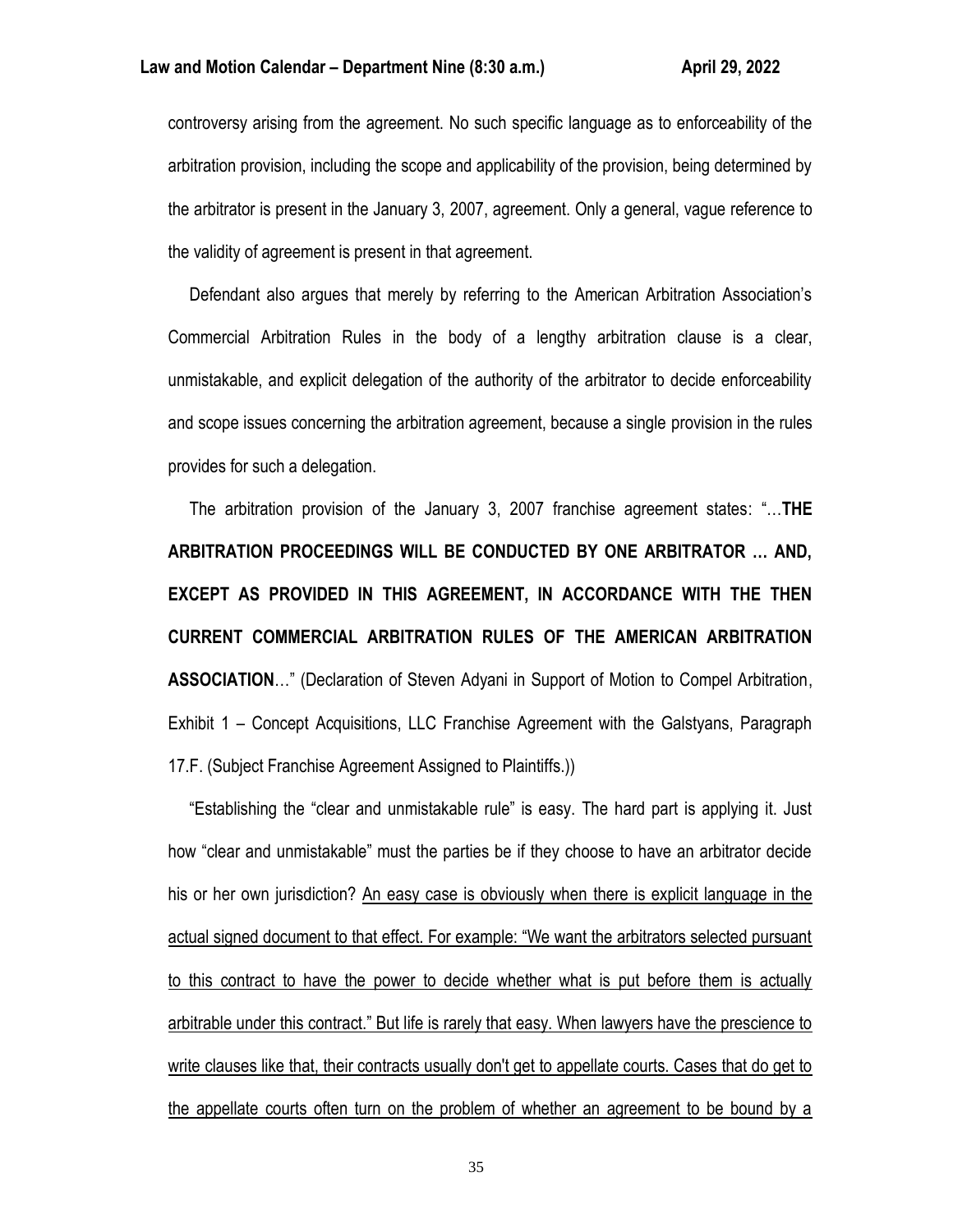certain body of rules e.g., American Arbitration Association or National Association of Securities Dealers rules, is *itself* sufficient to show that the parties "clearly and unmistakably agreed" that arbitrators would decide their own jurisdiction. ¶ Two California appellate cases, *Dream Theater, Inc. v. Dream Theater, supra,* 124 Cal.App.4th 547, 21 Cal.Rptr.3d 322, and *Rodriguez v. American Technologies, Inc.* (2006) 136 Cal.App.4th 1110, 39 Cal.Rptr.3d 43 7 (*Rodriquez* ) have gone so far as to conclude that incorporation of American Arbitration Association rules by reference *was* sufficient to "clearly and unmistakably" provide that arbitrators would have jurisdiction to decide their own jurisdiction. However, in those cases the appellate courts operated on the premise the American Arbitration Association rule providing for arbitrators to decide their own jurisdiction *actually existed at the time the contract was signed.* In *Dream Theater* we know the contract was signed after the adoption of rule 8, since the opinion mentions that the contract had been signed in October 2001. (*Dream Theater, supra,* 124 Cal.App.4th at p. 550, 21 Cal.Rptr.3d 322; see fn. 2, *ante.*) And while the *Rodriquez* opinion does not tell the reader precisely when the arbitration contract was signed, its treatment of the issue strongly suggests that AAA rule 8 was similarly in effect at the time of signing. If it wasn't, the opinion certainly gives no hint of that fact, or of any issue raised in that regard. [FN 10.] ¶ FN 10 Ajamian also argues that the Employment Agreement recognizes that she might bring "an action" against CantorCO2e relating to the "validity" or "efficacy" of the Employment Agreement. Appellants point out that the provision does not explicitly state that she can bring "an action" *in court.* ¶ We think that *Dream Theater* and *Rodriquez* represent the outer limits of the use of incorporation by reference of some body of rules incorporated by reference to confer upon arbitrators the power to decide their own jurisdiction. At least in those cases, the parties could go *look up* the AAA rules to which they were agreeing beforehand, and see that, yes, they were conferring on arbitrators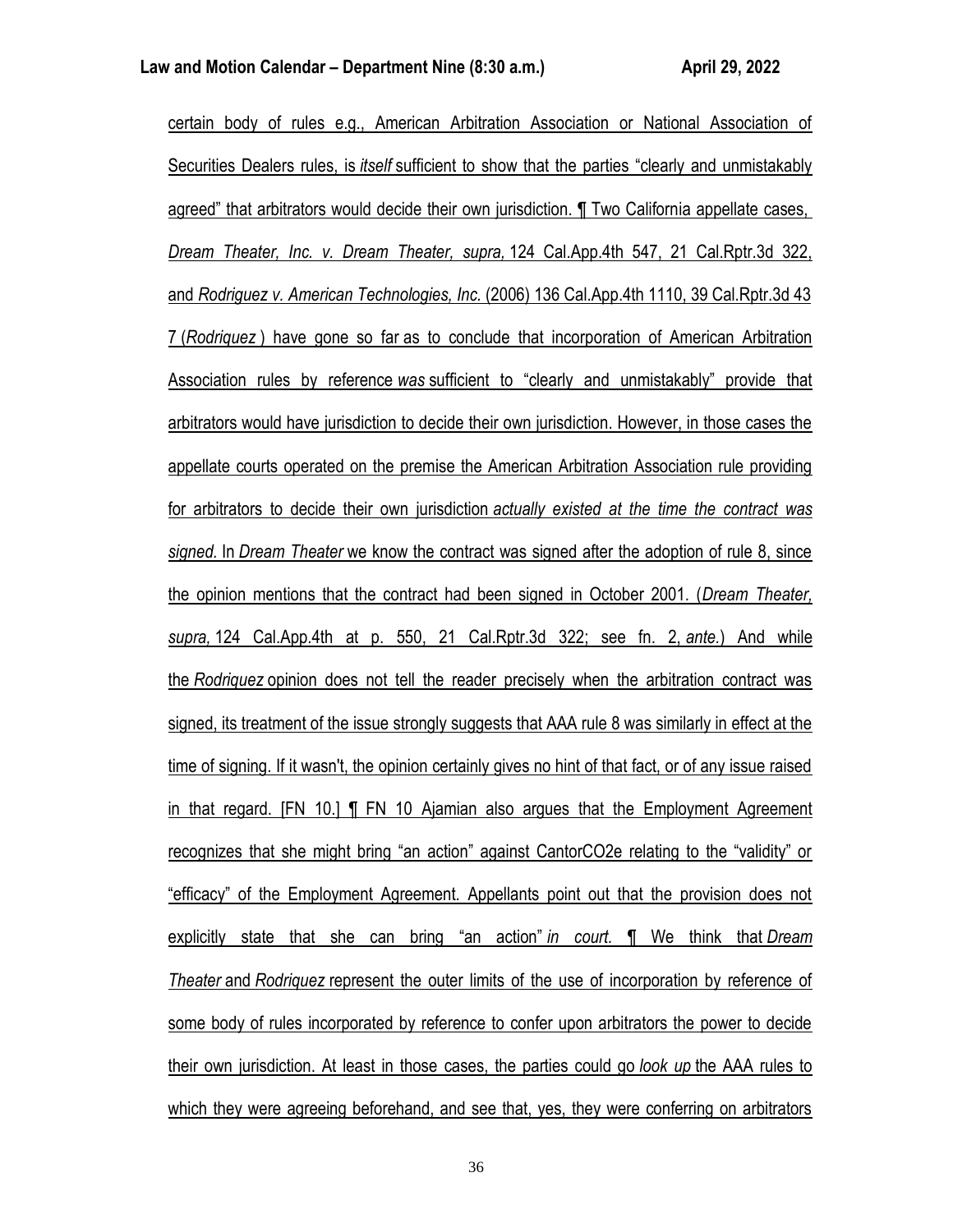the power to decide if a dispute was arbitrable in the first place. To go beyond the incorporation of an *existent* rule and allow for the incorporation of a rule that might not even come into existence in the future, however, contravenes the clear and unmistakable rule. We decline to take the next step beyond *Dream Theater* and *Rodriquez.* ¶ Incorporating the *possibility* of a *future* rule by reference simply doesn't even meet the basic requirements for a valid incorporation by reference under simple state contract law. ¶ Most basically, what is being incorporated must *actually exist at the time of the incorporation,* so the parties can know exactly what they are incorporating. (See *In re Plumel's Estate* (1907) 151 Cal. 77, 80, 90 P. 192 ["in order to make out a case for the application of the doctrine of incorporation by reference, the paper referred to must not only be in existence at the time of the execution of the attested or properly executed paper, but that it must be referred to in the latter as an existent paper, so as to be capable of identification"].) ¶ Put another way, to have a valid incorporation by reference, the terms of the document being incorporated must be " ' "known or easily available" ' " to the contracting parties. (See *Troyk v. Farmers Group, Inc.* (2009) 171 Cal.App.4th 1305, 1331, 90 Cal.Rptr.3d 589 [" ' "For the terms of another document to be incorporated into the document executed by the parties the reference must be clear and unequivocal, the reference must be called to the attention of the other party and he must consent thereto, and the terms of the incorporated document must be known or easily available to the contracting parties." ' "].) ¶ "Prediction," said Niels Bohr, "is very difficult, especially about the future." A rule that does not exist at the time of incorporation by reference fails the elementary test of being known or easily available at the time of incorporation. To allude to that old medieval con game from which we get the expression "pig in a poke"—where an unsuspecting buyer would buy what he or she thought was a pig in a bag only to later discover that it was an inedible cat or rat—in both *Dream Theater* and *Rodriquez* there was at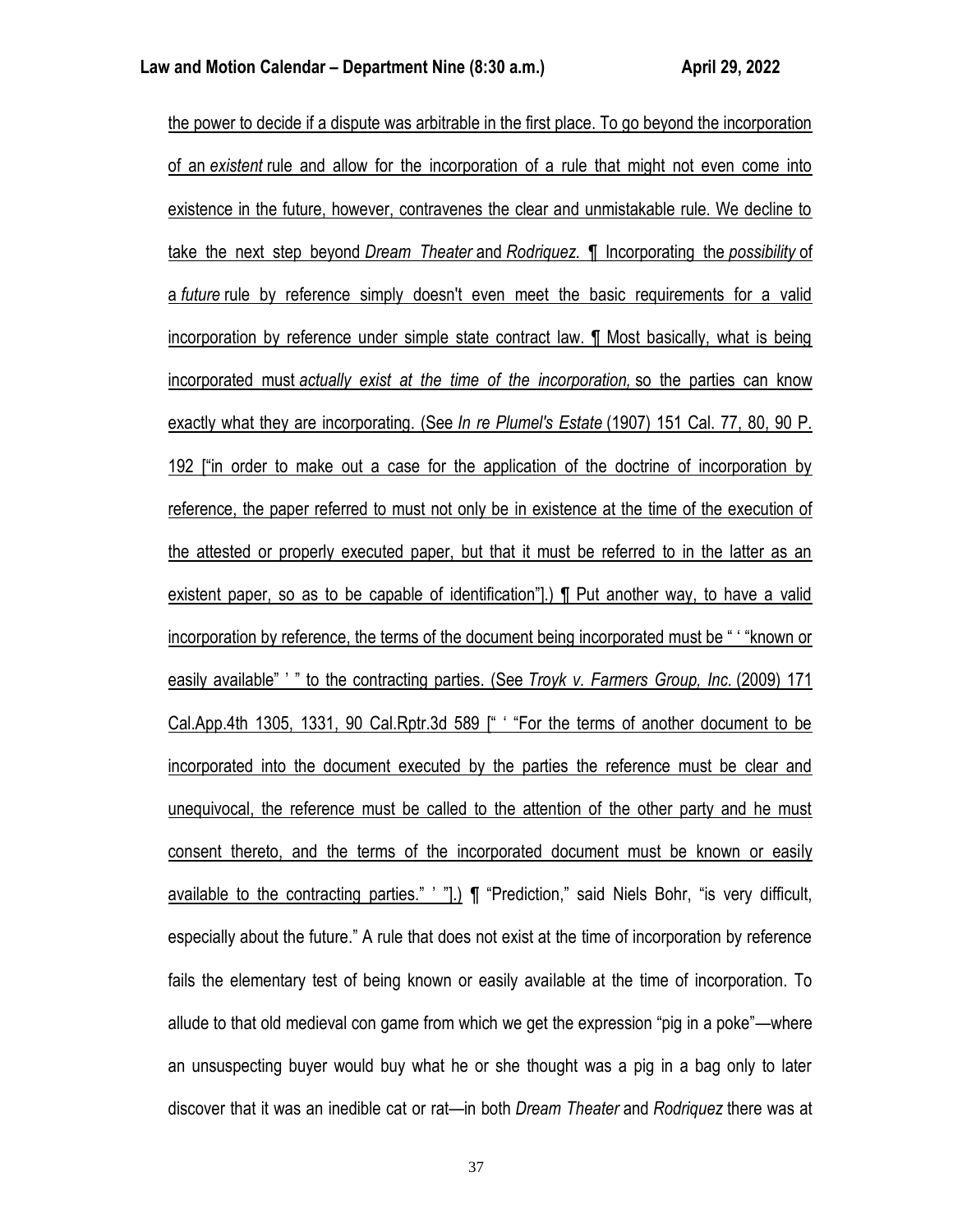least *some thing* in the bag that the parties could look at. Here, by contrast, the bag was empty at the time of the transaction and *might* or might *not,* be later filled with a pig. Or a cat or rat or, for that matter, nothing." (Gilbert Street Developers, LLC v. La Quinta Homes, LLC (2009) 174 Cal.App.4th 1185, 1192–1194.)

 The American Arbitration Association (AAA) has the AAA arbitration rules posted on its website. Rule 7(a) of the amended AAA Commercial Arbitration Rules effective October 1, 2013, provides: "The arbitrator shall have the power to rule on his or her own jurisdiction, including any objections with respect to the existence, scope, or validity of the arbitration agreement or to the arbitrability of any claim or counterclaim."

 Defendant has not provided any evidence that there was such a rule in effect at the time the franchise agreement was executed on January 3, 2007.

 Defendants have not established that the incorporation of the AAA Commercial Arbitration Rules by reference into the arbitration provision in the 2007 franchise agreement assumed by plaintiffs clearly, unmistakably, and explicitly delegated to the arbitrator the resolution of threshold questions regarding the interpretation, validity, and enforceability of the arbitration agreement itself.

 Furthermore, even assuming for the sake of argument only that defendant proves that the AAA arbitrator delegation rule was in effect at the time the arbitration agreement incorporated all AAA Commercial Arbitration Rules into the agreement, the severability provision in the agreement found at paragraph 17.A. expressly provides that the court may decide the issue of severability of a provision of the agreement leaving the remainder of the agreement in full effect and binding on the parties, which renders the purported agreement delegating authority of the arbitrator to decide enforceability and validity of the arbitration agreement ambiguous such that the agreement does not clearly, unmistakably, and explicitly delegate to the arbitrator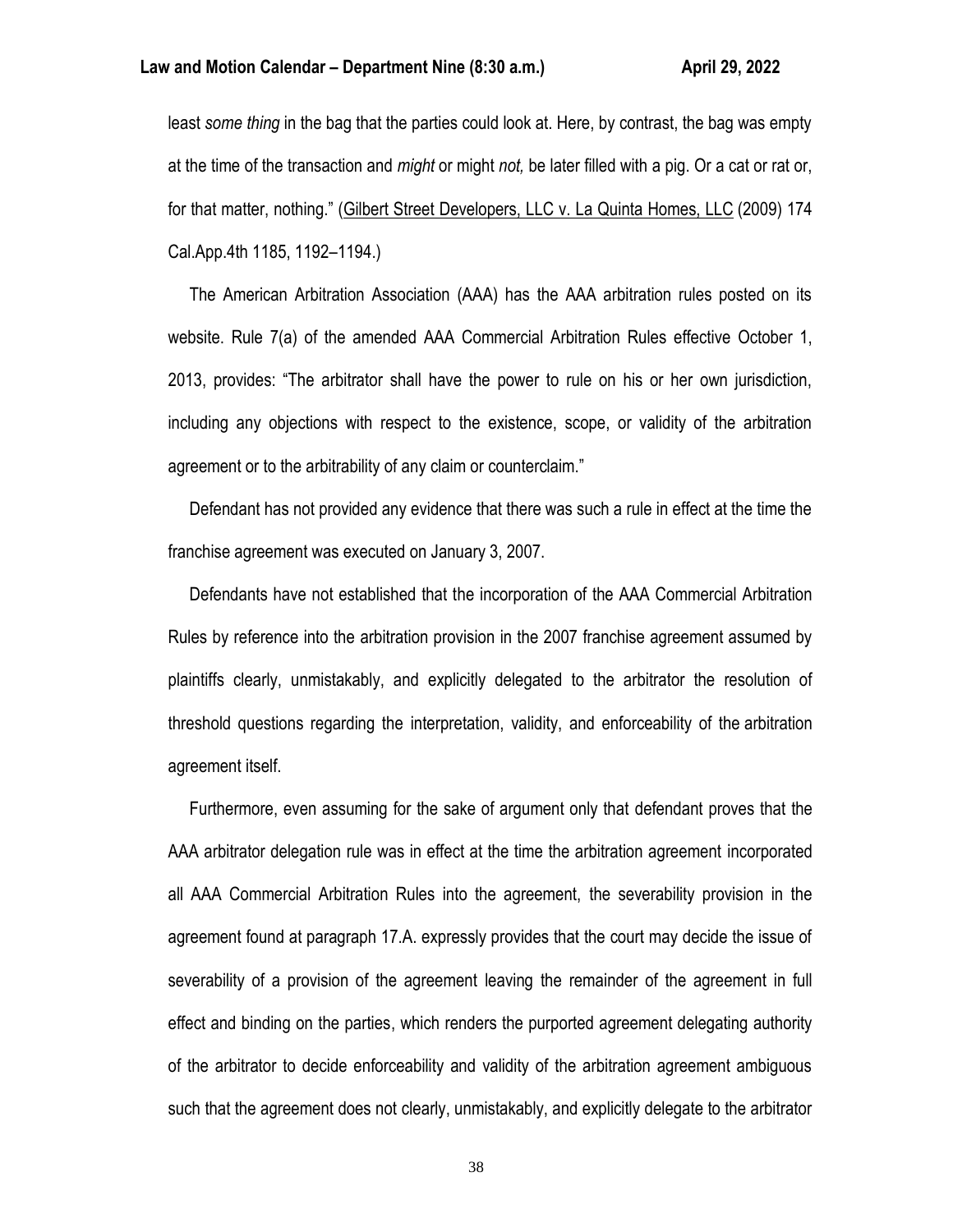the resolution of threshold questions regarding the interpretation, validity, and enforceability of the arbitration agreement itself. This is an independent reason to find that the arbitrator has not been delegated the authority to decide the validity, scope, and enforceability of the arbitration agreement.

 The severability provision states: "… each section, paragraph, term and provision of this Agreement, and any portion thereof, will be considered severable, and if, for any reason, any provision is held to be invalid or contrary to or in conflict with any applicable present or future law or regulation in a final, unappealable ruling issued by any court, agency or tribunal with competent jurisdiction in a proceeding to which we are a party, that ruling will not impair the operation of, or have any other effect upon, the other portions of this agreement…" (Emphasis added.) (Declaration of Steven Adyani in Support of Motion to Compel Arbitration, Exhibit 1 – Concept Acquisitions, LLC Franchise Agreement with the Galstyans, Paragraph 17.A. (Subject Franchise Agreement Assigned to Plaintiffs.))

 "As a general matter, where one contractual provision indicates that the enforceability of an arbitration provision is to be decided by the arbitrator, but another provision indicates that the *court* might also find provisions in the contract unenforceable, there is no clear and unmistakable delegation of authority to the arbitrator. (*Parada v. Superior Court* (2009) 176 Cal.App.4th 1554, 1565–1566, 98 Cal.Rptr.3d 743 [fact that the contract's severability clause authorized the " 'trier of fact of competent jurisdiction' "—instead of " 'arbitration panel' " or " 'panel of three (3) arbitrators' "—to sever unenforceable contractual provisions suggests that the court could find the arbitration provision unenforceable (italics omitted) ].) ¶ Even broad arbitration clauses that *expressly* delegate the enforceability decision to arbitrators may not meet the clear and unmistakable test, where other language in the agreement creates an uncertainty in that regard. (*Hartley v. Superior Court* (2011) 196 Cal.App.4th 1249, 1257–1258,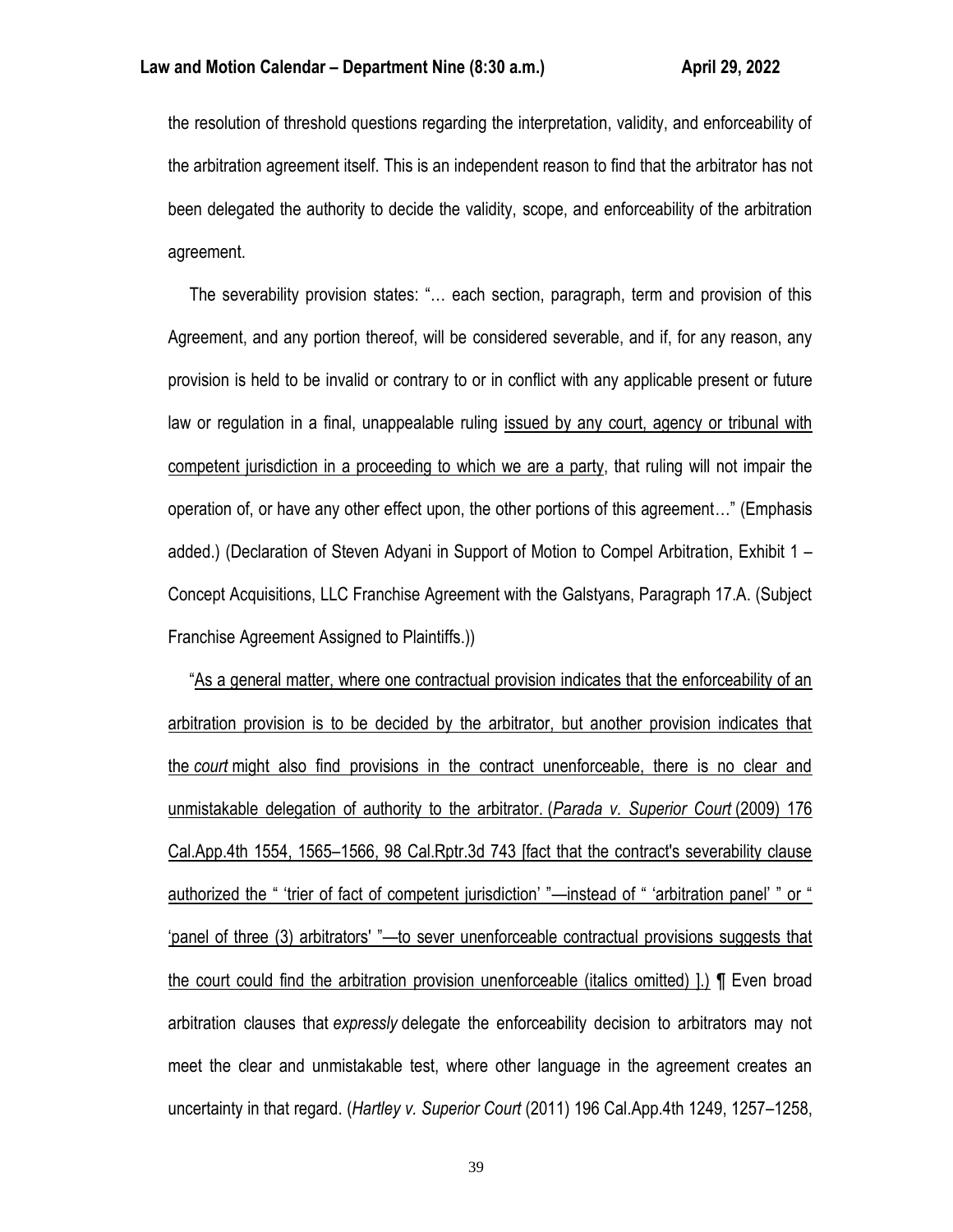127 Cal.Rptr.3d 174 [following and applying *Parada* ] ); (see *Baker v. Osborne Development Corp.* (2008) 159 Cal.App.4th 884, 888–894, 71 Cal.Rptr.3d 854 [parties' agreement did not clearly and unmistakably delegate issue of enforceability to arbitration, despite agreement's provision that " '[a]ny disputes concerning the interpretation or the enforceability of this arbitration agreement, including without limitation, its revocability or voidability for any cause, [and] the scope of arbitrable issues ... shall be decided by the arbitrator,' " where another provision indicated that the court might find a provision unenforceable].)" (Ajamian v. CantorCO2e, L.P. (2012) 203 Cal.App.4th 771, 792.)

 "As in *Parada, supra,* 176 Cal.App.4th 1554, 1565, 98 Cal.Rptr.3d 743, we are not required to reach the issue because we agree that even if state and federal law agree on the point, the court's order here is erroneous because the account agreements do not clearly and unmistakably show they agreed to give the arbitrator the exclusive power to decide the gateway issue of arbitrability. Rather, the contract language conflicts on the issue of who is to decide arbitrability and creates ambiguity. ¶ Paragraph 15.11(a) of the purchase agreement provides: "**Arbitration of Claims.** The parties agree that any and all disputes, claims or controversies arising out of or relating to any transaction between them or to the breach, termination, enforcement, interpretation or validity of this Agreement, including the *determination of the scope and applicability of this agreement to arbitrate,* shall be subject to the terms of the [FAA] and shall be submitted to final and binding arbitration before JAMS, or its successor, in Orange County, California, in accordance with the laws of the State of California for agreements made in and to be performed in California." (Italics added.) ¶ Paragraph 15.11(d) of the purchase agreement provides that arbitration "shall be conducted in accordance with the provisions of JAMS Comprehensive Arbitration Rules and Procedures in effect at the time of filing the demand for arbitration." The paragraph advises the customer that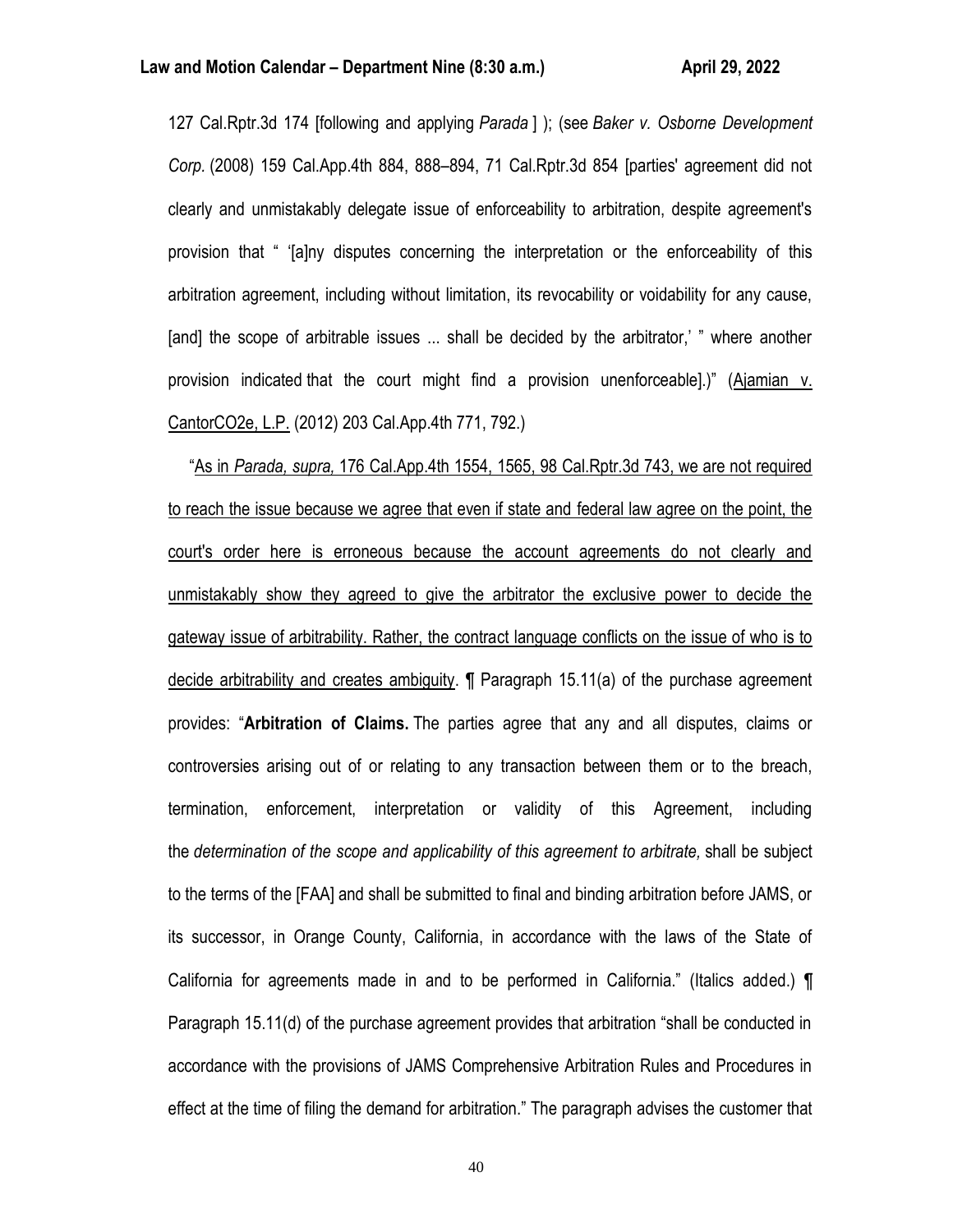he or she can obtain a copy of JAMS' rules on its Internet Web site. ¶ Rule 11(c) of JAMS's rules stated at the relevant time: "Jurisdictional and arbitrability disputes, including disputes over the formation, existence, validity, interpretation or scope of the agreement under which Arbitration is sought, ... shall be submitted to and ruled on by the Arbitrator. The Arbitrator has the authority to determine jurisdiction and arbitrability issues as a preliminary matter." Ordinarily, the parties' agreement to arbitrate in accordance with such a rule "is clear and unmistakable evidence of the intent that the arbitrator will decide whether a [c]ontested [c]laim is arbitrable." (*Dream Theater, supra,* 124 Cal.App.4th at p. 557, 21 Cal.Rptr.3d 322.) ¶ Paragraph 15.11(h) of the purchase agreement, however, provides: "**No Waiver of Any Right to Provisional or Injunctive Relief.** *Nothing contained in this Agreement* shall in any way deprive a party of its right to obtain provisional, injunctive, or other *equitable relief from a court of competent jurisdiction,* pending dispute resolution and arbitration. For purposes of any proceeding for provisional, injunctive or *other equitable relief, the parties consent to the jurisdiction of, and venue in, the courts* of the State of California and the United States District Court, located in Orange County, California." (Italics added.) Paragraph 31.8 of the parties' loan agreement contains the same provision. ¶ A claim that a contract is unenforceable on the ground of unconscionability is an equitable matter. " 'That equity does not enforce unconscionable bargains is too well established to require elaborate citation.' " (*Walnut Producers of California v. Diamond Foods, Inc.* (2010) 187 Cal.App.4th 634, 643, 114 Cal.Rptr.3d 449; 13 Witkin, Summary of Cal. Law (10th ed. 2005) Equity, § 40, p. 333–334.) "Under both federal and California law, arbitration agreements are valid, irrevocable, and enforceable, save upon such grounds as exist at law *or in equity* for the voiding of any contract. [Citation.] Unconscionability is a recognized contract defense which can defeat an arbitration agreement." (*Arguelles–Romero v. Superior Court* (2010) 184 Cal.App.4th 825, 836,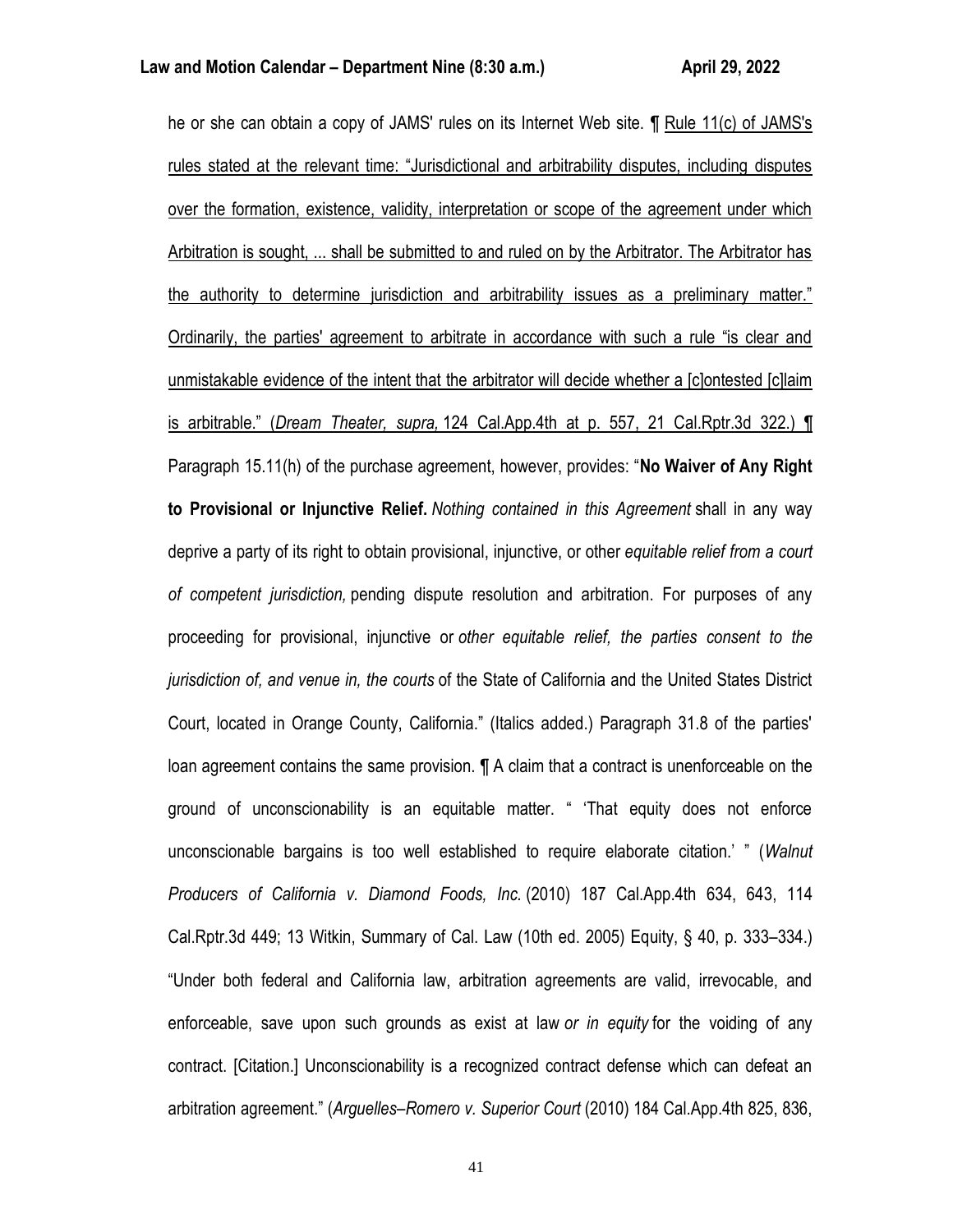109 Cal.Rptr.3d 289, italics added.) ¶ Further, paragraph 15.14 of the purchase agreement provides: "**Severability.** In the event that any provision of this Agreement shall be determined by a *trier of fact of competent jurisdiction* to be unenforceable in any jurisdiction, ... the remainder of this Agreement shall remain binding...." (Italics added.) ¶ In *Parada,* the court held that read together, an arbitration provision and a severability provision in Monex account agreements that were similar to the ones quoted above, created an ambiguity as to who may determine unconscionability, and the ambiguity foreclosed Monex's argument that the issue was for the arbitrator's determination. (*Parada, supra,* 176 Cal.App.4th at pp. 1565–1566, 98 Cal.Rptr.3d 743.) As to the severability clause, the court explained, "Use of the term 'trier of fact of competent jurisdiction' instead of 'arbitration panel' or 'panel of three (e) arbitrators' suggests the trial court also may find a provision, including the arbitration provision, unenforceable." (*Id.* at p. 1566, 98 Cal.Rptr.3d 743.) ¶ Here, likewise, the account agreements do not meet the heightened standard that must be satisfied to vary from the general rule that the court decides the gateway issue of arbitrability. The severability clause here uses the term "trier of fact of competent jurisdiction," rather than the term "arbitrator," indicating the court has authority to decide whether an arbitration provision is unenforceable. As in *Parada,* " 'although one provision of the arbitration agreement stated that issues of enforceability or voidability were to be decided by the arbitrator, another provision indicated that the court might find a provision unenforceable.' " (*Parada, supra,* 176 Cal.App.4th at p. 1566, 98 Cal.Rptr.3d 743, citing *Baker v. Osborne Development Corp.* (2008) 159 Cal.App.4th 884, 893–894, 71 Cal.Rptr.3d 854.) Further, one paragraph of the arbitration clause here authorizes the court to decide all equitable issues, notwithstanding another paragraph that authorizes the arbitrator to decide all disputes. When an agreement is ambiguous, "the court and not the arbitrator should decide arbitrability so as not to force unwilling parties to arbitrate a matter they reasonably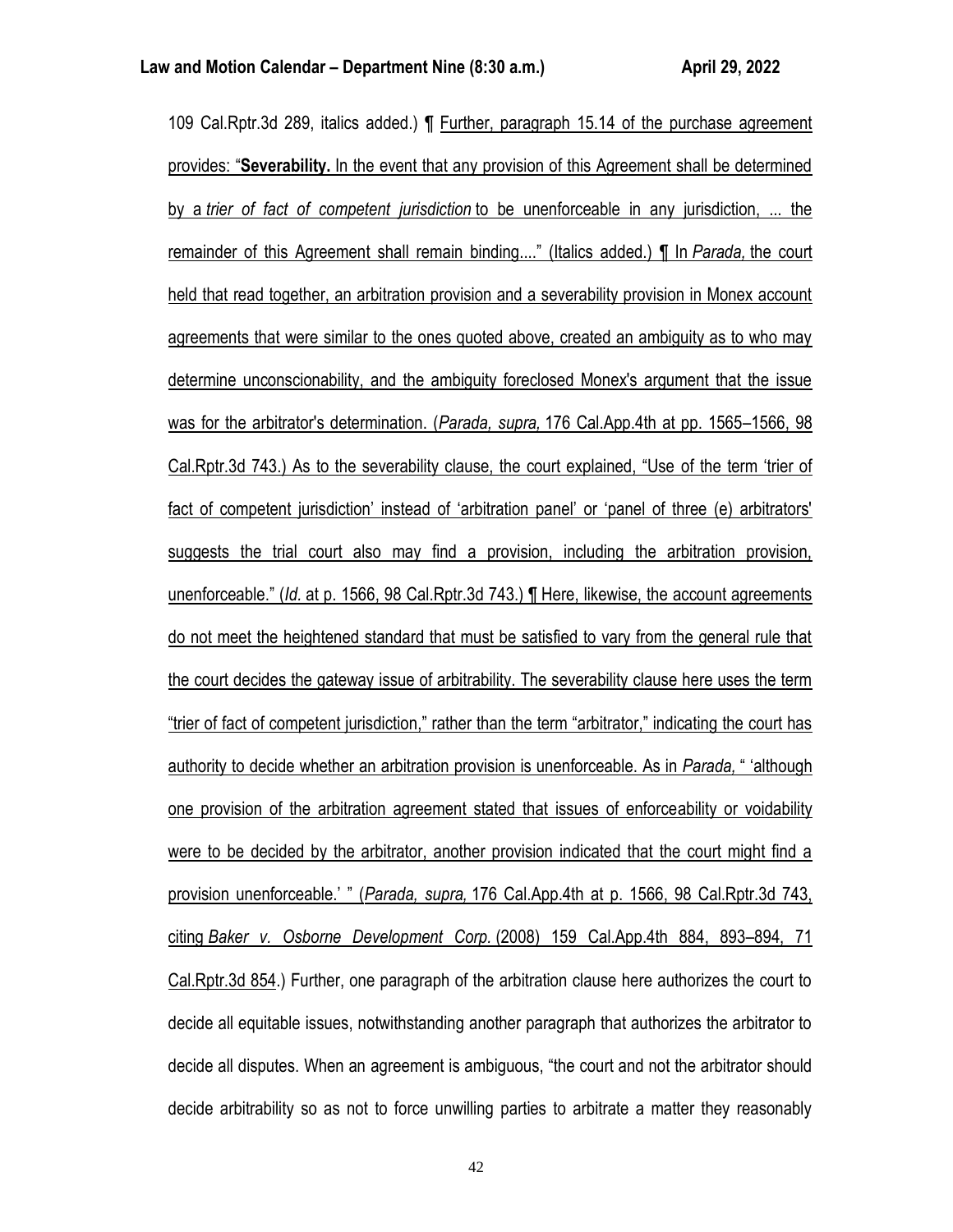thought a judge, not an arbitrator, would decide." (*Dream Theater, supra,* 124 Cal.App.4th at p. 552, 21 Cal.Rptr.3d 322, citing *First Options, supra,* 514 U.S. at p. 945, 115 S.Ct. 1920.) We construe ambiguities against Monex as the drafting party. (*Hunt v. Superior Court* (2000) 81 Cal.App.4th 901, 909, 97 Cal.Rptr.2d 215.) ¶ We conclude Hartley is entitled to a judicial declaration of whether the arbitration clause is unconscionable, as requested in the complaint's twentieth count. [FN 4.] We also conclude that should the court find in favor of Monex on the issue of arbitrability, Hartley is entitled to a pre-arbitration judicial declaration of whether certain "contract disclaimers" in the account agreements are unconscionable or in violation of public policy, as requested in the complaint's nineteenth count, and to a court decision on the complaint's eleventh count for injunctive relief under the Consumers Legal Remedies Act (Civ.Code, § 1750 et seq.). Declaratory relief and injunctive relief are equitable remedies (*In re Claudia E.* (2008) 163 Cal.App.4th 627, 633, 77 Cal.Rptr.3d 722; *D.C. v. Harvard–Westlake School* (2009) 176 Cal.App.4th 836, 856, 98 Cal.Rptr.3d 300) reserved to the court under paragraph 15.11(h) of the purchase agreement and paragraph 31.8 of the loan agreement." (Hartley v. Superior Court (2011) 196 Cal.App.4th 1249, 1256–1258.)

 Expressly providing in the arbitration agreement that provisions or portions of the agreement may be held to be invalid or contrary to or in conflict with any applicable present or future law or regulation by any court, agency or tribunal with competent jurisdiction in a proceeding to which "we" are a party renders the ambiguous whether the arbitrator is the sole person who is agreed to decide the threshold arbitrability questions and, therefore, the agreement does not clearly, unmistakably, and explicitly delegate to the arbitrator the resolution of threshold questions regarding the interpretation, validity, and enforceability of the arbitration agreement itself.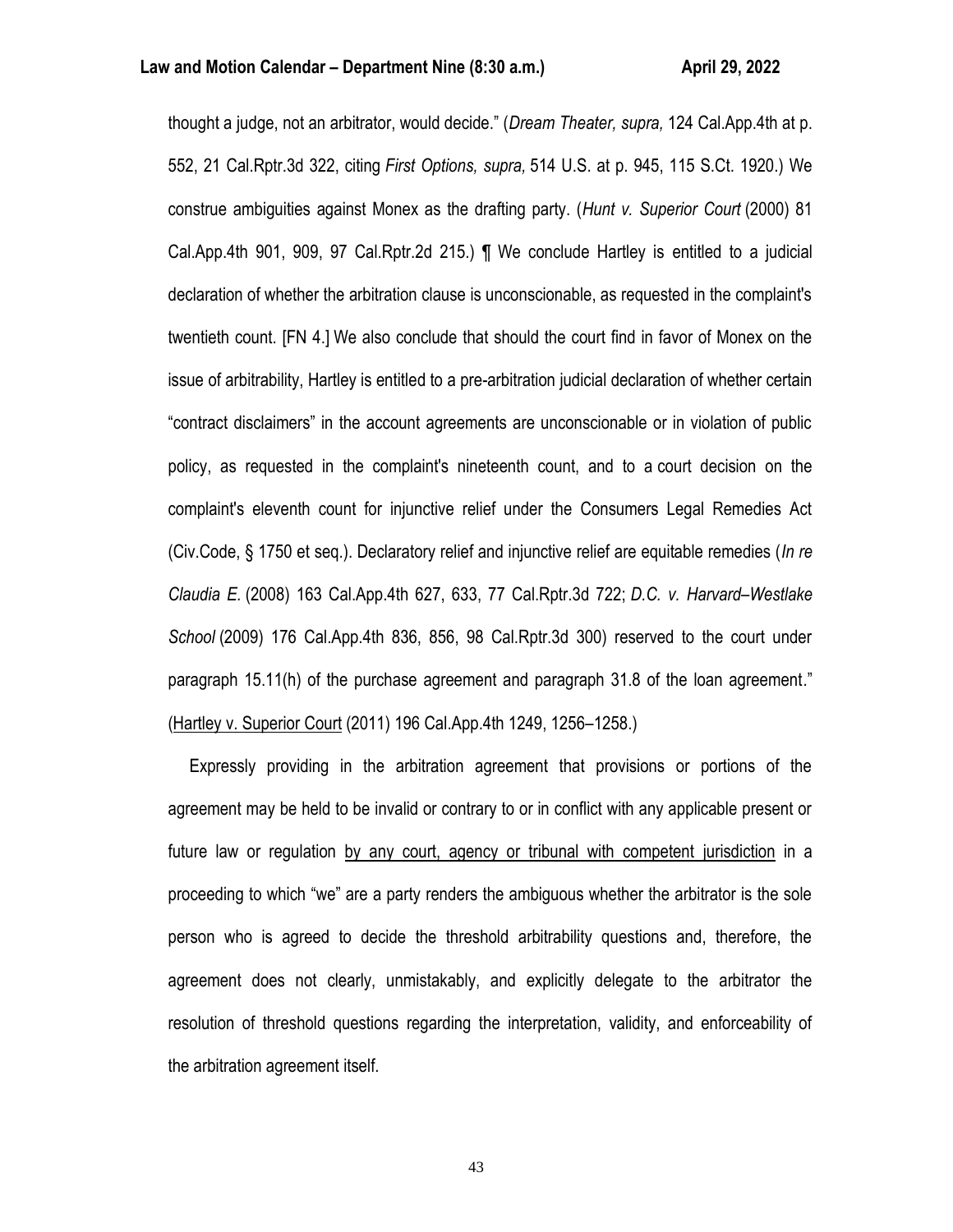The agreement being ambiguous on the question of who decides threshold arbitrability questions, the court and not the arbitrator should decide arbitrability so as not to force unwilling parties to arbitrate a matter they reasonably thought a judge, not an arbitrator, would decide.

# Agreement Unconscionability

 "The party resisting arbitration bears the burden of proving unconscionability." (Pinnacle Museum Tower Assn. v. Pinnacle Market Development (US), LLC (2012) 55 Cal.4th 223, 247.)

 The lack of opportunity to negotiate terms of an employment/arbitration agreement and take or leave it nature of the adhesive aspect of an employment/arbitration agreement is not dispositive. (Serpa v. California Surety Investigations, Inc. (2013) 215 Cal.App.4th 695, 704.) "When, as here, there is no other indication of oppression or surprise, "the degree of procedural unconscionability of an adhesion agreement is low, and the agreement will be enforceable unless the degree of substantive unconscionability is high." (*Ajamian v. CantorCO2e* (2012) 203 Cal.App.4th 771, 796, 137 Cal.Rptr.3d 773; accord, *Dotson v. Amgen, Inc.* (2010) 181 Cal.App.4th 975, 981-982, 104 Cal.Rptr.3d 341; see generally *Roman,* at p. 1471, fn. 2, 92 Cal.Rptr.3d 153["[w]hen bargaining power is not grossly unequal and reasonable alternatives exist, oppression typically inherent in adhesion contracts is minimal"].) [Footnote omitted.]" (Serpa v. California Surety Investigations, Inc. (2013) 215 Cal.App.4th 695, 704.)

 "Even in adhesion contracts, courts will enforce provisions that are conspicuous, plain, and clear, and that do not "operate to defeat the reasonable expectations of the parties." (*Madden v. Kaiser Foundation Hospitals* (1976) 17 Cal.3d 699, 710, 131 Cal.Rptr. 882, 552 P.2d 1178.)" (Flores v. West Covina Auto Group (2013) 212 Cal.App.4th 895, 920.)

 While the "take it or leave it" agreement is a contract of adhesion, there must be other factors present for a court to determine that the agreement is unenforceable due to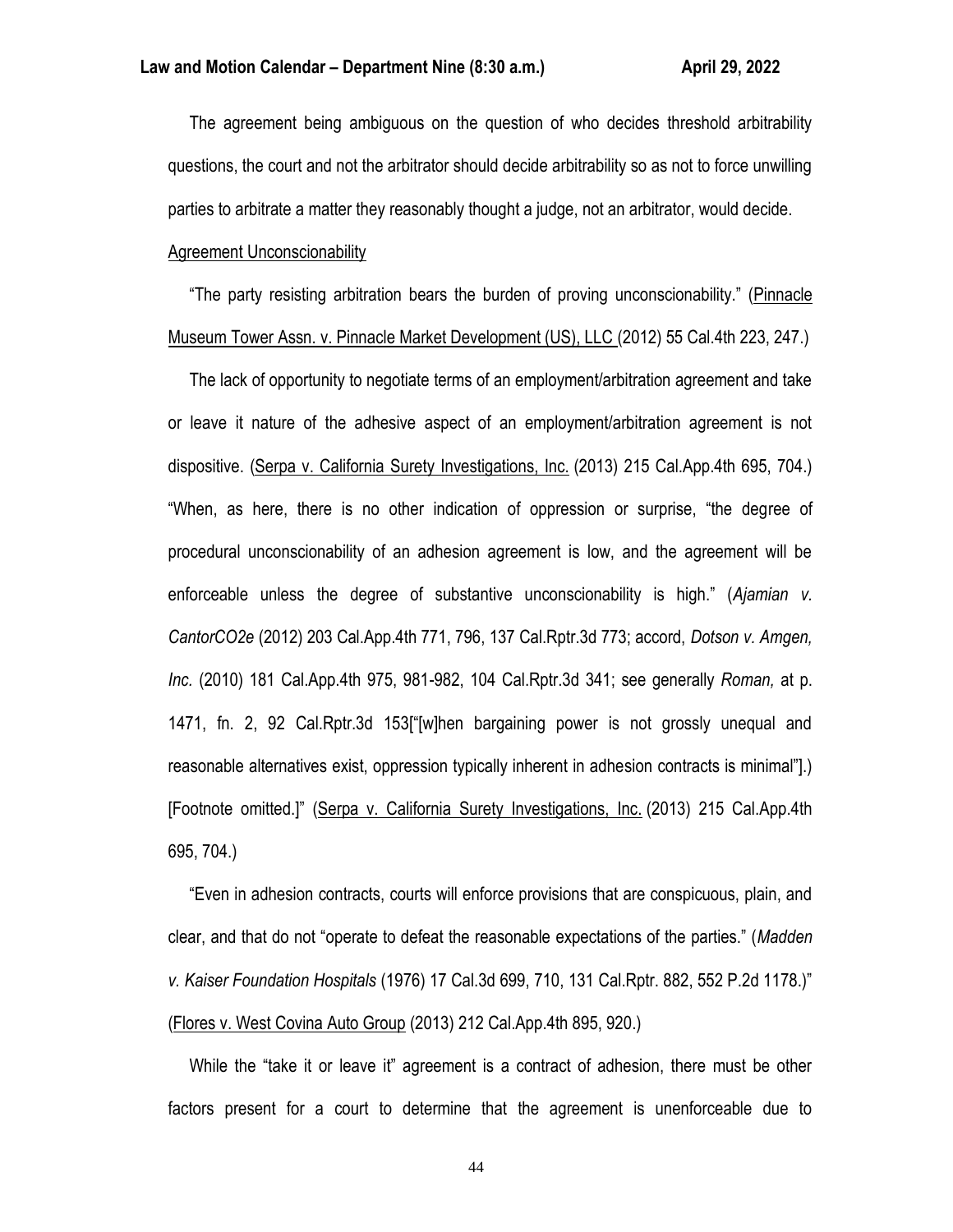### **Law and Motion Calendar – Department Nine (8:30 a.m.) <b>April 29, 2022**

unconscionability. "Unconscionability analysis begins with an inquiry into whether the contract is one of adhesion. (Id. at pp. 817-819, 171 Cal.Rptr. 604, 623 P.2d 165.) "The term [contract of adhesion] signifies a standardized contract, which, imposed and drafted by the party of superior bargaining strength, relegates to the subscribing party only the opportunity to adhere to the contract or reject it." (*Neal v. State Farm Ins. Cos.* (1961) 188 Cal.App.2d 690, 694, 10 Cal.Rptr. 781.) If the contract is adhesive, the court must then determine whether "other factors are present which, under established legal rules -- legislative or judicial -- operate to render it [unenforceable]." (*Scissor-Tail*, supra, at p. 820, 171 Cal.Rptr. 604, 623 P.2d 165, fn. omitted.)" (Armendariz v. Foundation Health Psychcare Services, Inc. (2000) 24 Cal.4th 83, 113.)

 "We explained the judicially created doctrine of unconscionability in *Scissor-Tail*, supra, 28 Cal.3d 807, 171 Cal.Rptr. 604, 623 P.2d 165. Unconscionability analysis begins with an inquiry into whether the contract is one of adhesion. (Id. at pp. 817-819, 171 Cal.Rptr. 604, 623 P.2d 165.) "The term [contract of adhesion] signifies a standardized contract, which, imposed and drafted by the party of superior bargaining strength, relegates to the subscribing party only the opportunity to adhere to the contract or reject it." (*Neal v. State Farm Ins. Cos.* (1961) 188 Cal.App.2d 690, 694, 10 Cal.Rptr. 781.) If the contract is adhesive, the court must then determine whether "other factors are present which, under established legal rules -- legislative or judicial -- operate to render it [unenforceable]." (*Scissor-Tail*, supra, at p. 820, 171 Cal.Rptr. 604, 623 P.2d 165, fn. omitted.) "Generally speaking, there are two judicially imposed limitations on the enforcement of adhesion contracts or provisions thereof. The first is that such a contract or provision which does not fall within the reasonable expectations of the weaker or 'adhering' party will not be enforced against him. [Citations.] The second -- a principle of equity applicable to all contracts generally -- is that a contract or provision, even if consistent with the reasonable expectations of the parties, will be denied enforcement if, considered in its context,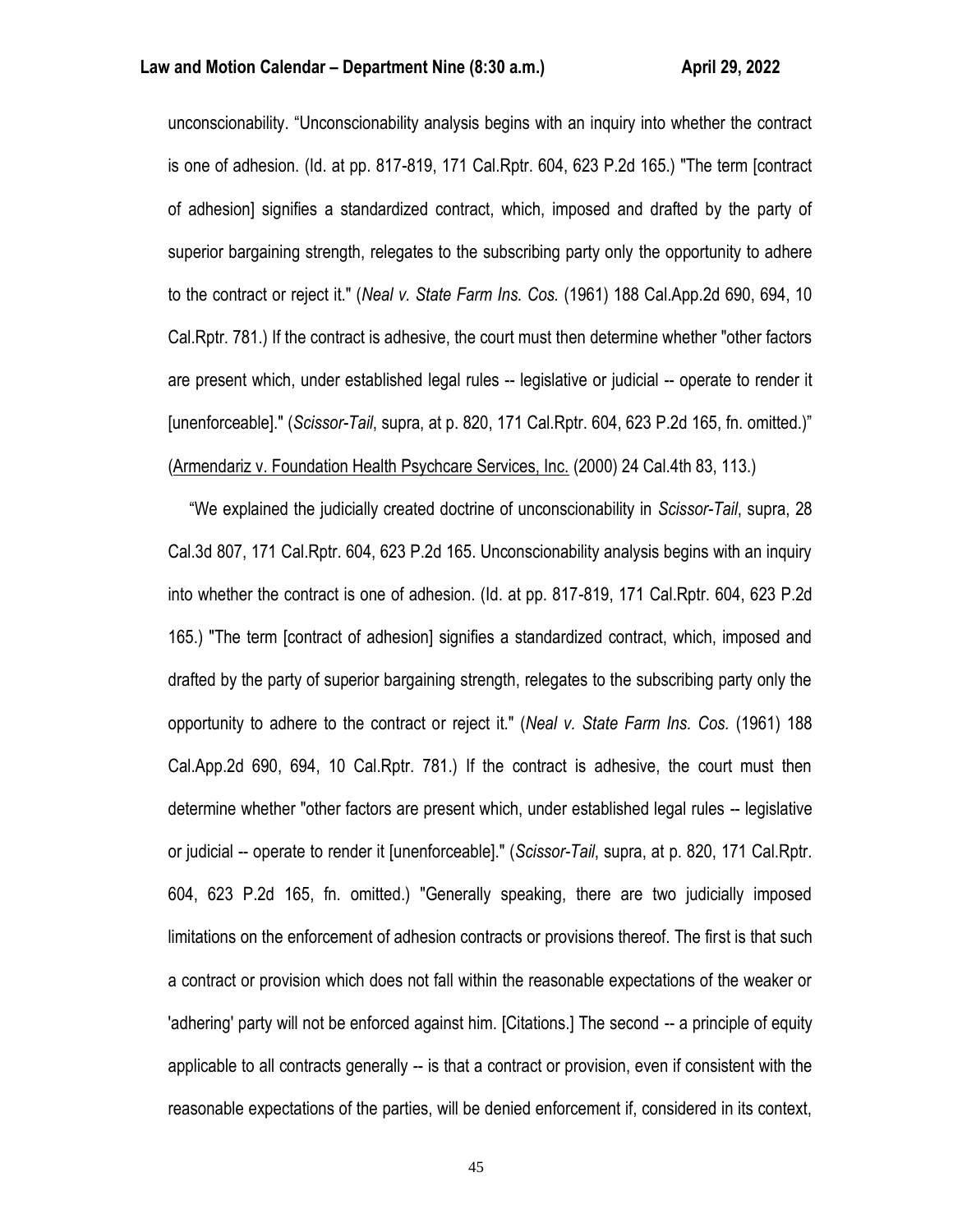it is unduly oppressive or 'unconscionable.' " (Ibid.) Subsequent cases have referred to both the "reasonable expectations" and the "oppressive" limitations as being aspects of unconscionability. (See *A & M Produce Co. v. FMC Corp.* (1982) 135 Cal.App.3d 473, 486- 487, 186 Cal.Rptr. 114 (A & M Produce Co.).) ¶ In 1979, the Legislature enacted Civil Code section 1670.5, which codified the principle that a court can refuse to enforce an unconscionable provision in a contract. (*Perdue v. Crocker National Bank* (1985) 38 Cal.3d 913, 925, 216 Cal.Rptr. 345, 702 P.2d 503.) As section 1670.5, subdivision (a) states: "If the court as a matter of law finds the contract or any clause of the contract to have been unconscionable at the time it was made the court may refuse to enforce the contract, or it may enforce the remainder of the contract without the unconscionable clause, or it may so limit the application of any unconscionable clause as to avoid any unconscionable result." Because unconscionability is a reason for refusing to enforce contracts generally, it is also a valid reason for refusing to enforce an arbitration agreement under Code of Civil Procedure section 1281, which, as noted, provides that arbitration agreements are "valid, enforceable and irrevocable, save upon such grounds as exist [at law or in equity] for the revocation of any contract." The United States Supreme Court, in interpreting the same language found in section 2 of the FAA (19 U.S.C. § 2), recognized that "generally applicable contract defenses, such as fraud, duress, or unconscionability, may be applied to invalidate arbitration agreements...." (*Doctor's Associates, Inc. v. Casarotto*, supra, 517 U.S. 681, 687, 116 S.Ct. 1652, 134 L.Ed.2d 902, italics added.) ¶ As explained in *A & M Produce Co.*, supra, 135 Cal.App.3d 473, 186 Cal.Rptr. 114, "unconscionability has both a 'procedural' and a 'substantive' element," the former focusing on "oppression" or "surprise" due to unequal bargaining power, the latter on "overly harsh" or "one-sided" results. (Id. at pp. 486-487, 186 Cal.Rptr. 114.) "The prevailing view is that [procedural and substantive unconscionability] must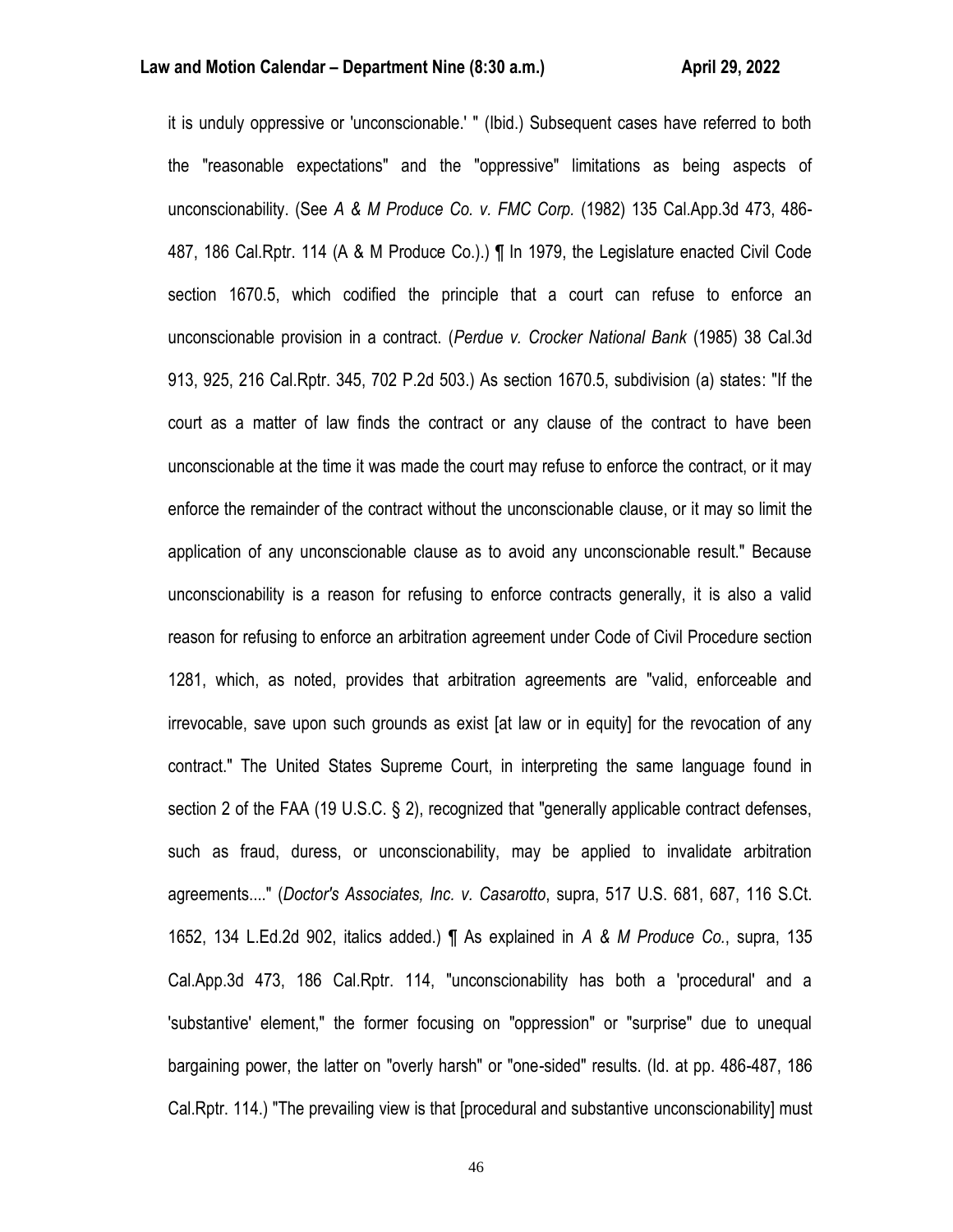### **Law and Motion Calendar – Department Nine (8:30 a.m.) <b>All Accord Accord Accord Accord Accord Accord Accord Accord**

both be present in order for a court to exercise its discretion to refuse to enforce a contract or clause under the doctrine of unconscionability." (*Stirlen v. Supercuts, Inc.*, supra, 51 Cal.App.4th at p. 1533, 60 Cal.Rptr.2d 138 (Stirlen).) But they need not be present in the same degree. "Essentially a sliding scale is invoked which disregards the regularity of the procedural process of the contract formation, that creates the terms, in proportion to the greater harshness or unreasonableness of the substantive terms themselves." (15 Williston on Contracts (3d ed. 1972) § 1763A, pp. 226-227; see also A & M Produce Co., supra, 135 Cal.App.3d at p. 487, 186 Cal.Rptr. 114.) In other words, the more substantively oppressive the contract term, the less evidence of procedural unconscionability is required to come to the conclusion that the term is unenforceable, and vice versa." (Armendariz v. Foundation Health Psychcare Services, Inc. (2000) 24 Cal.4th 83, 113-114.)

 "'The procedural element focuses on two factors: "oppression" and "surprise." [Citations.] "Oppression" arises from an inequality of bargaining power which results in no real negotiation and "an absence of meaningful choice." [Citations.] "Surprise" involves the extent to which the supposedly agreed-upon terms of the bargain are hidden in a prolix printed form drafted by the party seeking to enforce the disputed terms. [Citations.]' [Footnote omitted.] The substantive prong of unconscionability encompasses '"overly harsh" or "one-sided" results.' [Footnote omitted.] Stated another way, '[t]he substantive component of unconscionability looks to whether the contract allocates the risks of the bargain in an objectively unreasonable or unexpected manner.' [Footnote omitted.] Both procedural and substantive unconscionability must be present to deny enforcement to the contract, but there may be an inverse relation between the two components, 'such that the greater the unfair surprise or inequality of bargaining power, the less unreasonable the risk reallocation which will be tolerated.'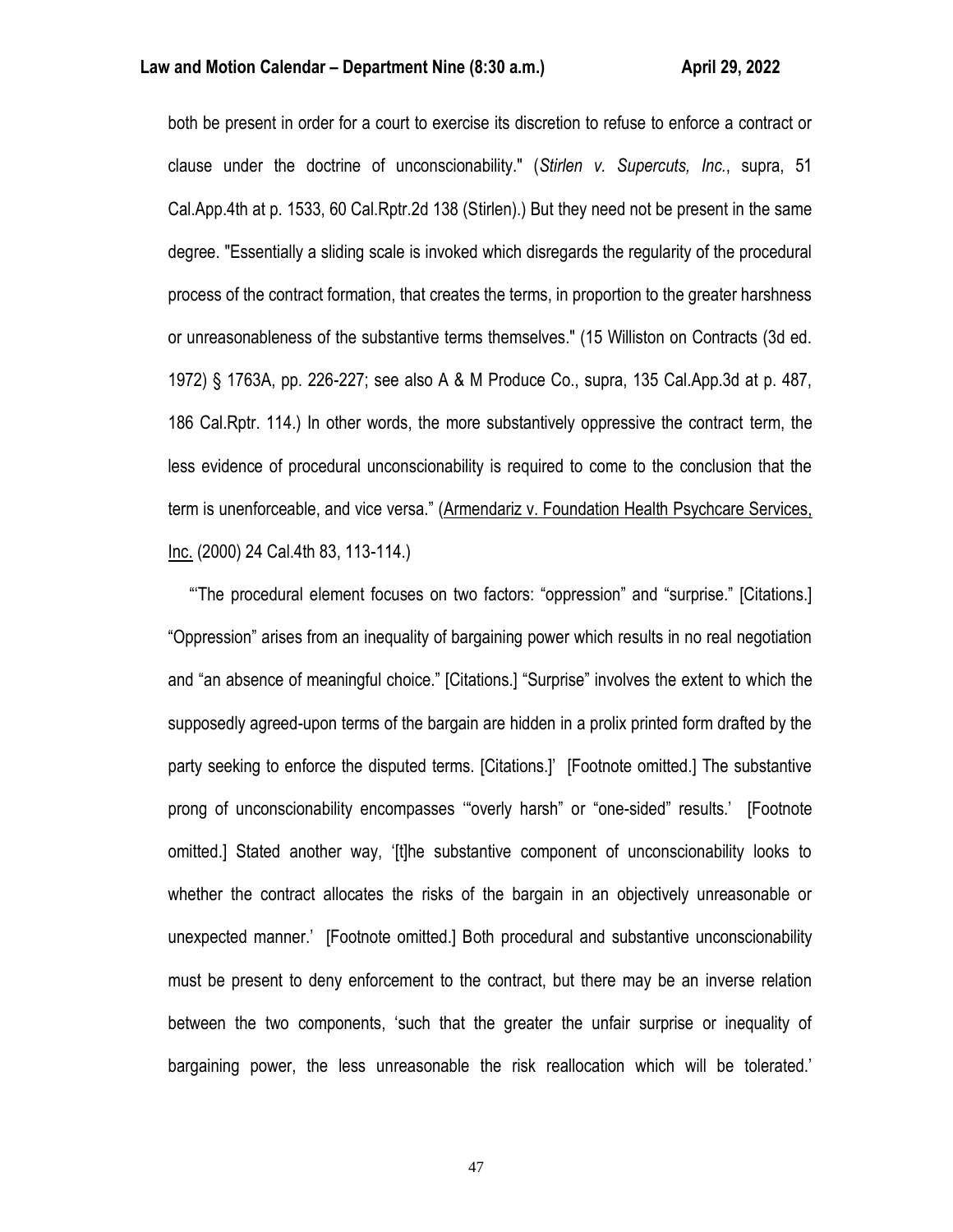[Footnote omitted.]" (Fittante v. Palm Springs Motors, Inc. (2003) 105 Cal.App.4th 708, 722- 723.)

 With the above-cited principles in mind, the court will determine whether there exists procedural and substantive unconscionability such that the agreement to arbitrate is unenforceable, or is a valid, enforceable agreement.

#### Procedural Unconscionability

 Defendant argues there is no procedural unconscionability because plaintiffs did receive a copy of the franchise agreement with the arbitration provision; and a "take it or leave it" arbitration provision is not per se procedurally unconscionable; therefore, the agreement must also be procedurally unconscionable in another manner for the court to determine the arbitration provision is procedurally unconscionable.

 The evidence presented in opposition to the motion to compel arbitration establishes that the franchise agreement is adhesive in nature as it was offered on a take it or leave it basis with no negotiations allowed and that there is some procedural unconscionability in the agreement.

 The California Supreme Court has held that there is no obligation to highlight the arbitration clause of its contract or to specifically call that clause to the weaker party's attention. "…Valencia was under no obligation to highlight the arbitration clause of its contract, nor was it required to specifically call that clause to Sanchez's attention. Any state law imposing such an obligation would be preempted by the FAA. (See *Doctor's Associates, Inc. v. Casarotto* (1996) 517 U.S. 681, 684, 687–688, 116 S.Ct. 1652, 134 L.Ed.2d 902 [holding state statute requiring arbitration clause to be in underlined capital letters on the first page of a contract is preempted]; but cf. *Concepcion, supra,* 563 U.S. at pp. ––––, fn. 6, 131 S.Ct. at p. 1750, fn. 6 ["States remain free to take steps addressing the concerns that attend contracts of adhesion-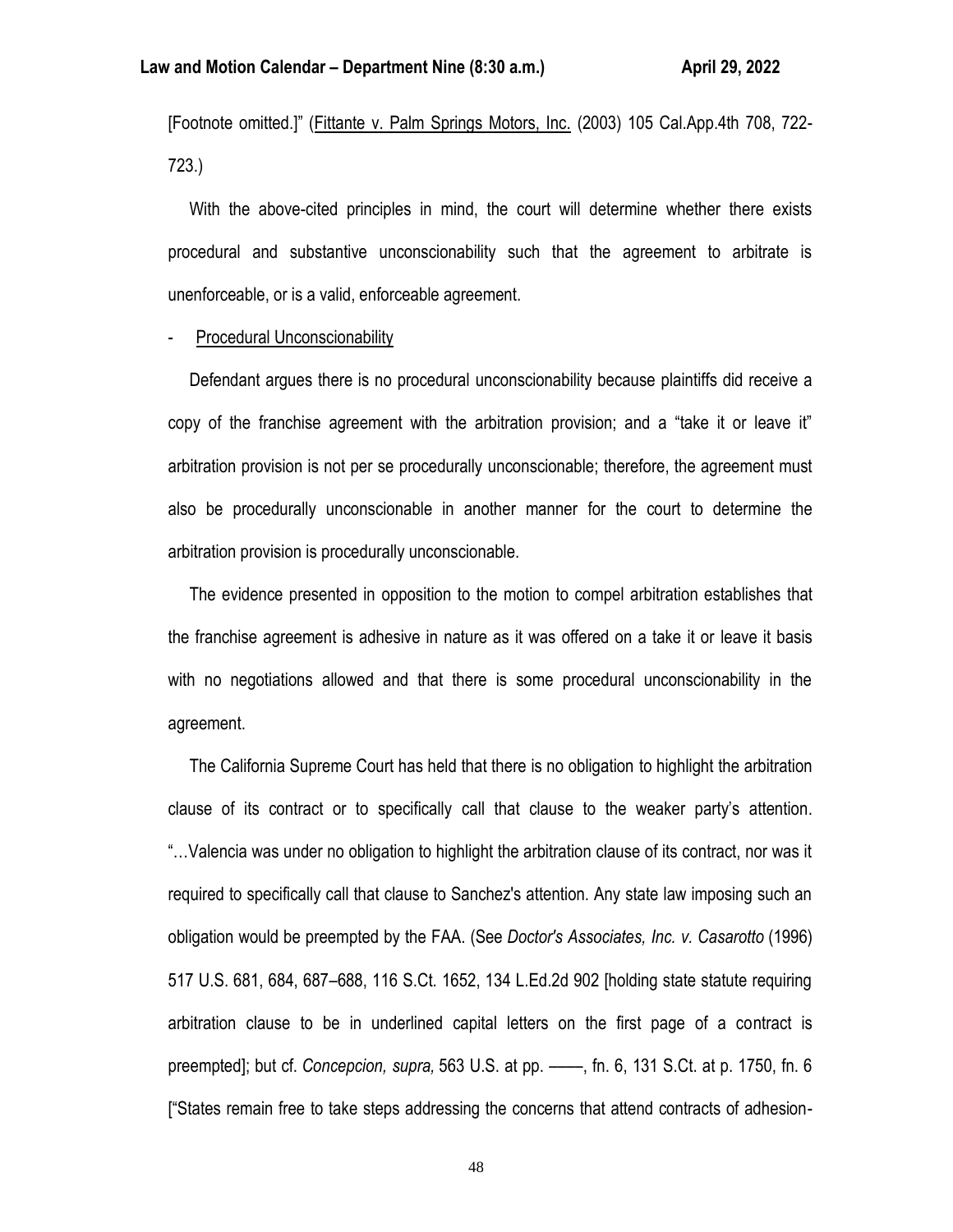for example, requiring class-action-waiver provisions in adhesive arbitration agreements to be highlighted."].) Furthermore, we have held that even when a customer is assured it is not necessary to read a standard form contract with an arbitration clause, "it is generally unreasonable, in reliance on such assurances, to neglect to read a written contract before signing it." (*Rosenthal v. Great Western Fin. Securities Corp.* (1996) 14 Cal.4th 394, 424, 58 Cal.Rptr.2d 875, 926 P.2d 1061.) ¶ Here the adhesive nature of the contract is sufficient to establish some degree of procedural unconscionability. Yet "a finding of procedural unconscionability does not mean that a contract will not be enforced, but rather that courts will scrutinize the substantive terms of the contract to ensure they are not manifestly unfair or onesided." (*Gentry, supra,* 42 Cal.4th at p. 469, 64 Cal.Rptr.3d 773, 165 P.3d 556.)" (Emphasis added.) (Sanchez v. Valencia Holding Co., LLC (2015) 61 Cal.4th 899, 914-915.)

 The plaintiffs can hardly claim they were surprised that there was an arbitration provision in the franchise agreement they assumed as they admittedly received a copy of the subject agreement directly from the predecessor franchisee, the Galstyans.

 Therefore, the only procedural unconscionability is that this is a contract of adhesion. Such procedurally unconscionability by itself will be sufficient to support a finding of unconscionability where both the substantive unconscionably and the procedural unconscionability together establish that the arbitration clause is unenforceable.

Substantive Unconscionability

 Defendant argues: the agreement is not substantively unconscionable as the venue provision and other provisions do not shock the conscience; a class waiver is not substantively unconscionable; arbitrating the dispute near defendant's offices does not shock the conscience; the arbitration agreement is mutual and there are no non-mutual provisions; and the jury waiver is not substantively unconscionable.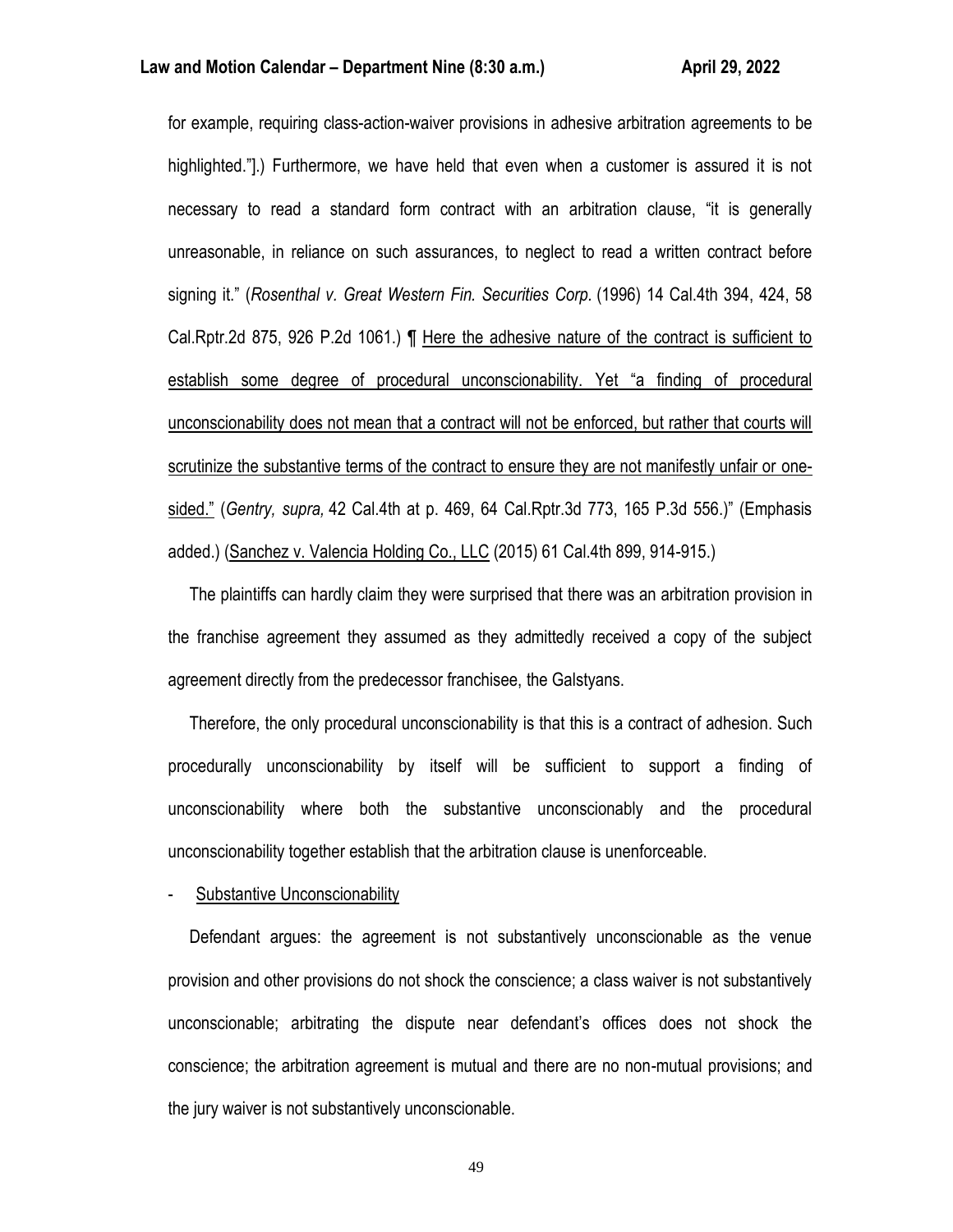Plaintiffs argue the arbitration provision is substantively unconscionable for the following reasons: the contract gives the franchisor defendant access to a judicial forum to litigate intellectual property claims, while the provision requires that all claims brought by a franchisee be arbitrated resulting in the arbitration provision lacking mutuality; the arbitral forum is designated in the arbitration provision to be expressly limited to a location within ten miles of the franchisor's principal place of business in Florida, which is considerably more advantageous to the franchisor such that the imbalance favors a finding of substantive unconscionability; Section 17.K. of the agreement limits the statute of limitation for claims of the franchisee to one year, while franchisor claims for payments are not so limited resulting in the arbitration provision lacking mutuality; Section 17.I results in more imbalance and lack of mutuality in that it provides that the franchisor's remedies are unlimited, including punitive damages recoverable against the franchisee, while franchisee damages are strictly limited to actual damages and equitable relief thereby sheltering the stronger party from liability for certain damages; and paragraph 17.I includes an unlawful provision that constitutes a prelitigation waiver of the right to jury trial in trademark and disclosure of confidential information actions the franchisor brings against the franchisee, which is not subject to arbitration.

 ""A provision is substantively unconscionable if it 'involves contract terms that are so oneside as to "shock the conscience," or that impose harsh or oppressive terms.' " (*Morris, supra,* 128 Cal.App.4th at p. 1322, 27 Cal.Rptr.3d 797.) Substantive unconscionability may be shown if the disputed contract provision falls outside the nondrafting party's reasonable expectations. (*Gutierrez, supra,* 114 Cal.App.4th at p. 88, 7 Cal.Rptr.3d 267.)" (Parada v. Superior Court (2009) 176 Cal.App.4th 1554, 1573.)

 "Substantive unconscionability pertains to the fairness of an agreement's actual terms and to assessments of whether they are overly harsh or one-sided. (*Armendariz,* at p. 114, 99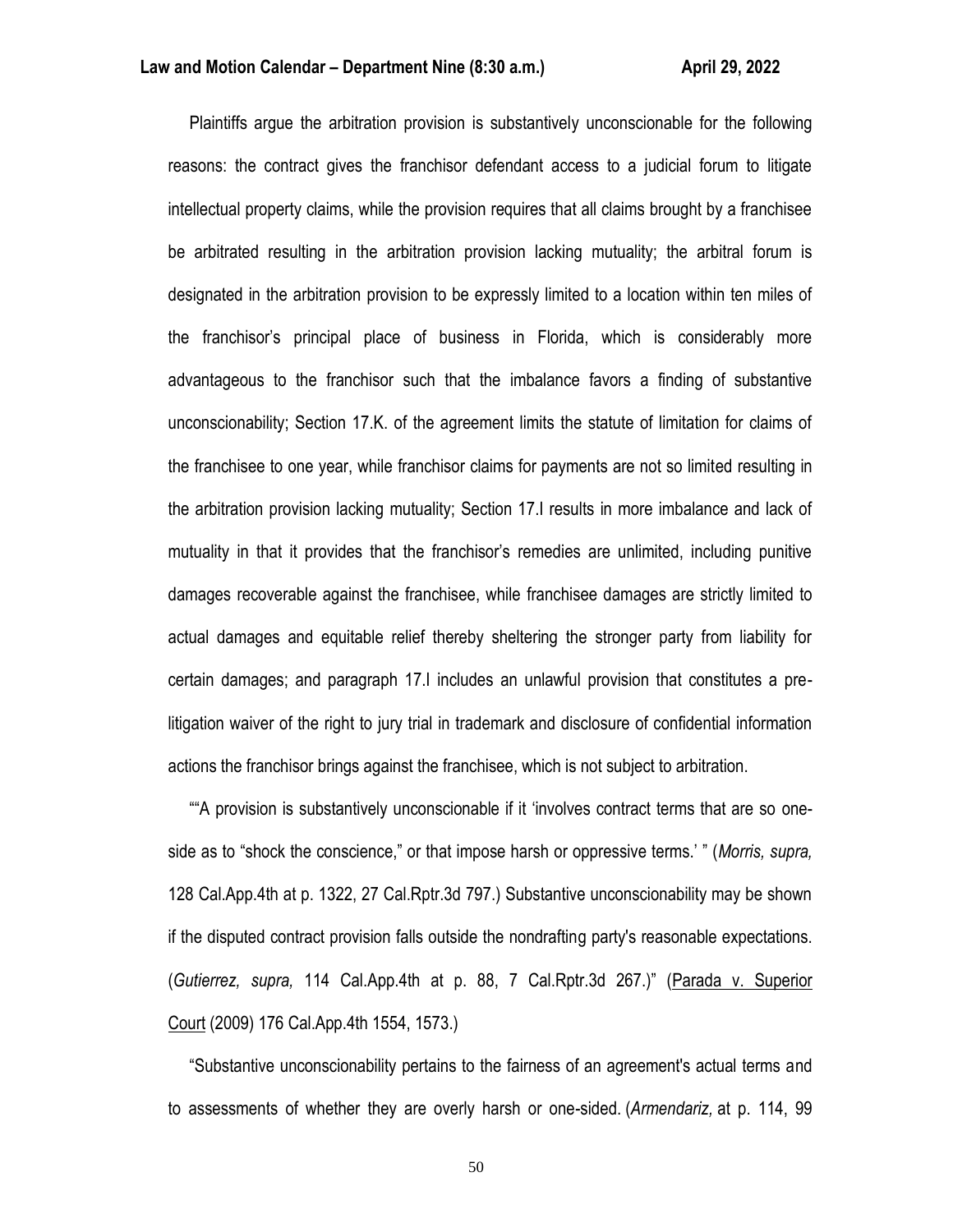Cal.Rptr.2d 745, 6 P.3d 669; *Mission Viejo Emergency Medical Associates v. Beta Healthcare Group* (2011) 197 Cal.App.4th 1146, 1159, 128 Cal.Rptr.3d 330.) A contract term is not substantively unconscionable when it merely gives one side a greater benefit; rather, the term must be "so one-sided as to 'shock the conscience.' " (*24 Hour Fitness, Inc. v. Superior Court, supra,* 66 Cal.App.4th at p. 1213, 78 Cal.Rptr.2d 533.)" (Pinnacle Museum Tower Assn. v. Pinnacle Market Development (US), LLC (2012) 55 Cal.4th 223, 246.)

 "Where a party with superior bargaining power has imposed contractual terms on another, courts must carefully assess claims that one or more of these provisions are one-sided and unreasonable." (Gutierrez v. Autowest, Inc. (2003) 114 Cal.App.4th 77, 88.)

 One form of substantive unconscionability is an agreement requiring arbitration only for the claims of the weaker party but a choice of forums for the claims of the stronger party. (Armendariz v. Foundation Health Psychcare Services, Inc.  $(2000)$  24 Cal. $4<sup>th</sup>$  83, 119.)

 ""Substantively unconscionable terms may 'generally be described as unfairly one-sided.' [Citation.] For example, an agreement may lack 'a modicum of bilaterality' and therefore be unconscionable if the agreement requires 'arbitration only for the claims of the weaker party but a choice of forums for the claims of the stronger party.' " (*Fitz v. NCR Corp.* (2004) 118 Cal.App.4th 702, 713, 13 Cal.Rptr.3d 88, quoting *Armendariz, supra,* 24 Cal.4th at p. 119, 99 Cal.Rptr.2d 745, 6 P.3d 669.)" (Higgins v. Superior Court (2006) 140 Cal.App.4th 1238, 1253.)

 Paragraph 17.D. of the agreement provides: "You agree that you will not withhold payment of any amounts owed to us on the grounds our alleged nonperformance of any of our obligations under this Agreement. You agree that all claims will, if not otherwise resolved, be submitted to arbitration as provided in Paragraph F of this Section." (Declaration of Steven Adyani in Support of Motion to Compel Arbitration, Exhibit 1 – Concept Acquisitions, LLC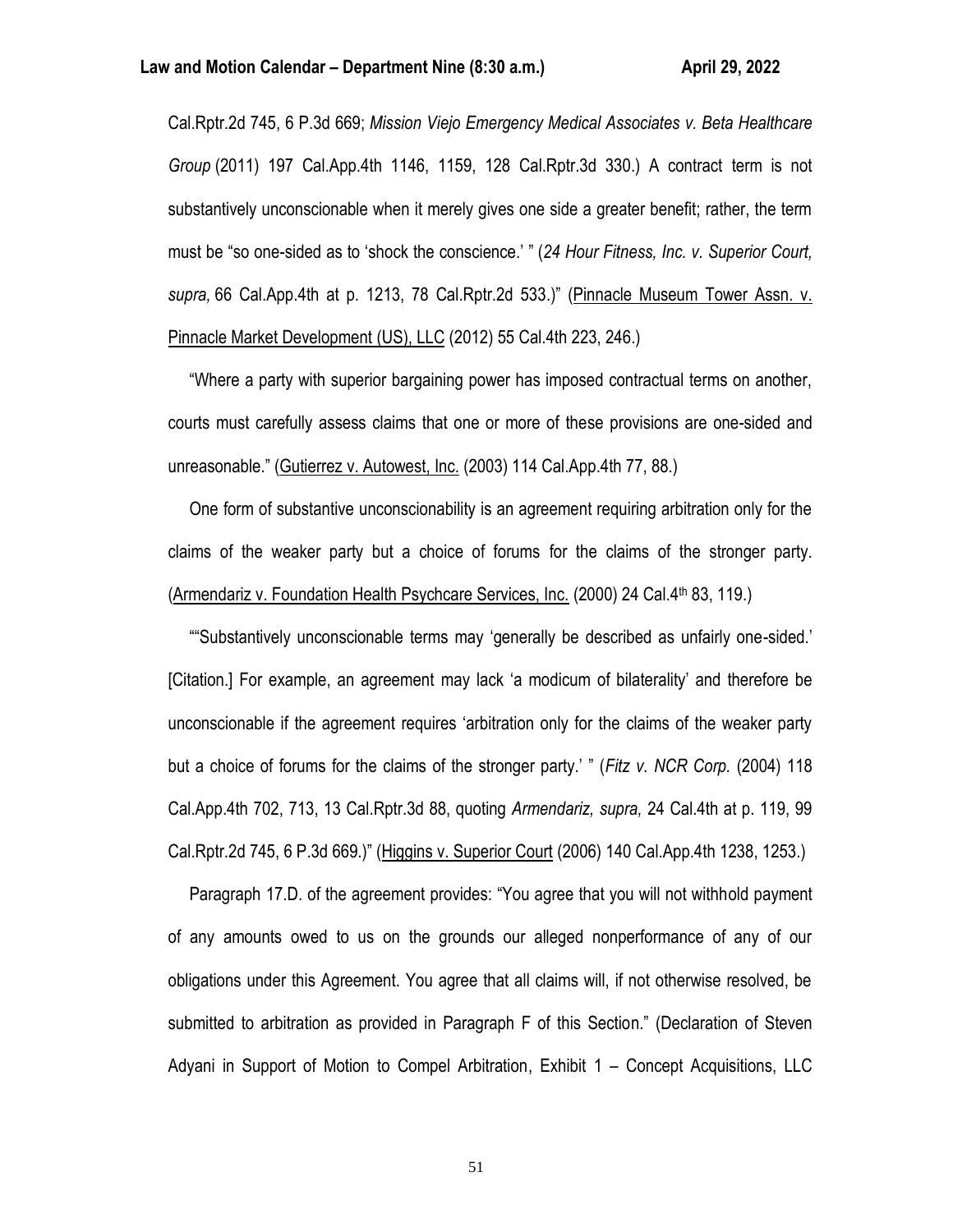Franchise Agreement with the Galstyans, Paragraph 17.D. (Subject Franchise Agreement Assigned to Plaintiffs.))

 The arbitration clause is found in paragraph 17.F. of the franchise agreement. It provides: **"EXCEPT FOR CONTROVERSIES, DISPUTES OR CLAIMS RELATED TO OR BASED ON YOUR USE OF THE MARKS AFTER THE EXPIRATION OR TERMINATION OF THIS AGREEMENT, ALL CONTROVERSIES, DISPUTES OR CLAIMS BETWEEN US AND OUR AFFILIATES, AND OUR AFFILIATES' RESPECTIVE SHAREHOLDERS, OFFICERS, DIRECTORS, AGENTS, AND/OR EMPLOYEES AND YOU (AND YOUR OWNERS, GUARANTORS, AFFILIATES AND EMPLOYEES, IF APPLICABLE) ARISING OUT OF OR RELATED TO: ¶ (1) THIS AGREEMENT OR ANY OTHER AGREEMENT BETWEEN YOU AND US OR ANY PROVISION OF ANY OF THESE AGREEMENTS; ¶ (2) OUR RELATIONSHIP WITH YOU; ¶ (3) THE VALIDITY OF THIS AGREEMENT OR ANY OTHER AGREEMENT BETWEEN YOU AND US OR ANY PROVISION OF ANY OF THOSE AGREEMENTS; OR ¶ (4) ANY SYSTEM STANDARD RELATING TO THE ESTABLISHMENT OR OPERATION OF THE RESTAURANT; ¶ MUST BE SUBMITTED FOR BINDING ARBITRATION TO THE AMERICAN ARBITRATION ASSOCIATION. THE ARBITRATION PROCEEDINGS WILL BE CONDUCTED BY ONE ARBITRATOR AT A SUITABLE LOCATION CHOSEN BY THE ARBITRATOR THAT IS WITHIN TEN (10) MILES OF OUR THEN CURRENT PRINCIPAL BUSINESS ADDRESS IN FLORIDA**…" (Emphasis in Original.) (Declaration of Steven Adyani in Support of Motion to Compel Arbitration, Exhibit 1 – Concept Acquisitions, LLC Franchise Agreement with the Galstyans, Paragraph 17.F. (Subject Franchise Agreement Assigned to Plaintiffs.))

 The arbitration provision further states: "…**THE ARBITRATOR WILL NOT HAVE THE RIGHT TO DECLARE ANY MARK GENERIC OR OTHERWISE INVALID OR, EXCEPT AS**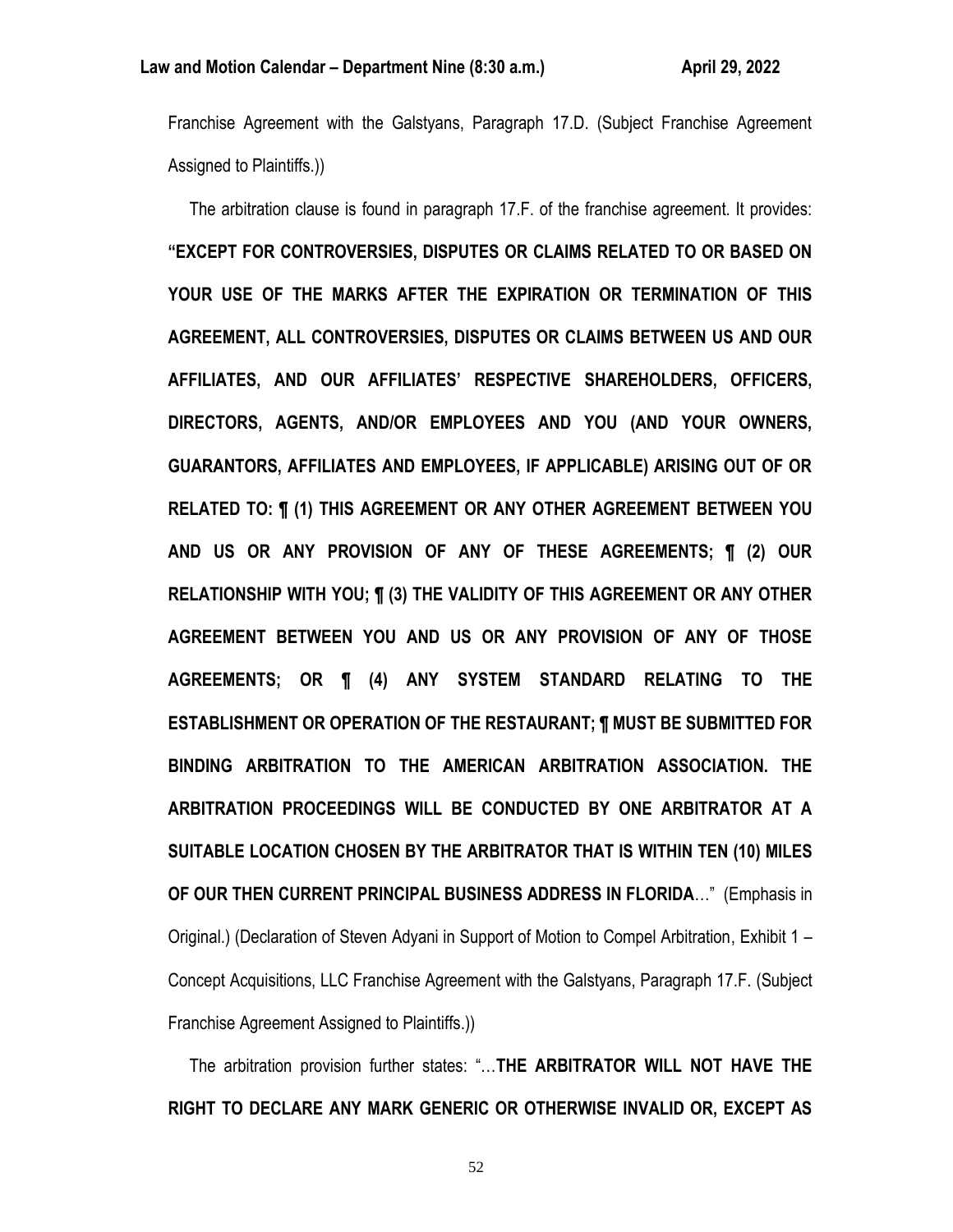**PROVIDED IN PARAGRAPH I OF THIS SECTION, TO AWARD EXEMPLARY OR PUNITIVE DAMAGES**…"(Emphasis in Original.) (Declaration of Steven Adyani in Support of Motion to Compel Arbitration, Exhibit 1 – Concept Acquisitions, LLC Franchise Agreement with the Galstyans, Paragraph 17.F. (Subject Franchise Agreement Assigned to Plaintiffs.))

 Paragraph 17.I of the underlying franchise agreement provides in part: "**EXCEPT FOR YOUR OBLIGATION TO INDEMNIFY US UNDER SECTION 16.D AND CLAIMS WE BRING AGAINST YOU FOR YOUR UNAUTHORIZED USE OF THE MARKS OR UNAUTHORIZED USE OR DISCLOSURE OF ANY CONFIDENTIAL INFORMATION, WE AND YOU AND YOUR RESPECTIVE OWNERS WAIVE TO THE FULLEST EXTENT PERMITTED BY LAW ANY RIGHT TO OR CLAIM FOR ANY CLAIM FOR PUNITIVE OR EXEMPLARY DAMAGES AGAINST THE OTHER AND AGREE THAT, IN THE EVENT OF A DISPUTE BETWEEN US, THE PARTY MAKING THE CLAIM WILL BE LIMITED TO EQUITABLE RELIEF AND TO RECOVERY OF ANY ACTUAL DAMAGES IT SUSTAINS.**" (Declaration of Steven Adyani in Support of Motion to Compel Arbitration, Exhibit 1 – Concept Acquisitions, LLC Franchise Agreement with the Galstyans, Paragraph 17.I. (Subject Franchise Agreement Assigned to Plaintiffs.))

 The franchisor defendant has access to a judicial forum to litigate intellectual property claims concerning trademarks and trademark use after the expiration of the franchise, while the arbitration provision requires that all claims brought by a franchisee be arbitrated. This is a lack of mutuality that favors the stronger party defendant.

 In addition, there is a lack of mutuality of remedies concerning the availability of claims for punitive damages. The previously cited provisions allow the stronger party defendant, to recover punitive damages against the weaker party plaintiffs for claims of indemnity against the plaintiff franchisees and claims against the plaintiff franchisees for their alleged unauthorized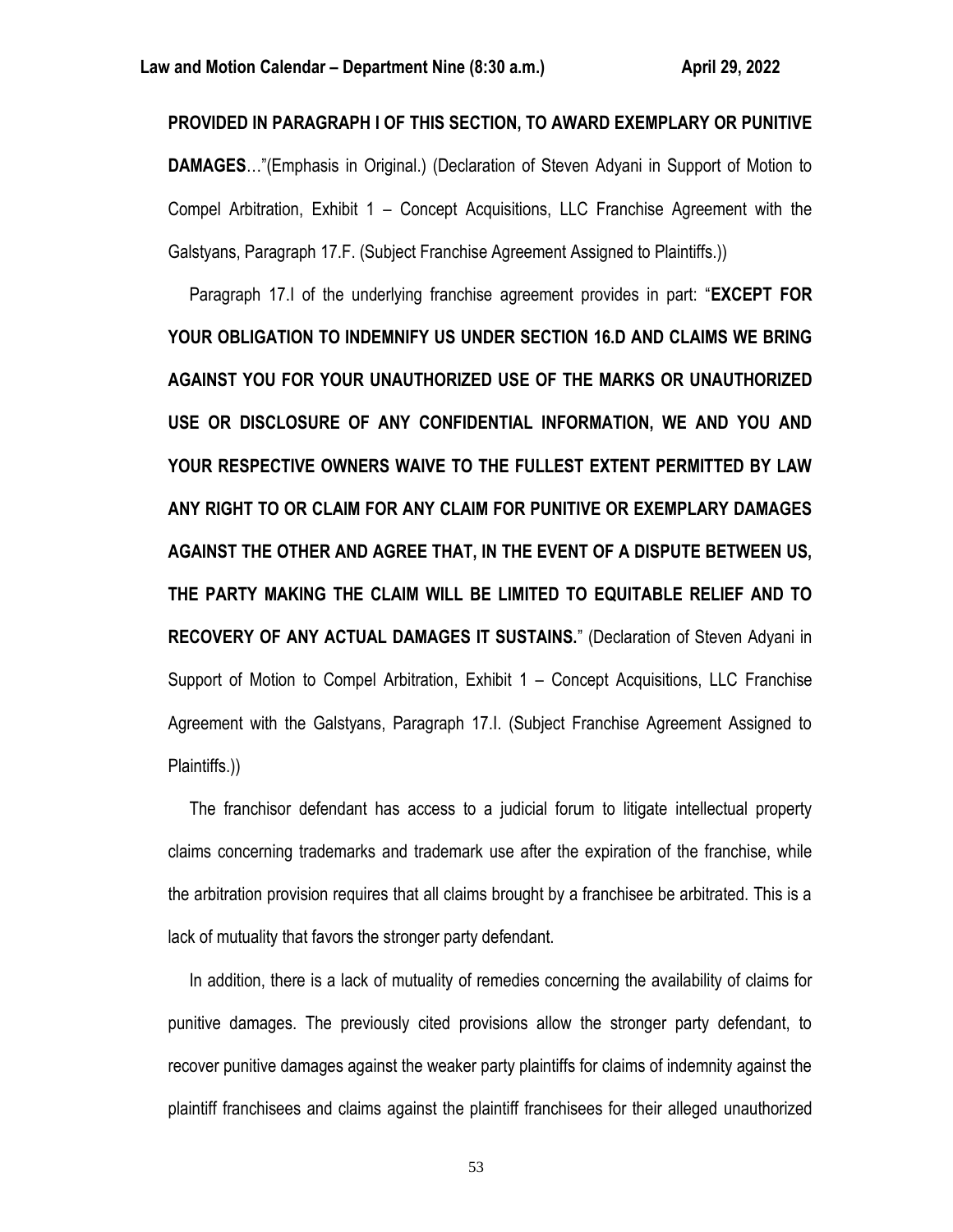use of the marks or alleged unauthorized use or disclosure of any confidential information, while the plaintiffs have no right to claim and be awarded punitive damages under any circumstances.

 "Where the party with stronger bargaining power has restricted the weaker party to the arbitral forum, but reserved for itself the ability to seek redress in either an arbitral or judicial forum, California courts have found a lack of mutuality supporting substantive unconscionability. As the California Supreme Court held in *Armendariz,* substantive unconscionability may manifest itself in the form of "an agreement requiring arbitration only for the claims of the weaker party but a choice of forums for the claims of the stronger party." 24 Cal.4th at 119, 99 Cal.Rptr.2d 745, 6 P.3d 669; *see also Martinez,* 118 Cal.App.4th at 115, 12 Cal.Rptr.3d 663 (holding that an arbitration agreement requiring employees to arbitrate all claims, but reserving the right of employer to obtain injunctive or other equitable relief in a judicial forum for certain causes of action, lacks mutuality). ¶ In *O'Hare v. Municipal Resource Consultants,* 107 Cal.App.4th 267, 277, 132 Cal.Rptr.2d 116 (2003), the California Court of Appeal was called upon to analyze the unconscionability of an arbitration clause in an employment contract that required the employee to arbitrate all claims against the employer, but expressly permitted the employer to file a lawsuit seeking injunctive and equitable relief against the employee and remained silent as to the employer's obligation to arbitrate claims. The Court of Appeal there recognized that "unconscionability turns not only on a one-sided result, but also on an absence of justification for it." *Id.* at 273, 132 Cal.Rptr.2d 116 (internal quotation marks omitted). Therefore, the Court of Appeal rejected the employer's contention that it had a legitimate business justification in the "highly confidential and proprietary nature" of its auditing and consulting work for allowing it, but not the employee, to seek injunctive relief in court. *Id.* at 277, 132 Cal.Rptr.2d 116. Citing the California Supreme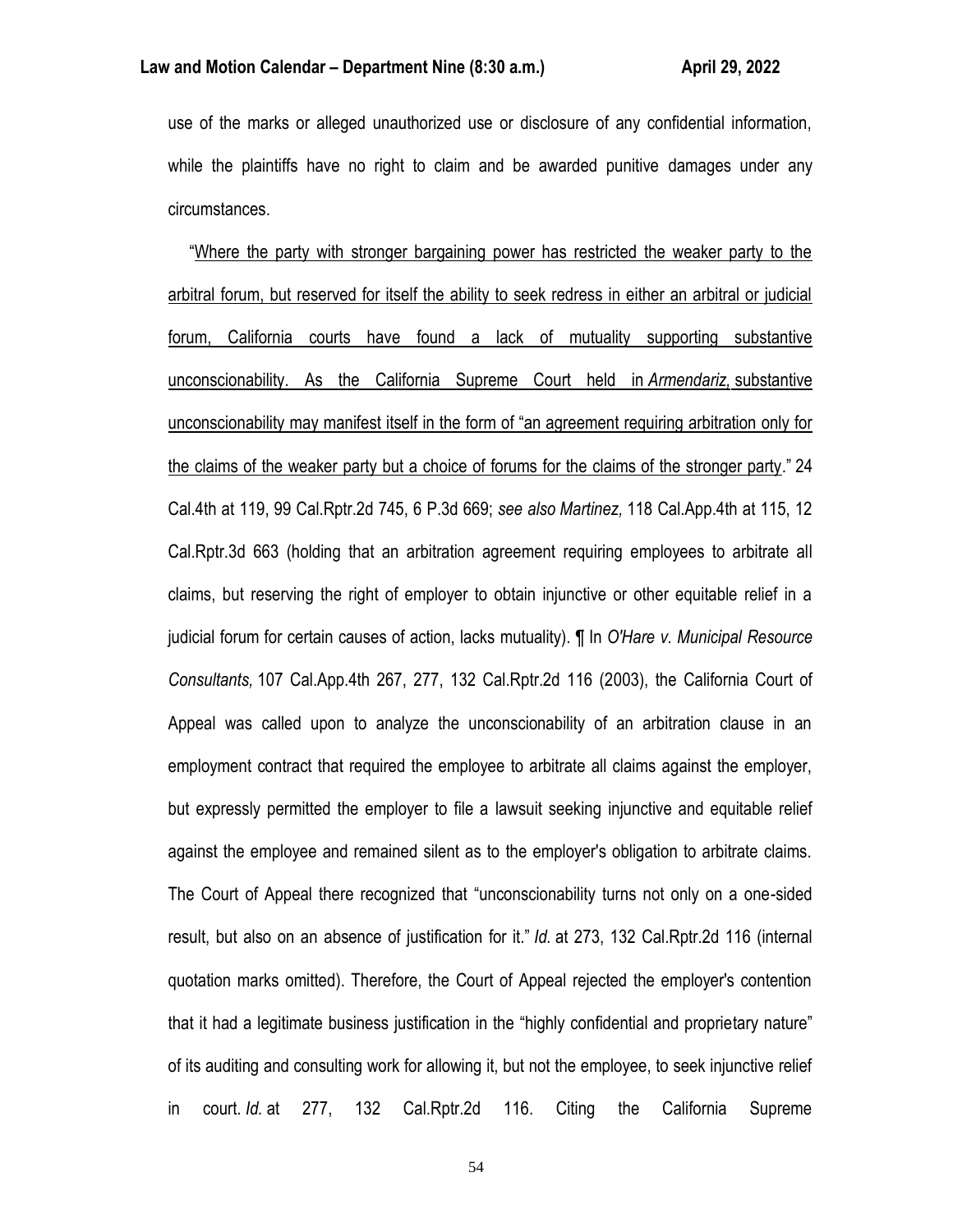Court's *Armendariz* opinion, the Court of Appeal noted that to constitute a reasonable business justification, the justification must be " 'something other than the employer's desire to maximize its advantage based on the perceived superiority of the judicial forum.' " *Id.* at 277, 132 Cal.Rptr.2d 116 (quoting *Armendariz,* 24 Cal.4th at 120, 99 Cal.Rptr.2d 745, 6 P.3d 669). Reasoning that the arbitration rules themselves permit such relief, the Court of Appeal held that there was no justification for the one-sided provision. *Id.* at 278, 132 Cal.Rptr.2d 116. Because the one-sided clause permeated the entire arbitration provision, the Court of Appeal refused to enforce it on grounds of unconscionability. *Id.* at 277–78, 132 Cal.Rptr.2d 116; *see also Flores,* 93 Cal.App.4th at 854, 113 Cal.Rptr.2d 376 (finding lack of mutuality of remedies where a debtor was forced to arbitrate any controversy arising out of a loan, but the lender could "proceed by judicial or non-judicial foreclosure, by self-help remedies such as setoff, and by injunctive relief to obtain appointment of a receiver"); *Stirlen,* 51 Cal.App.4th at 1539–42, 60 Cal.Rptr.2d 138 (finding an arbitration provision unconscionable where employment disputes were required to be submitted to arbitration, but breach of noncompete or confidentiality clause claims could be brought in court). ¶ The MailCoups arbitration provision lacks mutuality. Like the contract in *O'Hare,* it requires that Nagrampa submit to arbitration any controversy related to the franchise agreement, "or any breach thereof, including without limitation, any claim that this Agreement or any portion thereof is invalid, illegal or otherwise voidable or void," while reserving MailCoups's right to obtain any provisional remedy "including, without limitation, injunctive relief from any court of competent jurisdiction, as may be necessary in MailCoups's sole subjective judgment to protect its Service Marks and proprietary information." This language, read plainly, means that MailCoups could go to court to obtain "any provisional remedy," even if it related to a claim for breach of contract, as long as the claim also implicated MailCoups's Service Marks or proprietary information. Moreover, it is far more likely that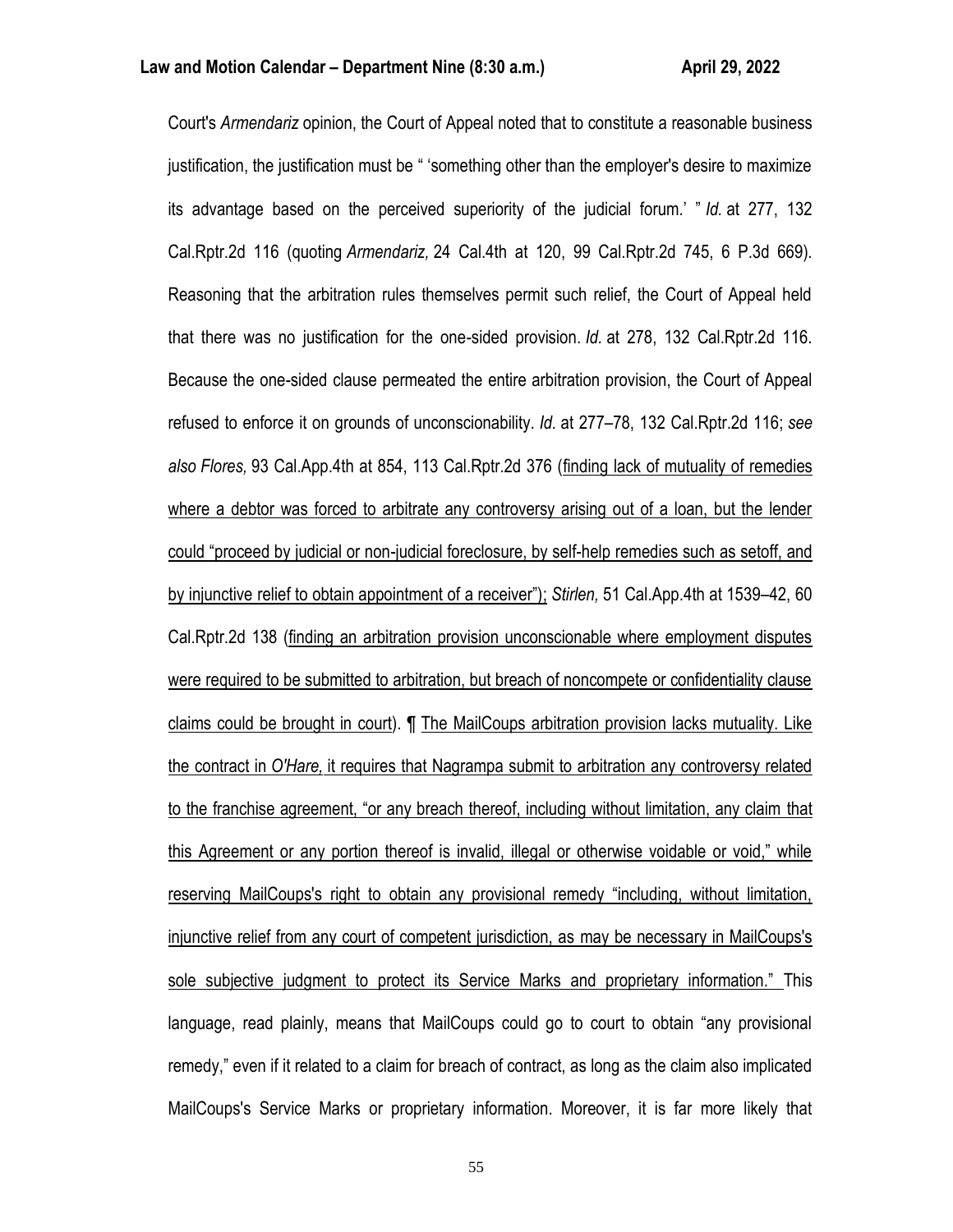### **Law and Motion Calendar – Department Nine (8:30 a.m.) <b>All Accord Accord Accord Accord Accord Accord Accord Accord**

Nagrampa—and not MailCoups—would assert claims related to the invalidity or unenforceability of the non-negotiable contract written by MailCoups. Thus, this provision is clearly one-sided, effectively giving MailCoups the right to choose a judicial forum and eliminating such a forum for Nagrampa. California courts consistently have found such arbitration provisions unconscionable. *See Martinez,* 118 Cal.App.4th at 115, 12 Cal.Rptr.3d 663; *Mercuro,* 96 Cal.App.4th at 176, 116 Cal.Rptr.2d 671; *Stirlen,* 51 Cal.App.4th at 1541–42, 60 Cal.Rptr.2d 138." (Emphasis added.) (Nagrampa v. MailCoups, Inc. (9th Cir. 2006) 469 F.3d 1257, 1285–1287.)

 Paragraph 17.K. provides: "Except for claims arising from your non-payment or underpayment of amounts you owe us under this agreement, any and all claims arising out of or relating to this Agreement or our relationship with you will be barred unless a judicial or arbitration proceeding is commenced within one (1) year from the date on which the party asserting the claim knew or should have known of the facts giving rise to the claims." (Declaration of Steven Adyani in Support of Motion to Compel Arbitration, Exhibit 1 – Concept Acquisitions, LLC Franchise Agreement with the Galstyans, Paragraph 17.K. (Subject Franchise Agreement Assigned to Plaintiffs.))

 This is a provision that unfairly bars plaintiffs from asserting any claims arising from the agreement unless arbitration is commenced within one year and then allows the stronger defendant to assert claims arising under the agreement that plaintiffs failed to make payments under the contract to the defendant franchisor or made underpayments to the defendant franchisor within the much longer four-year statute of limitation for breach of contract. This is an unfair, one-sided provision.

 The arbitral forum is expressly limited to a location within ten miles of the franchisor's principal place of business in Florida. It does not state that arbitration shall take place within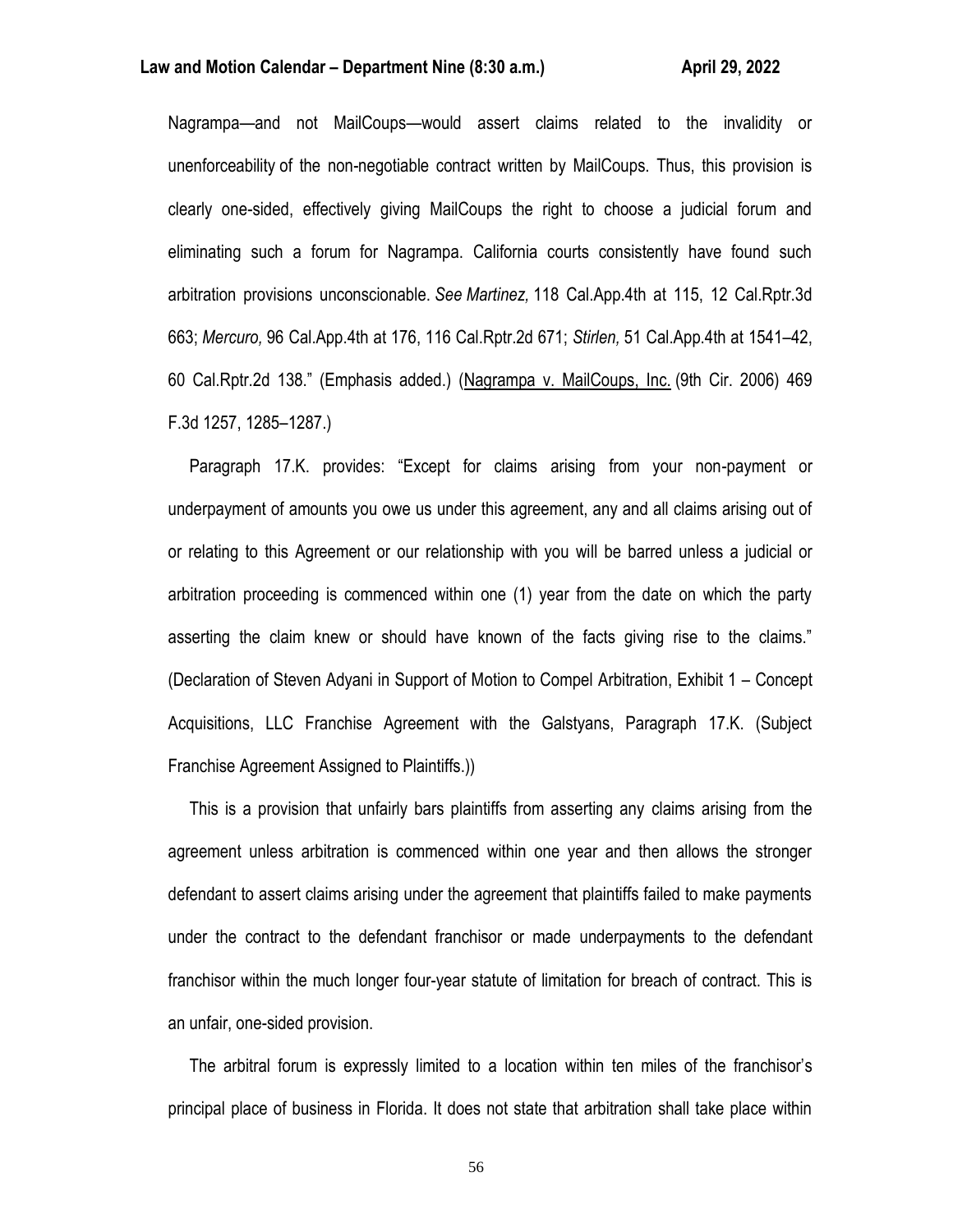ten miles of the current principal place of defendant's business. (Declaration of Steven Adyani in Support of Motion to Compel Arbitration, Exhibit 1 – Concept Acquisitions, LLC Franchise Agreement with the Galstyans, Paragraph 17.F. (Subject Franchise Agreement Assigned to Plaintiffs.))

 "…if the "place and manner" restrictions of a forum selection provision are "unduly oppressive," *see Bolter v. Superior Court,* 87 Cal.App.4th 900, 909–10, 104 Cal.Rptr.2d 888 (2001), or have the effect of shielding the stronger party from liability, *see Comb v. PayPal, Inc.,* 218 F.Supp.2d 1165, 1177 (N.D.Cal.2002), then the forum selection provision is unconscionable. To that end, a "party may attempt to make a showing that would warrant setting aside the forum-selection clause—that the agreement was affected by fraud, undue influence, or overweening bargaining power; that enforcement would be unreasonable and unjust; or that proceedings in the contractual forum will be so gravely difficult and inconvenient that the resisting party will for all practical purposes be deprived of his day in court." *Mitsubishi Motors Corp.,* 473 U.S. at 632, 105 S.Ct. 3346 (citations and alterations omitted); *see also Hayes Children Leasing Co. v. NCR Corp.,* 37 Cal.App.4th 775, 787 n. 5, 43 Cal.Rptr.2d 650 (1995). Similarly, "California favors contractual forum selection clauses so long as they are entered into freely and voluntarily, and their enforcement would not be unreasonable." *Am. Online, Inc. v. Superior Court,* 90 Cal.App.4th 1, 11, 108 Cal.Rptr.2d 699 (2001). The Court of Appeal discussed the rationale for this favorable treatment in *Wimsatt v. Beverly Hills Weight Loss Clinic Int'l, Inc.,* 32 Cal.App.4th 1511, 1523, 38 Cal.Rptr.2d 612 (1995), a case involving weight-loss center franchises. The Court of Appeal there stated that "[f]orum selection clauses *are* important in facilitating national and international commerce, and as a general rule should be welcomed." *Id.* However, this favorable treatment of forum selection clauses is conditioned on their free and voluntary procurement, "with the place chosen having some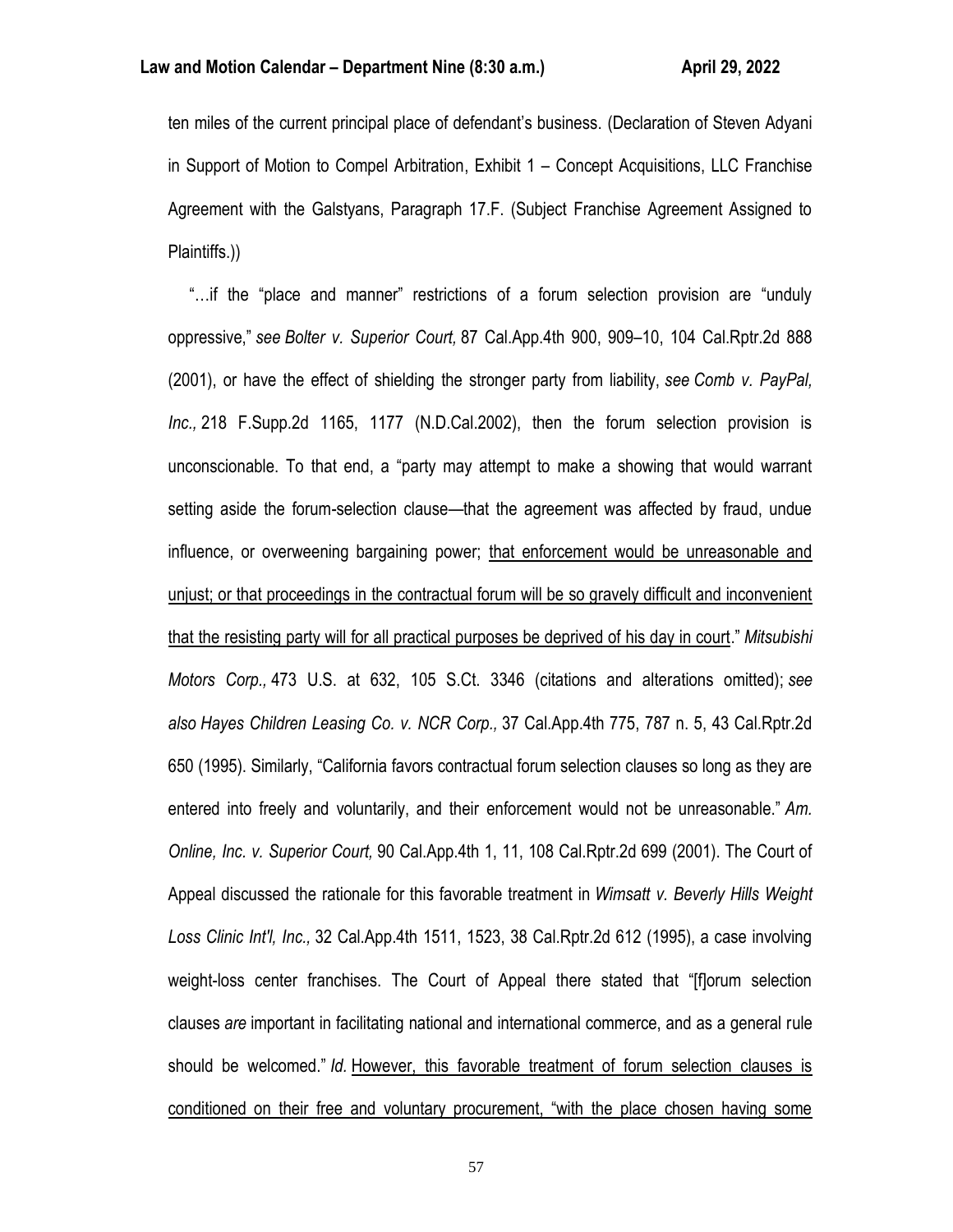logical nexus to one of the parties or the dispute, and so long as California consumers will not find their substantial legal rights significantly impaired by their enforcement." *Am. Online,* 90 Cal.App.4th at 12, 108 Cal.Rptr.2d 699. Therefore, to be enforceable, the selected jurisdiction must be " 'suitable,' 'available,' and able to 'accomplish substantial justice.' " *Id.* (citing *Bremen v. Zapata Off–Shore Co.,* 407 U.S. 1, 17, 92 S.Ct. 1907, 32 L.Ed.2d 513 (1972)). ¶ To assess the reasonableness of the "place and manner" provisions in the arbitration clause, we must take into account the "respective circumstances of the parties." *Bolter,* 87 Cal.App.4th at 909, 104 Cal.Rptr.2d 888. In *Bolter,* the Court of Appeal held that place and manner restrictions were unconscionable where small "Mom and Pop" franchisees located in California were required to travel to Utah to arbitrate their claims against an international carpet-cleaning franchisor. *Id.* The Court of Appeal found a forum selection provision unreasonable and "unduly oppressive" because the remote forum would work severe hardship upon the franchisees and would unfairly benefit the franchisor by effectively precluding the franchisees from asserting any claims against it. *Id.; see also Comb,* 218 F.Supp.2d at 1177 ("Limiting venue to PayPal's backyard appears to be yet one more means by which the arbitration clause serves to shield PayPal from liability instead of providing a neutral forum in which to arbitrate disputes."); *Armendariz,* 24 Cal.4th at 118, 99 Cal.Rptr.2d 745, 6 P.3d 669 (holding that structuring an arbitration provision to effectively preclude the other party from pursuing its claims would be unconscionable, because "[a]rbitration was not intended for this purpose")." (Nagrampa v. MailCoups, Inc. (9th Cir. 2006) 469 F.3d 1257, 1287–1288.)

 While the arbitration has been filed far to the South in Orange County, California, the arbitration agreement itself contains an even more harsh and oppressive term that this "Mom and Pop" plaintiff restaurant operation in El Dorado Hills must arbitrate across the nation in Florida. While plaintiffs operate several restaurants, they are not a large corporate entity and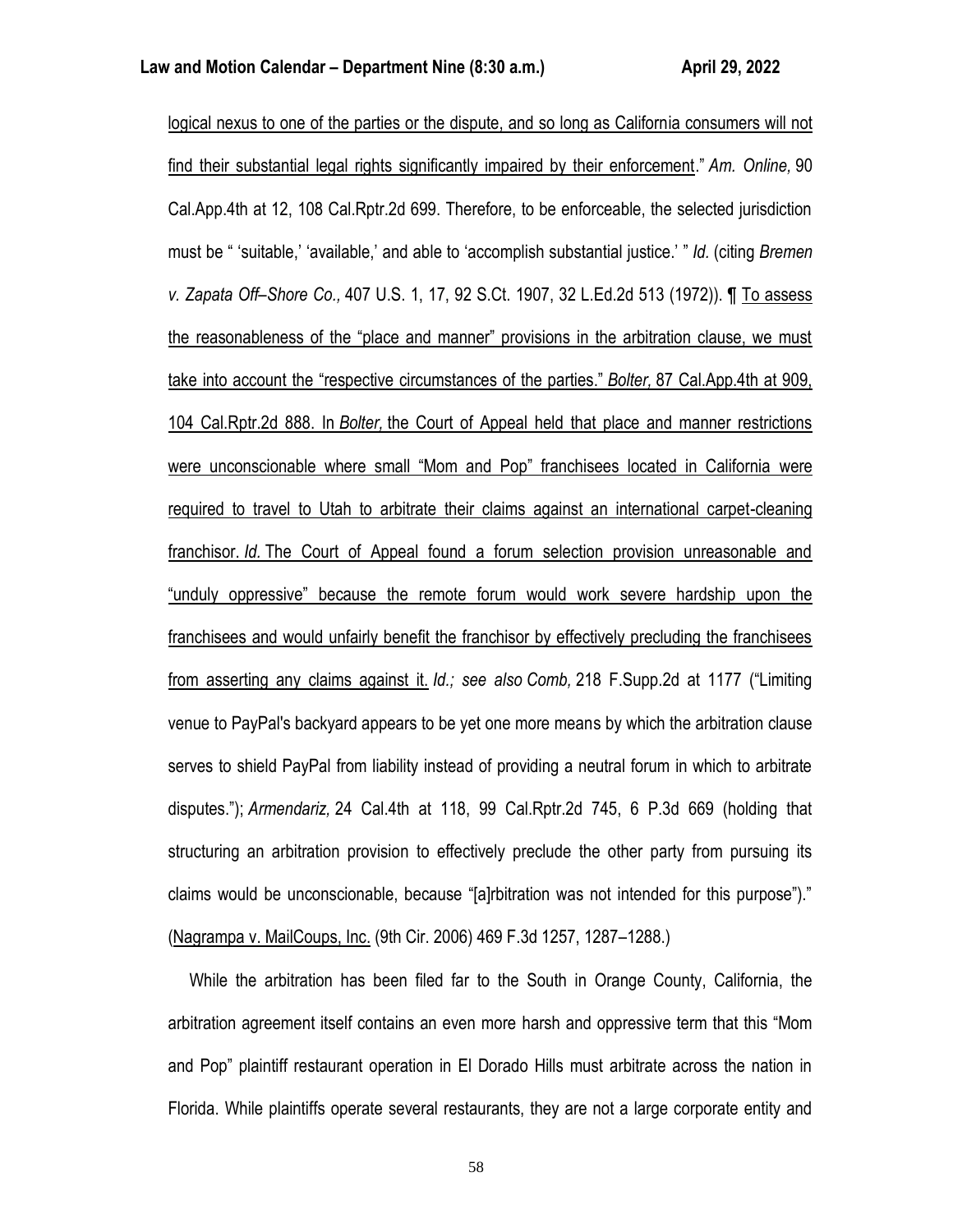can be considered a "Mom and Pop" operation when compared to defendant. The provision is substantively unconscionable.

 As stated earlier, plaintiffs argue that paragraph 17.I includes an unlawful provision that constitutes a pre-litigation waiver of the right to jury trial in trademark and disclosure of confidential information actions the franchisor brings against the franchisee, which is not subject to arbitration.

 "When parties elect a judicial forum in which to resolve their civil disputes, article I, section 16 of the California Constitution accords them the right to trial by jury (with limited exceptions not relevant in the present case). [Footnote omitted.] Our Constitution treats the historical right to a jury resolution of disputes that have been brought to a judicial forum as fundamental, providing that in "a civil cause," any waiver of the inviolate right to a jury determination must occur by the consent of the parties to the cause *as provided by statute.* (Cal. Const., art. I, § 16.) [Footnote omitted.] ¶ The statute implementing this constitutional provision is section 631. It holds inviolate the right to trial by jury, and prescribes that a jury may be waived in civil cases *only* as provided in subdivision (d) of its provisions. (§ 631, subd. (a).) Subdivision (d) describes six means by which the right to jury trial may be forfeited or waived, including failure to appear at trial, failure to demand jury trial within a specified period after the case is set for trial, failure to pay required fees in advance or during trial, oral consent in open court, or written consent filed with the clerk or the court." (Grafton Partners v. Superior Court (2005) 36 Cal.4th 944, 951.) The California Supreme Court held that Code of Civil Procedure, § 631 does not authorize predispute waiver of the right to jury trial in a California court (See Grafton Partners v. Superior Court (2005) 36 Cal.4th 944, 956–961.); and discussed the statutory provision allowing the predispute waiver of the right to a jury trial where the parties agree to arbitrate, which the California Supreme Court also distinguished from a pre-dispute waiver of a jury trial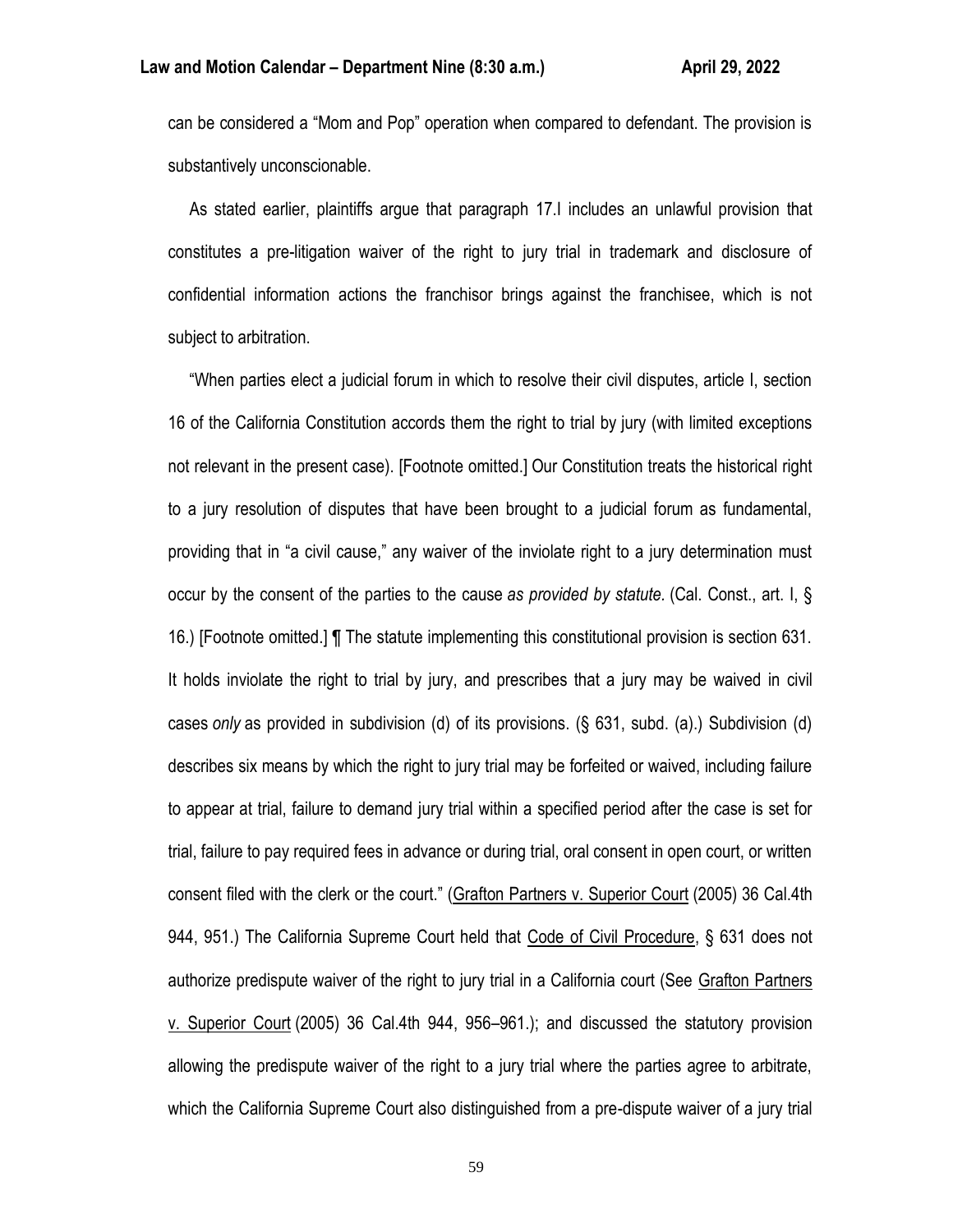in court proceedings as arbitration agreements are represent an agreement to avoid the judicial forum altogether. (Grafton Partners v. Superior Court (2005) 36 Cal.4th 944, 955.)

 Paragraph 17.I of the underlying franchise agreement provides in part: "**WE AND YOU IRREVOCABLE WAIVE TRIAL BY JURY IN ANY ACTION, PROCEEDING OR COUNTERCLAIM, WHETHER AT LAW OR IN EQUITY, BROUGHT BY EITHER OF US.**" (Emphasis in Original.) (Declaration of Steven Adyani in Support of Motion to Compel Arbitration, Exhibit 1 – Concept Acquisitions, LLC Franchise Agreement with the Galstyans, Paragraph 17.I. (Subject Franchise Agreement Assigned to Plaintiffs.))

 While the pre-dispute waiver of trial by jury in court actions involving trademark actions the franchisor brings against the franchisee that are not the subject of arbitration appears to be void as it violates the constitutional right to a jury trial in court, the potentially void provision does not establish a lack of mutuality in the arbitration agreement. Instead, the lack of mutuality involves the stronger defendant carving out claims that can be asserted only by the defendant franchisor as triable in court proceedings, materially reducing the statute of limitations for claims brought by plaintiffs against defendant, choice of an arbitration venue that is greatly inconvenient to plaintiffs, and disparate treatment regarding remedies, as stated earlier in this ruling.

 The court finds that the totality of the circumstances establishes that there are numerous instances of substantive unconscionability in the arbitration agreement leading to a very strong level of substantive unconscionability. The totality of the substantively unconscionable provisions leads the court to find that they are so one-sided as to shock the conscience.

 Both procedural and substantive unconscionability is present in the subject arbitration agreement and together they have a degree of unconscionability such that plaintiffs have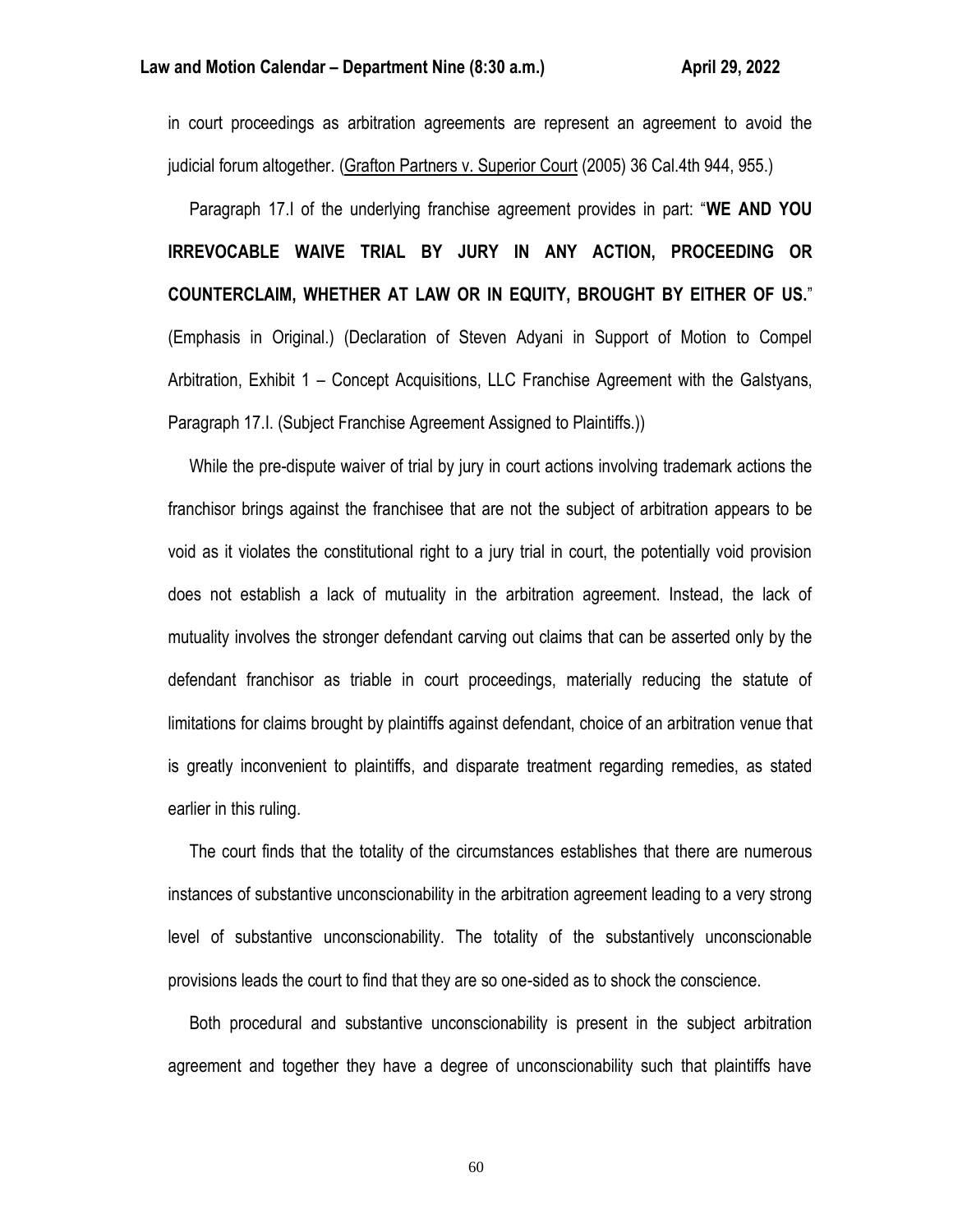established that the arbitration provision is unenforceable and that these claims should be determined in the instant civil case and not by compelled arbitration.

#### Severance of Unconscionable Provisions in Order to Allow Arbitration

 As an alternative to finding an arbitration clause unenforceable as unconscionable, the court has the discretion to sever the offending provision and enforce the remainder of the agreement, provided the central purpose of the contract is not tainted with unconscionability, the arbitration clause is not permeated with unconscionability, and the circumstances do not establish the unconscionable provision of the arbitration agreement was drafted in bad faith. (Gutierrez v. Autowest, Inc. (2003) 114 Cal.App.4th 77, 92-93.)

 "California law grants courts the discretion either "to sever an unconscionable provision or refuse to enforce the contract in its entirety." *Adams III,* 279 F.3d at 895; Cal. Civ.Code § 1670.5(a). In exercising this discretion, courts look to whether the "central purpose of the contract is tainted with illegality" or "the illegality is collateral to [its] main purpose." *Adams III,* 279 F.3d at 895 (quoting *Armendariz,* 24 Cal.4th at 124, 99 Cal.Rptr.2d 745, 6 P.3d at 696– 97). Even though the 1998 arbitration agreement is a revised version of the agreement we held unconscionable in *Adams III,* it is nonetheless permeated with objectionable provisions. While many of the terms of Circuit City's arbitration agreement appear facially neutral, the effect of these provisions is to obstruct its employees' ability to substantiate claims against Circuit City. *See Ferguson,* 298 F.3d at 787("While many of its arbitration provisions appear 'equally applicable to both parties, [these provisions] work to curtail the employee's ability to substantiate any claim against [the employer].' ") (quoting *Kinney,* 70 Cal.App.4th at 1332, 83 Cal.Rptr.2d 348). ¶ Circuit City correctly argues that the FAA articulates a strong public policy in favor of arbitration agreements. 9 U.S.C. § 2 (2002); *see also Moses H. Cone Mem'l Hosp. v. Mercury Constr. Corp.,* 460 U.S. 1, 24, 103 S.Ct. 927, 74 L.Ed.2d 765 (1983) (holding that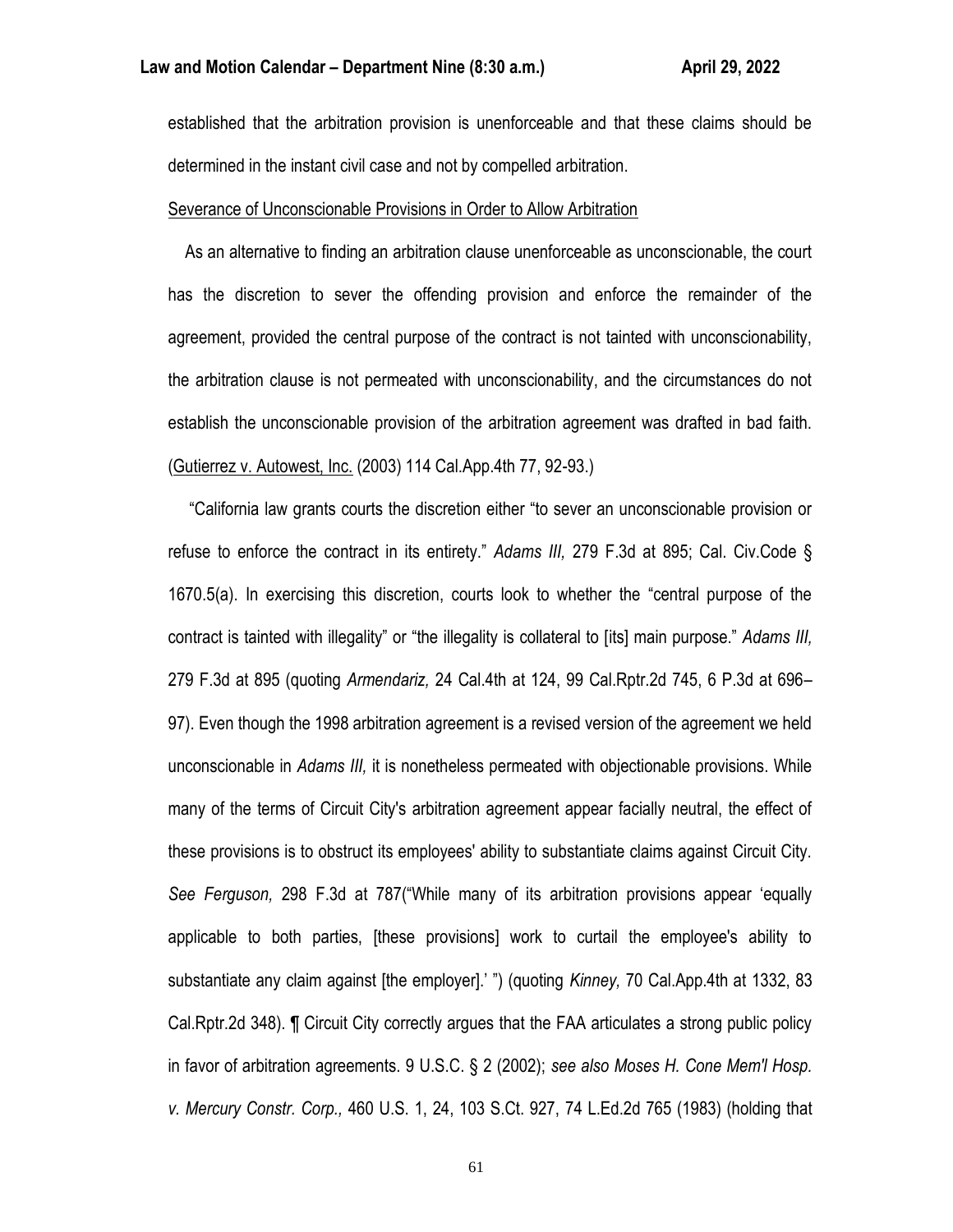"questions of arbitrability must be addressed with a healthy regard for the federal policy favoring arbitration"). Nevertheless, this "policy is manifestly undermined by provisions in arbitration clauses [that] seek to make the arbitration process itself an offensive weapon in one party's arsenal." *Kinney,* 70 Cal.App.4th at 1332, 83 Cal.Rptr.2d 348. ¶ While it is within this court's discretion to sever unconscionable provisions, because an "insidious pattern" [FN 24.] exists in Circuit City's arbitration agreement "that functions as a thumb on Circuit City's side of the scale should an employment dispute ever arise between the company and one of its employees," we conclude that the agreement is wholly unenforceable. *Adams III,* 279 F.3d at 892. The adhesive nature of the contract and the provisions with respect to coverage of claims, the statute of limitations, class claims, the filing fee, cost-splitting, remedies, and Circuit City's unilateral power to terminate or modify the agreement combine to stack the deck unconscionably in favor of Circuit City. Any earnest attempt to ameliorate the unconscionable aspects of Circuit City's arbitration agreement would require this court to assume the role of contract author rather than interpreter. Because that would extend far beyond the province of this court we are compelled to find the entire contract unenforceable. [FN 25.] *See Ferguson,* 298 F.3d at 787–88; *Adams III,* 279 F.3d at 895–96; *Armendariz,* 24 Cal.4th at 124–27, 99 Cal.Rptr.2d 745, 6 P.3d at 697–98. ¶ FN24. *Ferguson,* 298 F.3d at 787. ¶ FN25. Because we find that numerous provisions in Circuit City's arbitration agreement are substantively unconscionable, we decline to sever particular terms from the agreement, as the Sixth Circuit did in *Morrison.*" (Emphasis added.) (Ingle v. Circuit City Stores, Inc. (9th Cir. 2003) 328 F.3d 1165, 1180.)

 There are numerous provisions in the arbitration agreement that are unconscionable thereby tainting and permeating the agreement with unconscionability and under such circumstances the court declines to sever the offensive terms of the agreement.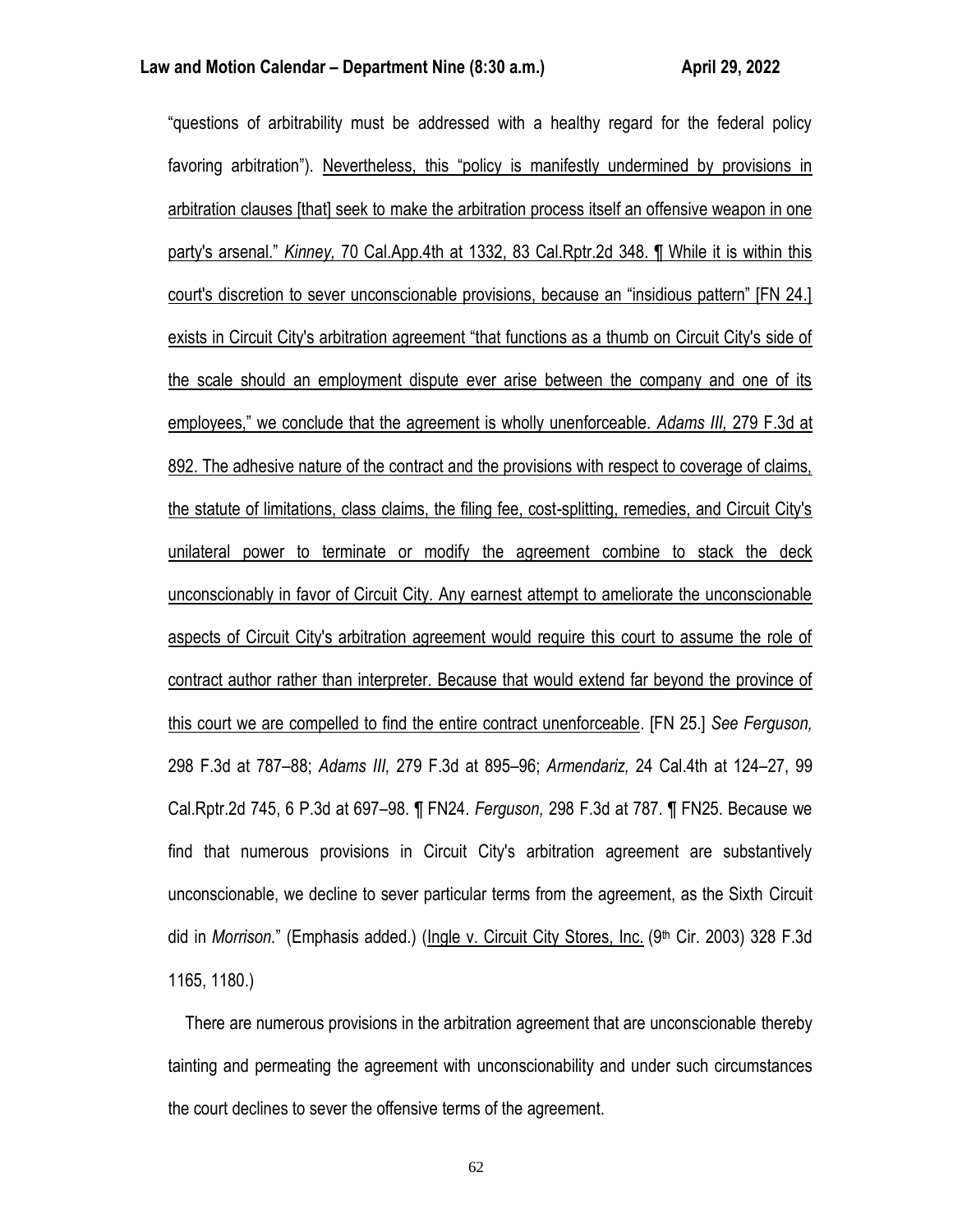Defendant's Motion to Compel Arbitration and Stay Action is denied.

**TENTATIVE RULING # 7: DEFENDANT'S MOTION TO COMPEL ARBITRATION AND STAY ACTION IS DENIED. NO HEARING ON THIS MATTER WILL BE HELD (LEWIS V. SUPERIOR COURT (1999) 19 CAL.4TH 1232, 1247.), UNLESS A NOTICE OF INTENT TO APPEAR AND REQUEST FOR ORAL ARGUMENT IS TRANSMITTED ELECTRONICALLY THROUGH THE COURT'S WEBSITE OR BY TELEPHONE TO THE COURT AT (530) 621- 6551 BY 4:00 P.M. ON THE DAY THE TENTATIVE RULING IS ISSUED. NOTICE TO ALL PARTIES OF AN INTENT TO APPEAR MUST BE MADE BY TELEPHONE OR IN PERSON. PROOF OF SERVICE OF SAID NOTICE MUST BE FILED PRIOR TO OR AT THE HEARING. LONG CAUSE HEARINGS MUST BE REQUESTED BY 4:00 P.M. ON THE DAY THE TENTATIVE RULING IS ISSUED AND THE PARTIES ARE TO PROVIDE THE COURT WITH THREE MUTUALLY AGREEABLE DATES ON FRIDAY AFTERNOONS AT 2:30 P.M. LONG CAUSE ORAL ARGUMENT REQUESTS WILL BE SET FOR HEARING ON ONE OF THE THREE MUTUALLY AGREEABLE DATES ON FRIDAY AFTERNOONS AT 2:30 P.M. THE COURT WILL ADVISE THE PARTIES OF THE LONG CAUSE HEARING DATE AND TIME BY 5:00 P.M. ON THE DAY THE TENTATIVE RULING IS ISSUED. PARTIES MAY PERSONALLY APPEAR AT THE HEARING. IF A PARTY OR PARTIES WISH TO APPEAR TELEPHONICALLY THEY MUST APPEAR BY "VCOURT", WHICH MUST BE SCHEDULED AND PAID THROUGH THE COURT WEBSITE AT www.eldorado.courts.ca.gov/onlineservices/telephonic-appearances. MATTERS IN WHICH THE PARTIES' TOTAL TIME ESTIMATE FOR ARGUMENT IS 15 MINUTES OR LESS WILL BE HEARD ON THE LAW AND MOTION CALENDAR AT 8:30 A.M. ON FRIDAY, APRIL 29, 2022, EITHER IN PERSON OR BY VCOURT TELEPHONIC APPEARANCE UNLESS OTHERWISE NOTIFIED BY THE COURT.**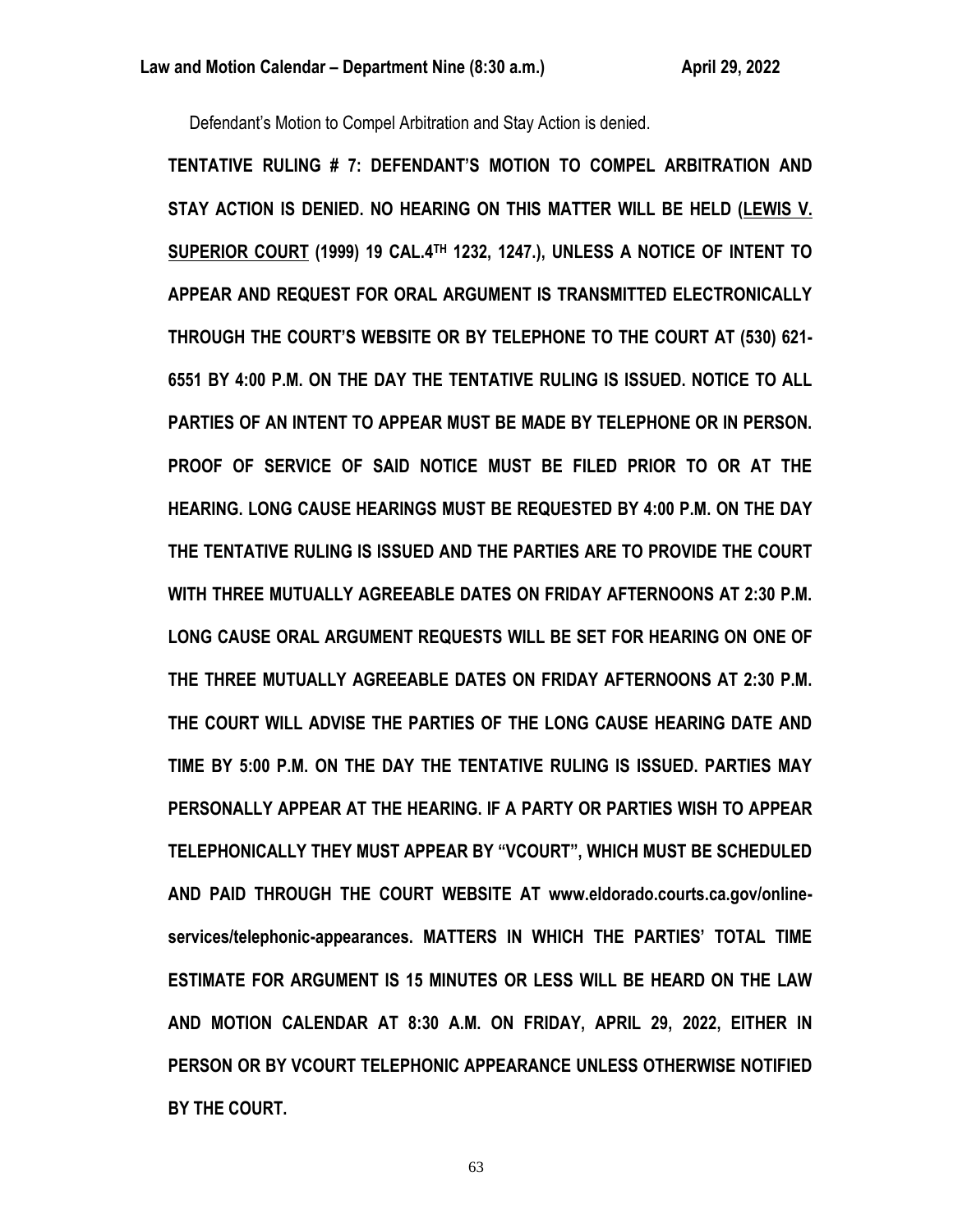### **8. FENNESSY v. ALTOONIAN PC-20160016**

**Defendants DeVincenzi's and DeVincenzi and Associates, Inc.'s Motion for Determination of Good Faith Settlement.**

 Plaintiffs filed an action against defendants listing brokers and seller arising from the sale of a home to plaintiffs wherein defendants allegedly disclosed a death on the premises, but did not disclose the fact that the seller's mother had committed suicide by self-inflicted gunshot in the side yard of the property. Defendant Altoonian, the seller, filed a cross-complaint against broker defendants DeVincenzi and DeVincenzi and Associates, Inc. The 1st amended crosscomplaint asserts causes of action for complete indemnity, partial indemnity, equitable contribution, breach of contract, breach of fiduciary duty, negligence, declaratory relief, and implied contractual indemnity.

 Trial is set to commence on Tuesday, May 3, 2022. At the Issues Conference on April 15, 2022, the court ordered time shortened to hearing this motion for determination of good faith settlement prior to the trial date. The order further provides that the opposition shall be filed and served by April 22, 2022, and the reply filed and served by April 26, 2022. Counsels for all parties were present at the hearing by Zoom when these orders were issued.

Defendants DeVincenzi and DeVincenzi and Associates, Inc., the listing broker, have agreed to pay \$300,000 in settlement of plaintiffs' claims. Defendants DeVincenzi and DeVincenzi and Associates, Inc. now move for a court determination under Code of Civil Procedure, § 877.6 that the settlement is in good faith. Defendants argue that while plaintiffs claim \$334,000 in attorney fees and cost and damages totaling \$200,000, the moving defendants' counsel considers the moving parties' maximum exposure to be \$200,000, thereby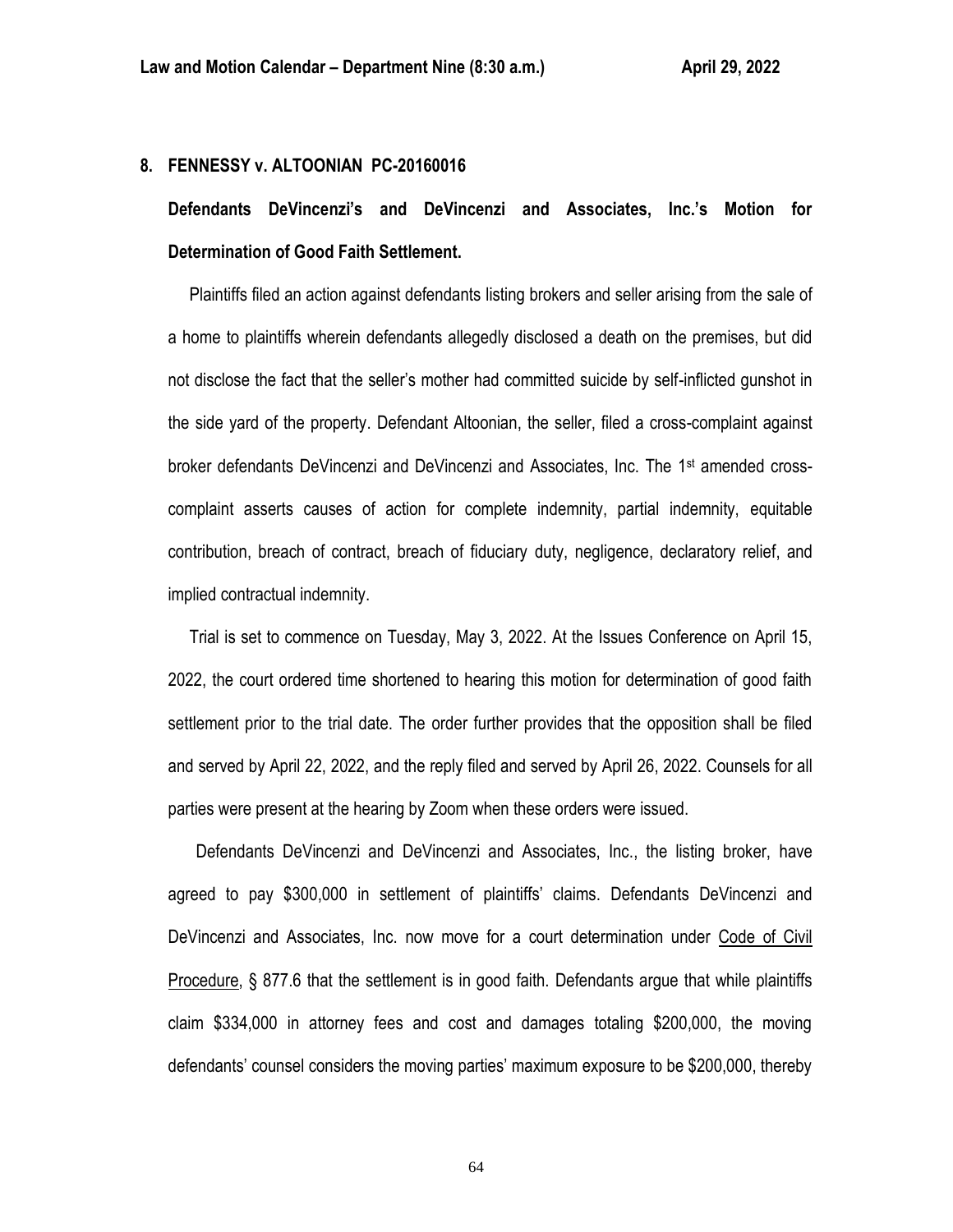making the offered settlement amount of \$300,000 within the good faith ballpark of the listing broker's potential share of liability.

 Defendant Altoonian opposes the motion on the following grounds: the breach of listing agreement, breach of fiduciary duty, negligence, indemnity and contribution causes of action asserted against settling defendants DeVincenzi and DeVincenzi and Associates, Inc.in the 1st amended cross-complaint are not barred by a finding of good faith settlement of the underlying action as each of these causes of action arise from the listing agreement between defendant Altoonian and defendants DeVincenzi and DeVincenzi and Associates, Inc. and not the real property sale agreement between plaintiffs and defendant seller Altoonian.

 Any party to an action in which it is alleged that two or more parties are joint tortfeasors is entitled to a court hearing on the issue of the good faith of a settlement between the plaintiff and one or more of the alleged tortfeasors. (Code of Civil Procedure, § 877.6(a)(1).)

 The application shall indicate the settling parties, and the basis, terms, and amount of the settlement. (Code of Civil Procedure, § 877.6(a)(2).)

 The issue of good faith of a settlement may be determined by the court on the basis of affidavits served with the notice of hearing and any counteraffidavits filed in response, or the court may, in its discretion, receive other evidence at the hearing. (Code of Civil Procedure, § 877.6(b).)

 A determination by the court that the settlement was made in good faith bars any other joint tortfeasor from bringing any further claims against the settling tortfeasor for equitable comparative contribution, or partial or comparative indemnity, based on comparative negligence or comparative fault. (Code of Civil Procedure, § 877.6(c).)

 In Tech-Built v. Woodward-Clyde & Associates (1985) 38 Cal.3rd 448, the California Supreme Court addressed the good faith requirement for settlements under Section 877.6.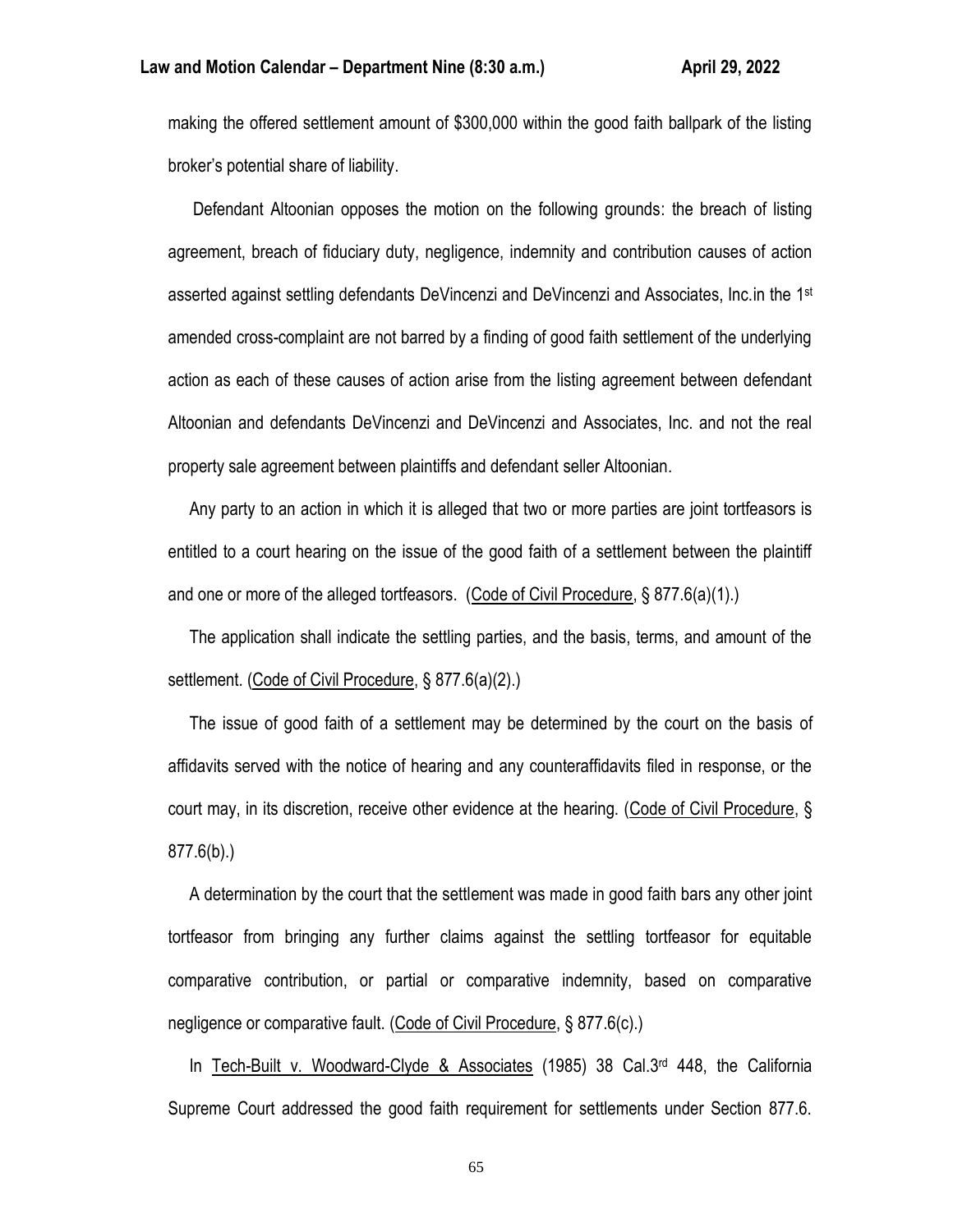The policies underlying the requirement, the Court said, "require that a number of factors be taken into account including a rough approximation of plaintiffs' total recovery and the settlor's proportionate liability, the amount paid in settlement, the allocation of settlement proceeds among plaintiffs, and a recognition that a settlor should pay less in settlement than he would if he were found liable after a trial. Other relevant considerations include the financial conditions and insurance policy limits of settling defendants, as well as the existence of collusion, fraud, or tortious conduct aimed to injure the interests of non-settling defendants." (Tech-Built v. Woodward-Clyde & Associates (1985) 38 Cal.3rd 448, 499.)

 Defendant Altoonian does not challenge the claim that the Tech-Built factors were satisfied by the moving papers. Defendant Altoonian only asserts that all causes of action of the crosscomplaint, except equitable indemnity, declaratory relief, and implied contractual indemnity, arise from the listing agreement between defendants DeVincenzi and DeVincenzi and Associates, Inc. and defendant Altoonian and not the sales agreement between plaintiffs and defendant Altoonian, therefore, Section 877.6 does not apply to those causes of action and they can not be dismissed should the court find that the settlement by defendants DeVincenzi and DeVincenzi and Associates, Inc. was made in good faith. Therefore, defendant Altoonian has conceded that the settlement satisfies the Tech-Built factors entitling defendants DeVincenzi and DeVincenzi and Associates, Inc. to a finding that the settlement was entered into in good faith.

## Complete Indemnity and Partial Indemnity/Contribution Causes of Action

 Defendant Altoonian argues: the indemnity and contribution causes of action can not be dismissed pursuant to the provisions of Section 877.6, because they only arise from the listing agreement between defendant Altoonian and defendants DeVincenzi and DeVincenzi and Associates, Inc. and not the sales agreement between defendant Altoonian and plaintiffs.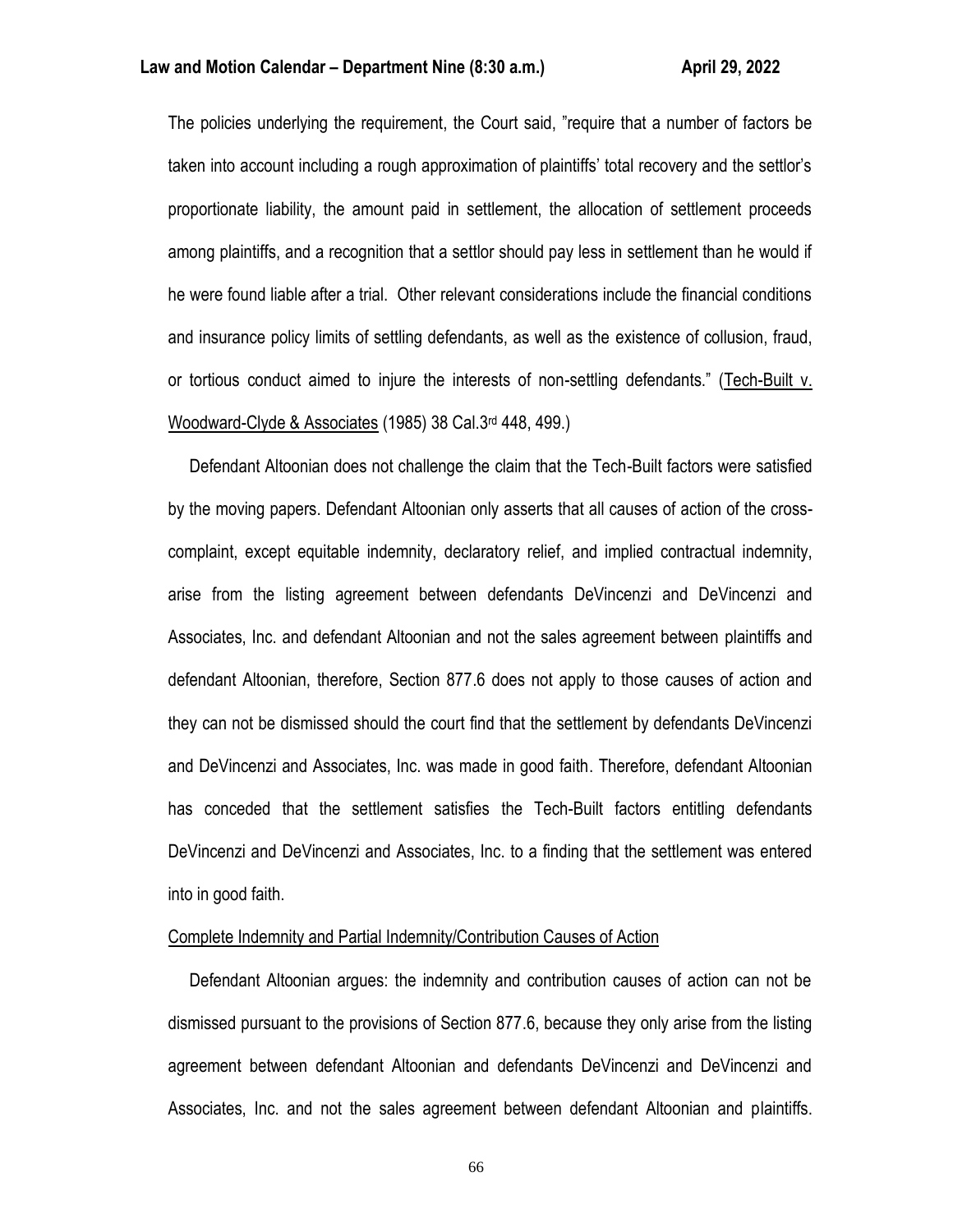Defendant Altoonian further contends that since the 1<sup>st</sup> amended cross-complaint alleges that defendants/cross-defendants DeVincenzi and DeVincenzi and Associates, Inc. were primarily responsible for plaintiffs' injuries, losses, and damages (1st Amended Complaint, paragraph 22.), the cross claims do not stem from his status as a joint tortfeasor.

The  $1<sup>st</sup>$  amended cross-complaint alleges that there existed a listing agreement with DeVincenzi and DeVincenzi and Associates, Inc. entered on September 26, 2014; and plaintiffs filed the complaint on January 5, 2016. (1st Amended Complaint, paragraphs 18 and 19; and Exhibits A and B.) The complaint asserted causes of action for rescission and damages against seller defendant Altoonian, breach of the October 9, 2014 sales contract against seller defendant Altoonian, nondisclosure of material facts against seller defendant Altoonian, negligent misrepresentation against defendants Altoonian and DeVincenzi and DeVincenzi and Associates, Inc., intentional misrepresentation against defendants Altoonian and DeVincenzi and DeVincenzi and Associates, Inc., breach of duty to be faithful and honest against defendants DeVincenzi and DeVincenzi and Associates, Inc., and breach of duty to disclose against defendants DeVincenzi and DeVincenzi and Associates, Inc.

The 1<sup>st</sup> amended cross-complaint alleges the standard, "garden variety" facts to support causes of action for complete indemnity and partial indemnity. (1st Amended Complaint, paragraphs 21-24, 26-29, 31, and 32.)

 "A joint tortfeasor includes joint, concurrent, and successive tortfeasors whose actions combine to cause the plaintiff's injury. (*GEM Developers v. Hallcraft Homes of San Diego, Inc.* (1989) 213 Cal.App.3d 419, 431, 261 Cal.Rptr. 626.)" (Newhall Land and Farming Co. v. McCarthy Const. (2001) 88 Cal.App.4th 769, 773.)

 "The term "joint tortfeasor" as used in the comparative equitable indemnity context does not mean the defendants were "joined" as tortfeasors by the plaintiff; it is a broad term which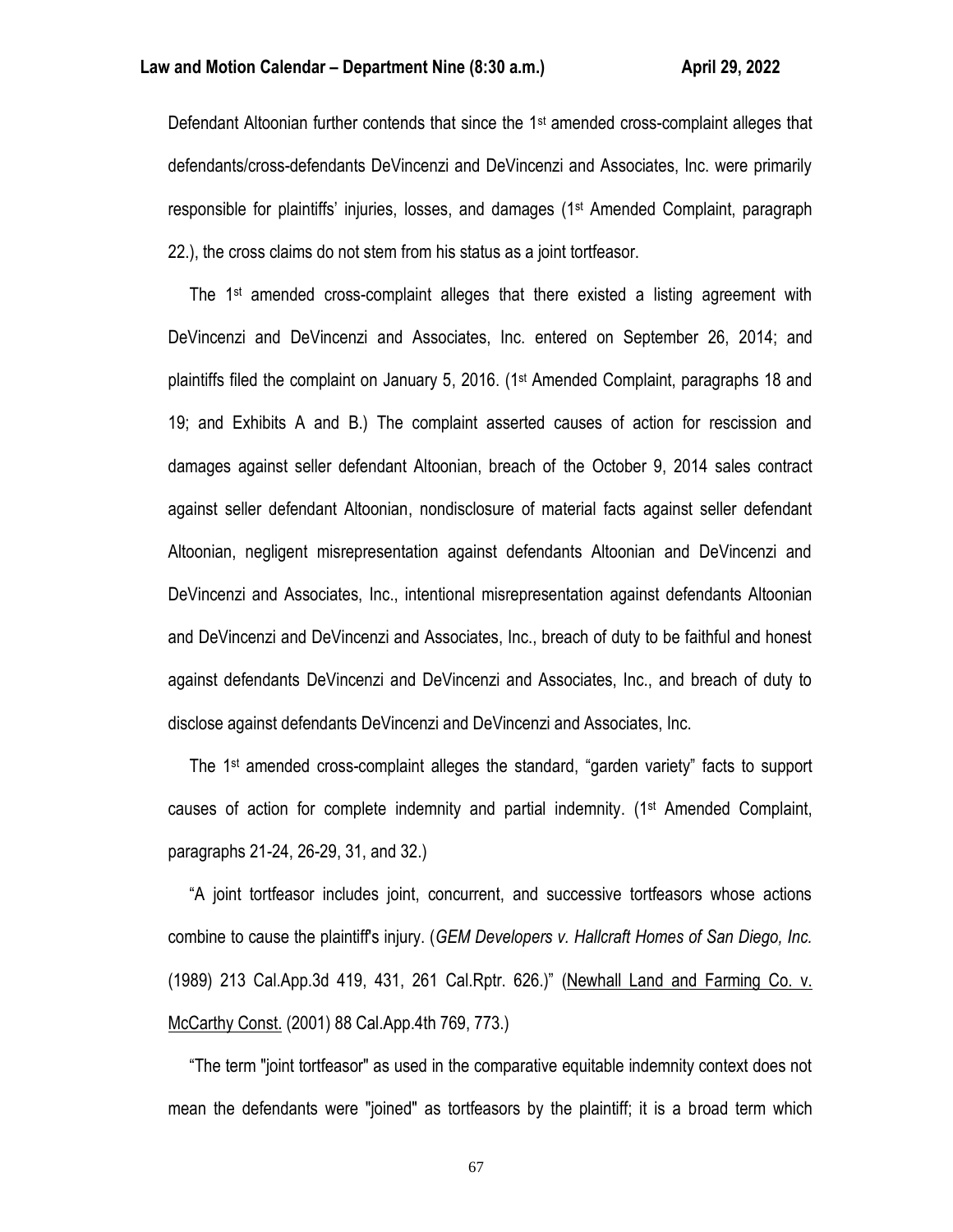includes joint, concurrent and successive tortfeasors. (See *Considine Co. v. Shadle, Hunt & Hagar* (1986) 187 Cal.App.3d 760, 767, 232 Cal.Rptr. 250.) "Where the transaction rests upon related facts, either concurrent or successive, joint or several, which legally create a detriment compensable against multiple actors, the right of indemnity should follow [*American Motorcycle v. Superior Court*, supra, 20 Cal.3d 578, 146 Cal.Rptr. 182, 578 P.2d 899] guidelines, unless a contract or statute otherwise provides." (*City of Sacramento v. Gemsch Investment Co.* (1981) 115 Cal.App.3d 869, 877, 171 Cal.Rptr. 764.)" (Gem Developers v. Hallcraft Homes of San Diego, Inc. (1989) 213 Cal.App.3d 419, 431.)

Defendant/Cross-Complainant Altoonian alleged in the 1<sup>st</sup> amended cross-complaint that the primary liability for plaintiffs' injuries, losses, and damages, if any, rests upon crossdefendants; the liability of cross-complainant for the injuries, losses and damages allegedly sustained by plaintiffs is passive and secondary to the liability of cross-defendants; therefore, cross-complainant has an implied right to indemnity over and against cross-defendants. ( $1<sup>st</sup>$ Amended Cross-Complaint, paragraph 22.)

 Allegations that a cross-defendant is primarily responsibility for plaintiffs' damages and cross-complainant has liability for the claims of the plaintiff necessarily admits that defendant/cross-complainant Altoonian was liable for some of the plaintiffs' damages as a joint, concurrent, and successive tortfeasor with DeVincenzi and DeVincenzi and Associates, Inc. whose actions combine to cause the plaintiff's injury.

 Defendants Altoonian's, DeVincenzi's, and DeVincenzi and Associates, Inc.'s liability to plaintiffs allegedly arises from the sale of the property, failures to make full disclosures during the transaction, and misrepresentations concerning the seller's mother having committed suicide by gunshot to the head on the property. The court rejects the argument that the indemnity and partial indemnity/contribution causes of action only arise from the listing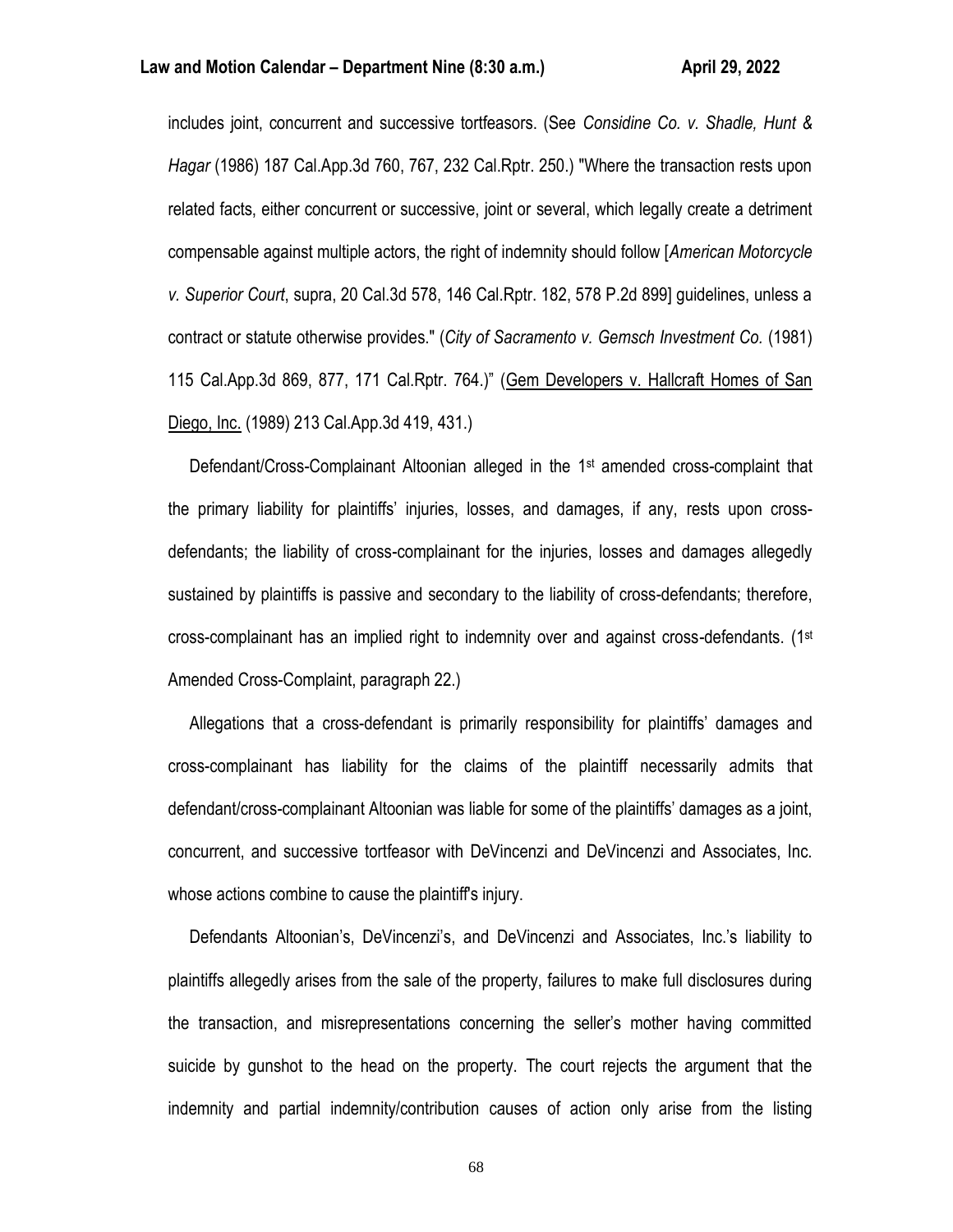agreement between defendant Altoonian and defendants DeVincenzi and DeVincenzi and Associates, Inc. and not the sales agreement between defendant Altoonian and plaintiffs.

 The indemnity and partial indemnity/contribution causes of action of the 1st amended crosscomplaint are to be dismissed upon finding of a good faith settlement between defendants DeVincenzi and DeVincenzi and Associates, Inc., and plaintiffs.

#### Breach of the September 2014 Listing Agreement Cause of Action

 Defendants DeVincenzi and DeVincenzi and Associates, Inc. essentially assert in the moving papers that all the causes of action of defendant Altoonian's 1st Amended Cross-Complaint are barred by a finding of good faith settlement of the underlying action brought by plaintiff as they are either claims for equitable comparative contribution, or partial or comparative indemnity, based on comparative negligence or comparative fault, or are artfully pled indemnity claims in disguise.

 The moving papers conclude that the court should grant the motion and bar any other joint tortfeasors or co-obligors from any further claims against the listing broker for equitable comparative contribution, or partial or comparative indemnity, based on comparative negligence or comparative fault; and bar sellers from maintaining causes of action for breach of contract, implied contractual indemnity, breach of fiduciary duty, and negligence. (Motion for Good Faith Settlement, page 10, lines 11-17.)

 Defendant Altoonian argues the breach of contact cause of action of the 1st amended crosscomplaint survives a finding of good faith settlement of the underlying action for the following reasons: defendants DeVincenzi and DeVincenzi and Associates, Inc. do not assert that the breach of contract claim is precluded by Section 877.6; the breach of contact claims are based upon an entirely different contract, the listing agreement, and not the sales agreement upon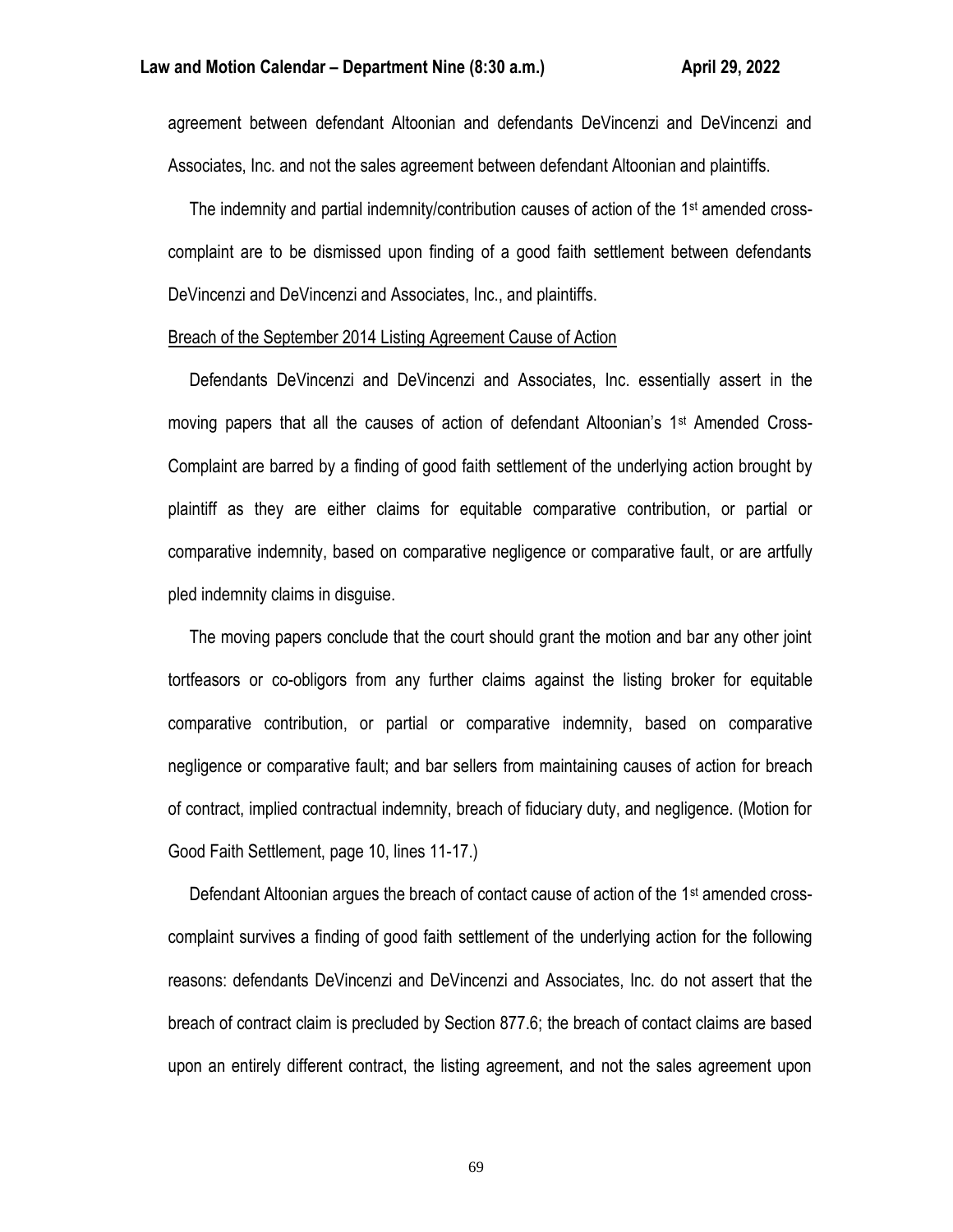which the complaint is premised; and defendants Altoonian, DeVincenzi and DeVincenzi and Associates, Inc. are not co-obligors on a single contract debt.

The breach of contract cause of action of the 1<sup>st</sup> amended cross-complaint alleges: "In any event that plaintiffs' allegations in their complaint are established and found to be true against Cross-Defendants DeVincenzi, Insight, and/or Roes 1-20, then Cross-Defendants DeVincenzi, Insight, and Roes 1-20 breached their written agreement, including the Residential Listing Agreement, by failing to, among other things, use of the utmost care, integrity, honesty and/or loyalty in dealing with Cross-Complainant and by failing to exercise reasonable skill, and care in the performance of their duties with respect to the sale and marketing of the property. In light of these failures, Cross-Defendants DeVincenzi, Insight, and Roes 1-20, are, among other things, not entitled to any of the compensation they received from Cross-Complainant for the sale of the Property, and their compensation should be returned to Cross-Complainant"; crosscomplainant has suffered and will suffer other unspecified damages and losses proximately caused by cross-defendants' breaches of the written agreement; and cross-complainant prays for judgment awarding general and special damages in an amount according to proof against cross-defendants with respect to the breach of contract, breach of fiduciary duty, and negligence causes of action. (1st Amended Cross-Complaint, paragraphs 35 and 37; and Prayer Number 5.)

 The plaintiffs' causes of action are premised upon alleged nondisclosure of the gruesome suicide and disclosure that it was a natural death; defendant Altoonian's and defendants DeVincenzi and DeVincenzi and Associates, Inc.'s alleged negligent misrepresentation by failure to disclose that a suicide occurred on the property; defendant Altoonian's and defendants DeVincenzi and DeVincenzi and Associates, Inc.'s alleged intentional misrepresentation that the decedent had a natural death by heart attack at the subject property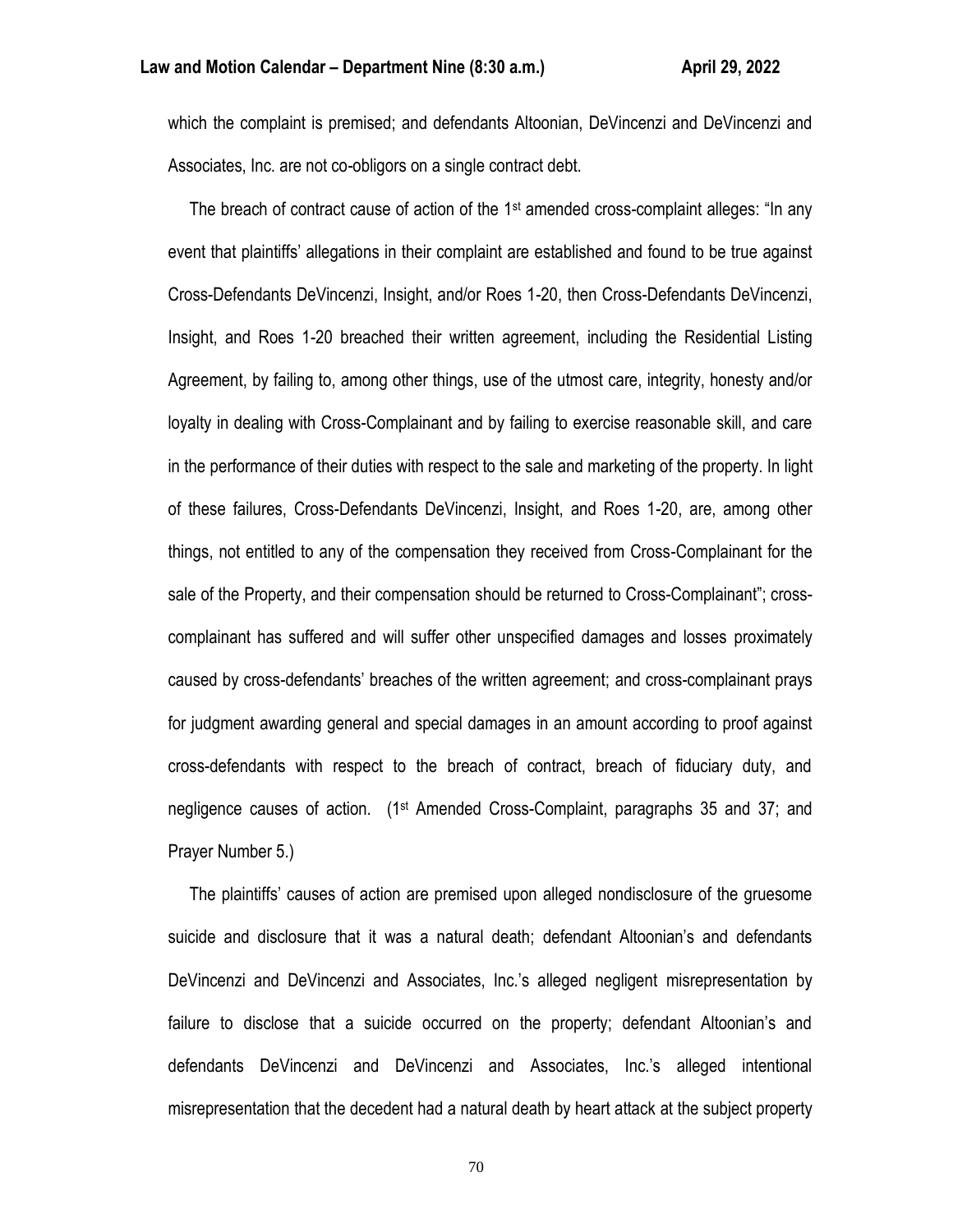when the decedent instead killed herself in a gruesome suicide; (Complaint, paragraphs 27, 32, 34, 35, 38, 39, 44-47, 54, 58, and 59.)

 "We believe the purpose and intent of the 1987 legislation amending section 877.6 to include "co-obligors on a contract debt" was to provide a similar efficient mechanism to determine the good faith of any settlement of a multiparty contract action. Nothing in the statute indicates anything to the contrary. Although there are no reported decisions construing the phrase "co-obligors on a contract debt," the plain language of the statute dictates the interpretation of this phrase refers to parties to a contract dispute which itself is the subject of the underlying litigation." (Pacific Estates, Inc. v. Superior Court (1993) 13 Cal.App.4th 1561, 1571.)

 Clearly plaintiffs and defendants Altoonian, DeVincenzi and DeVincenzi and Associates, Inc. are no co-obligors on the contract dispute that is the subject of the underlying action.

 However, the alleged breach of the listing agreement is intertwined with the alleged joint liability of defendants Altoonian and DeVincenzi and DeVincenzi and Associates, Inc. for misrepresentations and non-disclosure of the true nature of the death on the subject property, which damages plaintiffs. The alleged breach of the listing agreement arises from the plaintiffs establishing that the allegations of their complaint are true against defendants/crossdefendants DeVincenzi and DeVincenzi and Associates, Inc. Defendant Altoonian seeks to recover general and special damages arising from the finding that cross-defendants are liable as alleged in the underlying action.

 "The purpose of this statute is to bar claims against a settling tortfeasor and thereby promote settlement. (*Singer Co. v. Superior Court* (1986) 179 Cal.App.3d 875, 890, 225 Cal.Rptr. 159.) Allowing a joint tortfeasor to bring an affirmative claim for damages that is actually an artfully pleaded claim for indemnity would contravene the purpose of the statute.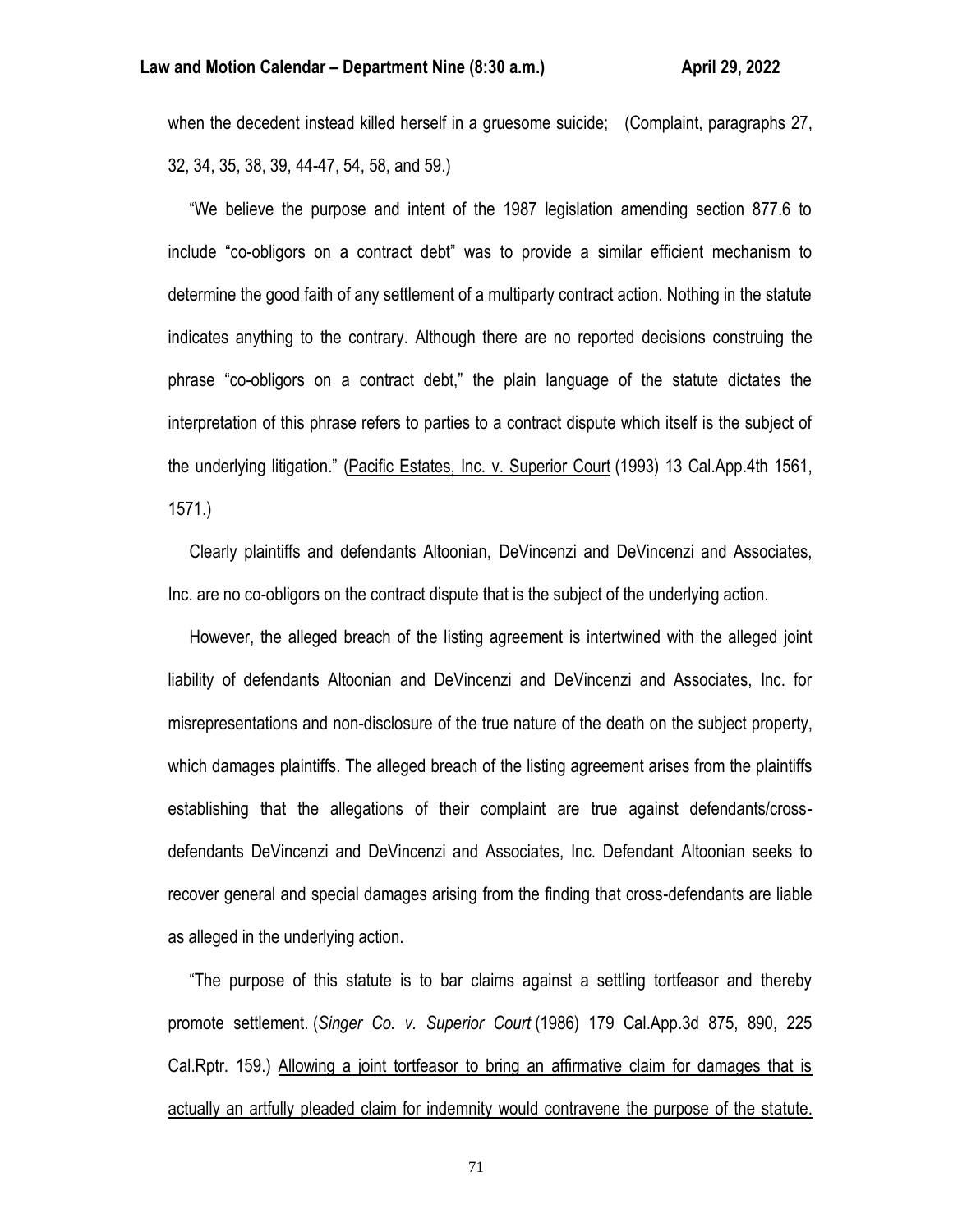The Supreme Court has stressed the importance of interpreting section 877.6, subdivision (c) such that settlement is encouraged. (*Far West Financial Corp. v. D & S Co.* (1988) 46 Cal.3d 796, 810, 251 Cal.Rptr. 202, 760 P.2d 399.) Few joint tortfeasors would be willing to settle with plaintiffs if they knew another tortfeasor could bring an action on the same issues by merely cloaking claims of indemnity in affirmative language. Therefore, a trial court must have the discretion to ferret out those claims that are in fact claims for indemnity. ¶ When a trial court considers the good faith of a settlement, it must determine each tortfeasor's proportionate share of liability. (*Tech–Bilt Inc. v. Woodward–Clyde & Associates* (1985) 38 Cal.3d 488, 499, 213 Cal.Rptr. 256, 698 P.2d 159.) The trial court's good faith determination must also "take into account the settling tortfeasor's potential liability for indemnity to a cotortfeasor, as well as the settling tortfeasor's potential liability to the plaintiff." (*Far West Financial Corp. v. D & S Co., supra,* 46 Cal.3d at p. 816, fn. 16, 251 Cal.Rptr. 202, 760 P.2d 399.) In so doing, a trial court must consider each of the plaintiff's claims and possible recoveries and the potential liability of the joint tortfeasors. If the claims between the joint tortfeasors are identical to those made by the plaintiffs or if the damages sought by the joint tortfeasors are those that the court would consider in determining the proportionate liability of the settling tortfeasor, then the claims are indemnity claims regardless of whether one or more of the claims are couched in affirmative language. A claim by a joint tortfeasor seeking neither indemnity nor contribution and which the trial court would not contemplate in determining the proportionate liability of a settling tortfeasor is not a claim for indemnity and hence survives a good faith settlement under section 877.6. If a claim is in fact one of indemnity, then it is barred pursuant to section 877.6. ¶ Indemnity has been defined as the obligation of one party to make good a loss or damage which another party has incurred. (*County of Los Angeles v. Superior Court* (1984) 155 Cal.App.3d 798, 802, 202 Cal.Rptr. 444.) Indemnity may arise by virtue of an express or implied contractual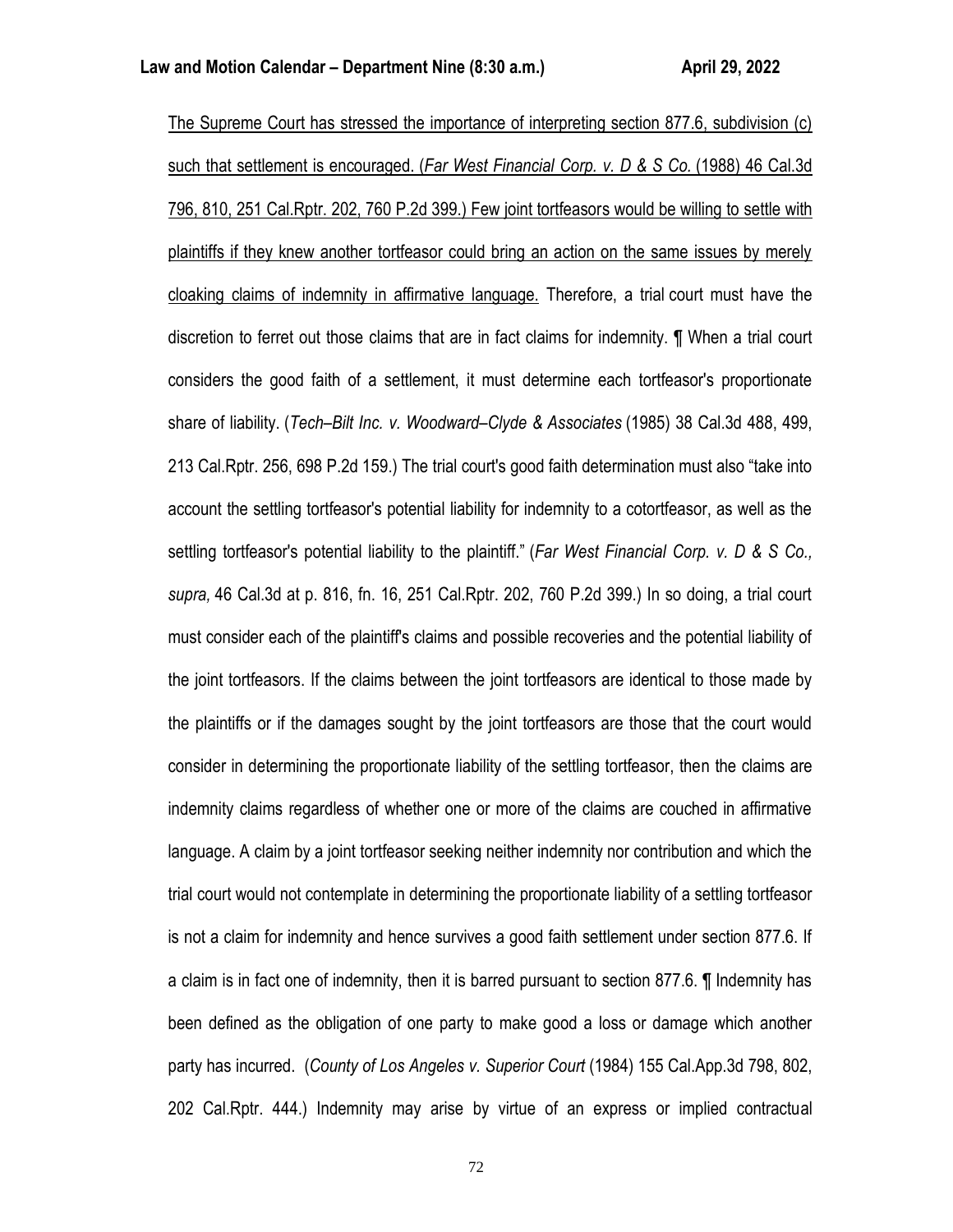provision or by the equities of the particular case. (*Ibid.*) Here, both appellants and respondents cross-complained seeking partial or total equitable indemnity for any damages suffered by the plaintiff. Respondents claimed that these damages, which were sought by the plaintiffs for misrepresentation of the size of the condominium unit and for failing to obtain a proper certificate of occupancy, were due to the negligence of appellants. Appellants, on the other hand, alleged that the plaintiffs' damages resulted due to the respondents' breach of their fiduciary duty. In both cases, however, indemnity liability rested on the identical failure to correctly represent the size of the condominium unit and to obtain the certificate of occupancy. ¶ While appellants, in their cross-complaint, have asserted a separate cause of action for breach of fiduciary duty in addition to their claims of indemnity and contribution, their entitlement to indemnification or contribution rests upon their ability to prove that respondents breached their fiduciary duty. They have alleged no additional basis for their claim to equitable indemnity. Hence, the trial court, in assessing the proportionate liability of the parties to the plaintiffs must have considered respondents' potential liability for indemnity to appellants based on appellants' breach of fiduciary duty cause of action. Although labeled by appellants as a breach of fiduciary duty cause of action, it was in effect simply an indemnity action just as respondents' indemnity action, which alleged negligence, was solely an indemnity action." (Cal-Jones Properties v. Evans Pacific Corp. (1989) 216 Cal.App.3d 324, 327–329.)

 "A claim by a joint tortfeasor seeking neither indemnity nor contribution survives a good faith settlement under section 877.6. But a party may not avoid a section 877.6 motion by providing different labels for what are in reality indemnity or contribution claims. (*Cal– Jones Properties v. Evans Pacific Corp.* (1989) 216 Cal.App.3d 324, 327–

328, 264 Cal.Rptr. 737. [court barred claim for breach of fiduciary duty as in reality an indemnity claim].) The words "indemnity" or "contribution" need not be used. It is the substance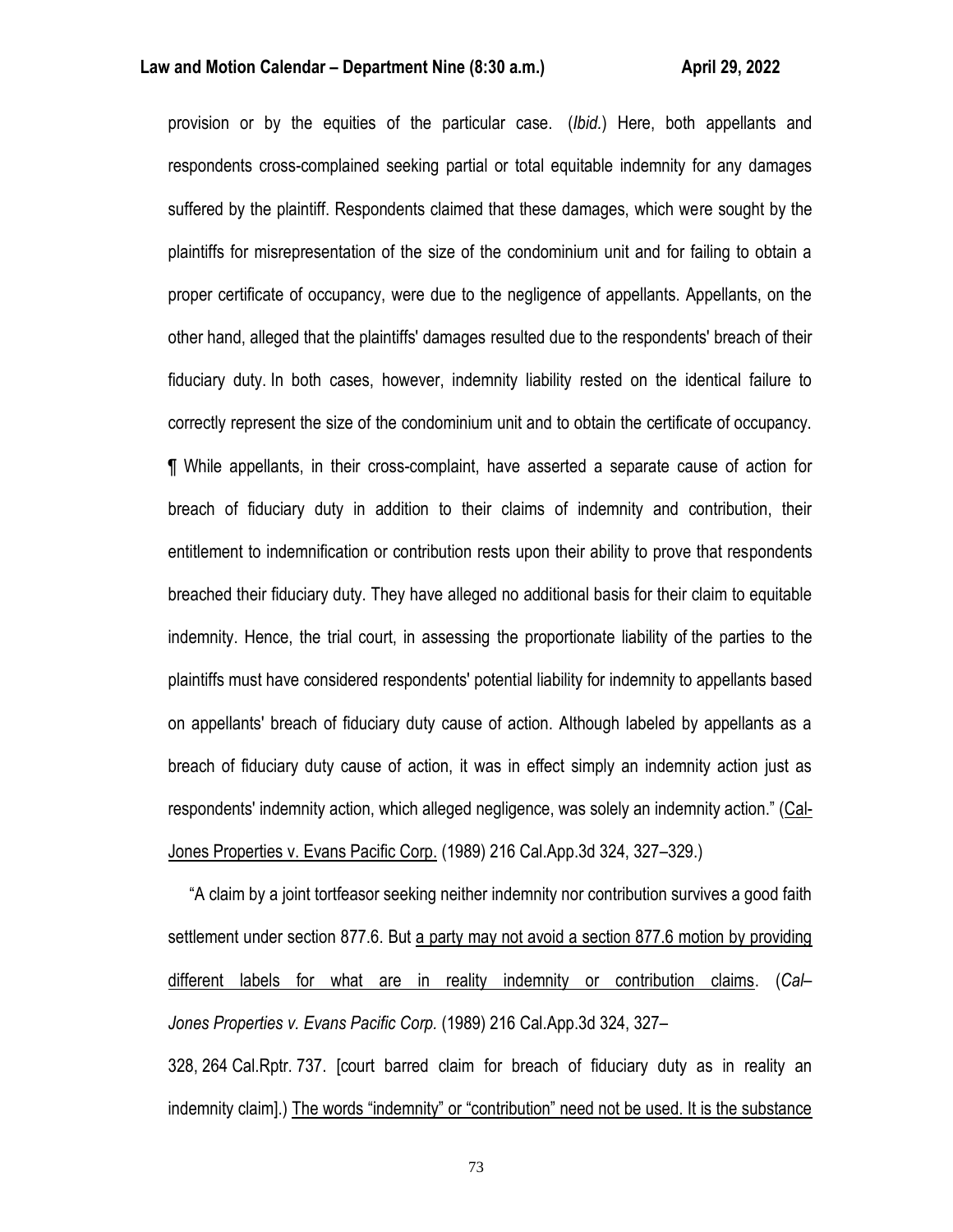of the claim that is determinative. (*Ibid.; Norco, supra,* 64 Cal.App.4th at p. 964, 75 Cal.Rptr.2d 456.) "Following a good faith determination, the judge doubtless may discuss disguised or artfully pleaded claims for indemnity or contribution—i.e., causes of action purporting to state direct claims but which, in fact, seek to recover derivative damages." (*Norco, supra,* at p. 964, 75 Cal.Rptr.2d 456; see *Ratcliff Architects v. Vanir Construction Management, Inc.* (2001) 88 Cal.App.4th 595, 607, 106 Cal.Rptr.2d 1 ["negligence claim is essentially a claim for indemnification" for purposes of good faith settlement consequences].)" (Emphasis added.) (Gackstetter v. Frawley (2006) 135 Cal.App.4th 1257, 1274.)

 The breach of listing agreement cause of action is an artfully pleaded claim for indemnity for general and special damages arising from the alleged identical misrepresentations and nondisclosures by defendants Altoonian and defendants DeVincenzi and DeVincenzi and Associates, Inc. that are alleged as a basis for liability in the underlying action. The court finds that a ruling granting the motion for determination of good faith settlement will bar this breach of listing agreement cause of action.

## Breach of Fiduciary Duty and Negligence Causes of Action

 Defendants DeVincenzi and DeVincenzi and Associates, Inc. argue in the moving papers that the breach of fiduciary duty and negligence causes of action of the 1<sup>st</sup> amended complaint are actually artfully pled indemnity claims in disguise as cross-complainant seller has not alleged the seller suffered any damages as a result of an act or omission of listing agent DeVincenzi and DeVincenzi and Associates, Inc. except for the fact that cross-complainant has been sued by the plaintiff buyers in this litigation and it requests costs and attorney fees.

 Defendant Altoonian argues that the breach of fiduciary duty and negligence causes of action of the 1st amended cross-complaint are not premised upon any obligations alleged in the underlying complaint and are premised upon violations of the 2014 listing agreement.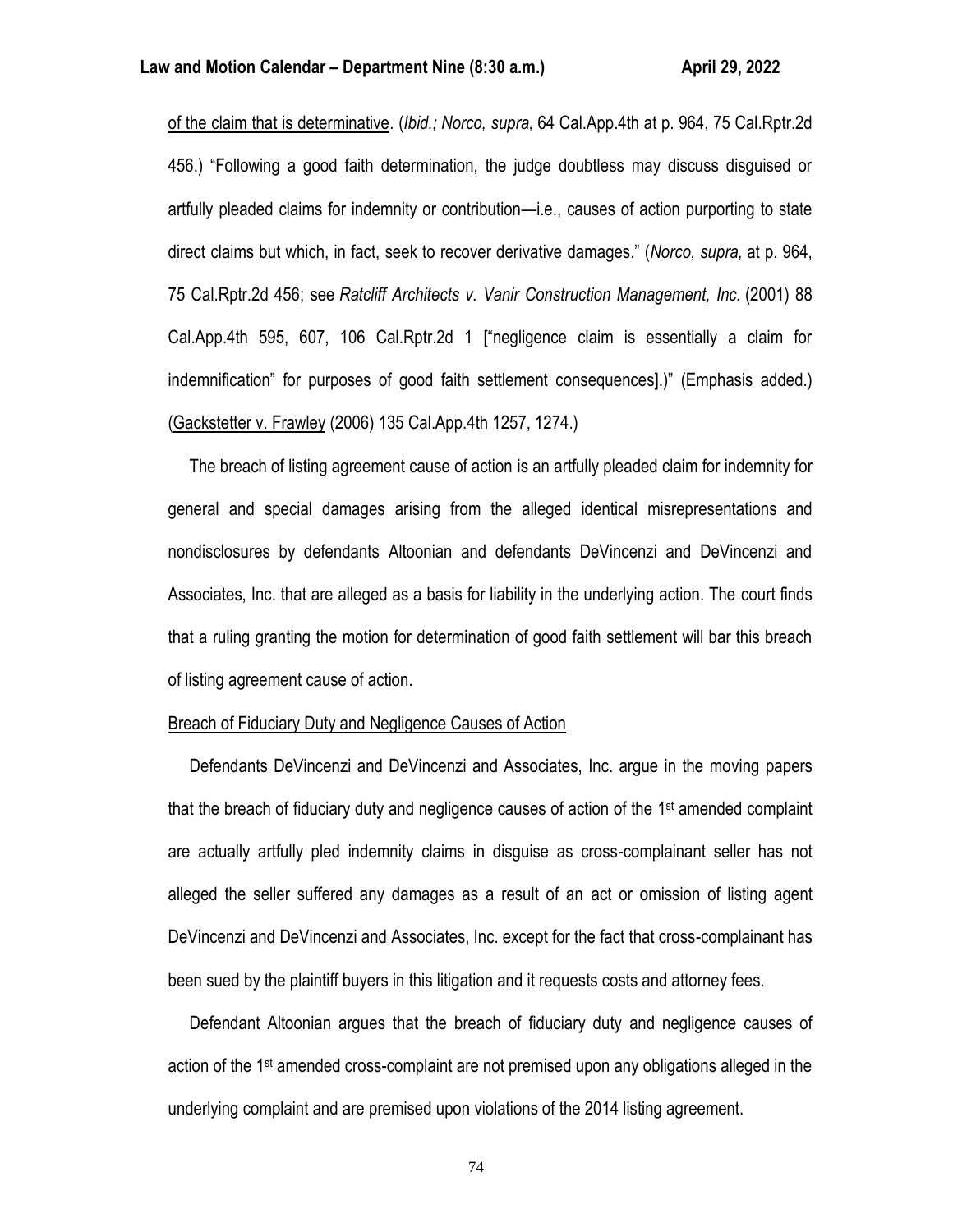The fiduciary duty and negligence causes of action of the  $1<sup>st</sup>$  amended cross-complaint allege: "In the even [sic] that Plaintiffs' allegations in their Complaint are established and found to be true against Cross-Defendants DeVincenzi, Insight, and/or Roes 1-20, then Cross-Defendants DeVincenzi, Insight, and Roes 1-20 breached their fiduciary duties to crosscomplainant…"; cross-complainant had no knowledge of the alleged misrepresentations, omissions, and/or breaches, being made or omitted by cross-defendants to plaintiffs and did not authorize and would not have authorized any such misrepresentation, omission, and/or other breach; as a proximate cause of the breach of fiduciary duties, cross-complainant has suffered damages, including, but not limited to cross-defendant's' compensation received from cross-complainant for the property sale and attorney fees, costs and investigative fees; if plaintiffs succeed in their complaint against cross-complainant, further damages are claimed; cross-complainant is entitled to recover his damages that may result from plaintiff's legal action, including attorney's fees, and investigation costs to defend against plaintiff's case; in any event that Plaintiffs' allegations in their Complaint are established and found to be true against Cross-Defendants DeVincenzi, Insight, and/or Roes 1-20, then Cross-Defendants DeVincenzi, Insight, and Roes 1-20 breached their duties to cross-complainant to exercise reasonable skill and care in the performance of their duties with respect to the sale and marketing of the property; cross-complainant had no knowledge of the alleged misrepresentations, omissions, and/or breaches, being made or omitted by cross-defendants to plaintiffs and did not authorize and would not have authorized any such misrepresentation, omission, and/or other breach; cross-complainant incurred general and special damages from the breach of duty and if plaintiffs succeed in their complaint against cross-complainant, further damages are claimed, including damages that may result from plaintiffs' legal action, including, but not limited to, attorney fees, and litigations costs to defend against plaintiff's litigation; and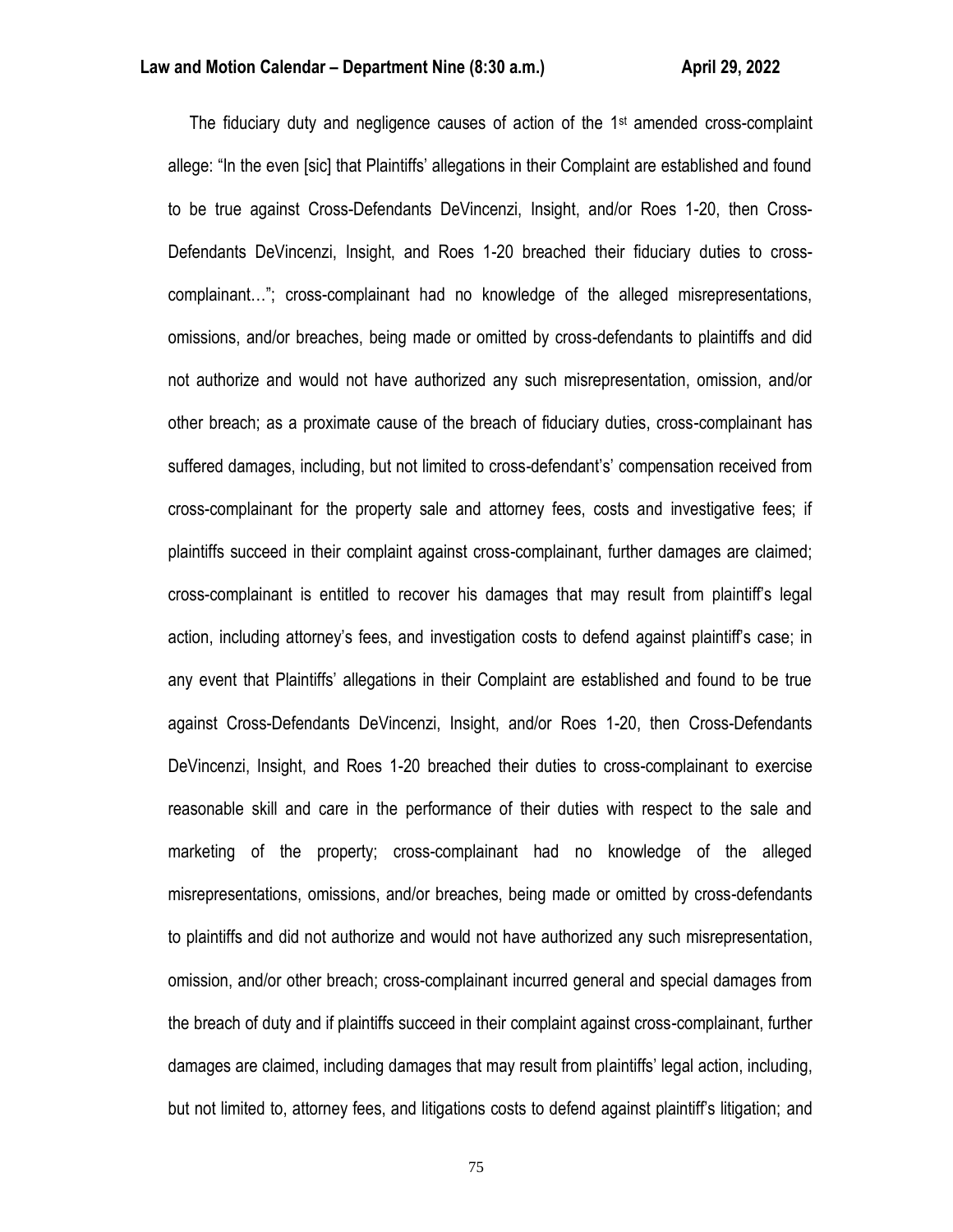cross-complainant prays for judgment awarding general and special damages in an amount according to proof against cross-defendants with respect to the breach of contract, breach of fiduciary duty, and negligence causes of action. (1st Amended Cross-Complaint, paragraphs 41-44, 47, 48, and 50; and Prayer Number 5.)

 "The purpose of this statute is to bar claims against a settling tortfeasor and thereby promote settlement. (*Singer Co. v. Superior Court* (1986) 179 Cal.App.3d 875, 890, 225 Cal.Rptr. 159.) Allowing a joint tortfeasor to bring an affirmative claim for damages that is actually an artfully pleaded claim for indemnity would contravene the purpose of the statute. The Supreme Court has stressed the importance of interpreting section 877.6, subdivision (c) such that settlement is encouraged. (*Far West Financial Corp. v. D & S Co.* (1988) 46 Cal.3d 796, 810, 251 Cal.Rptr. 202, 760 P.2d 399.) Few joint tortfeasors would be willing to settle with plaintiffs if they knew another tortfeasor could bring an action on the same issues by merely cloaking claims of indemnity in affirmative language. Therefore, a trial court must have the discretion to ferret out those claims that are in fact claims for indemnity. ¶ When a trial court considers the good faith of a settlement, it must determine each tortfeasor's proportionate share of liability. (*Tech–Bilt Inc. v. Woodward–Clyde & Associates* (1985) 38 Cal.3d 488, 499, 213 Cal.Rptr. 256, 698 P.2d 159.) The trial court's good faith determination must also "take into account the settling tortfeasor's potential liability for indemnity to a cotortfeasor, as well as the settling tortfeasor's potential liability to the plaintiff." (*Far West Financial Corp. v. D & S Co., supra,* 46 Cal.3d at p. 816, fn. 16, 251 Cal.Rptr. 202, 760 P.2d 399.) In so doing, a trial court must consider each of the plaintiff's claims and possible recoveries and the potential liability of the joint tortfeasors. If the claims between the joint tortfeasors are identical to those made by the plaintiffs or if the damages sought by the joint tortfeasors are those that the court would consider in determining the proportionate liability of the settling tortfeasor, then the claims are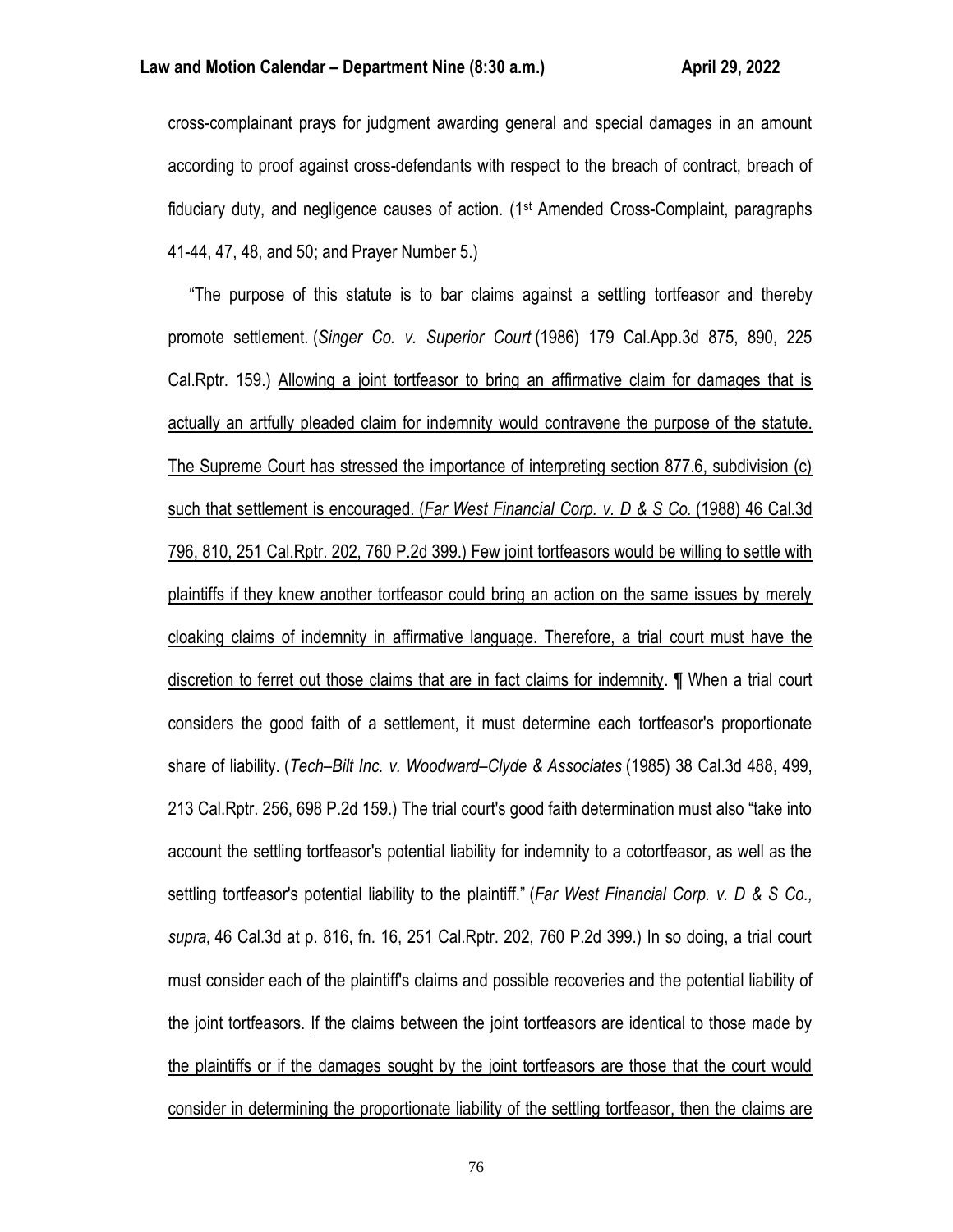indemnity claims regardless of whether one or more of the claims are couched in affirmative language. A claim by a joint tortfeasor seeking neither indemnity nor contribution and which the trial court would not contemplate in determining the proportionate liability of a settling tortfeasor is not a claim for indemnity and hence survives a good faith settlement under section 877.6. If a claim is in fact one of indemnity, then it is barred pursuant to section 877.6. ¶ Indemnity has been defined as the obligation of one party to make good a loss or damage which another party has incurred. (*County of Los Angeles v. Superior Court* (1984) 155 Cal.App.3d 798, 802, 202 Cal.Rptr. 444.) Indemnity may arise by virtue of an express or implied contractual provision or by the equities of the particular case. (*Ibid.*) Here, both appellants and respondents cross-complained seeking partial or total equitable indemnity for any damages suffered by the plaintiff. Respondents claimed that these damages, which were sought by the plaintiffs for misrepresentation of the size of the condominium unit and for failing to obtain a proper certificate of occupancy, were due to the negligence of appellants. Appellants, on the other hand, alleged that the plaintiffs' damages resulted due to the respondents' breach of their fiduciary duty. In both cases, however, indemnity liability rested on the identical failure to correctly represent the size of the condominium unit and to obtain the certificate of occupancy. ¶ While appellants, in their cross-complaint, have asserted a separate cause of action for breach of fiduciary duty in addition to their claims of indemnity and contribution, their entitlement to indemnification or contribution rests upon their ability to prove that respondents breached their fiduciary duty. They have alleged no additional basis for their claim to equitable indemnity. Hence, the trial court, in assessing the proportionate liability of the parties to the plaintiffs must have considered respondents' potential liability for indemnity to appellants based on appellants' breach of fiduciary duty cause of action. Although labeled by appellants as a breach of fiduciary duty cause of action, it was in effect simply an indemnity action just as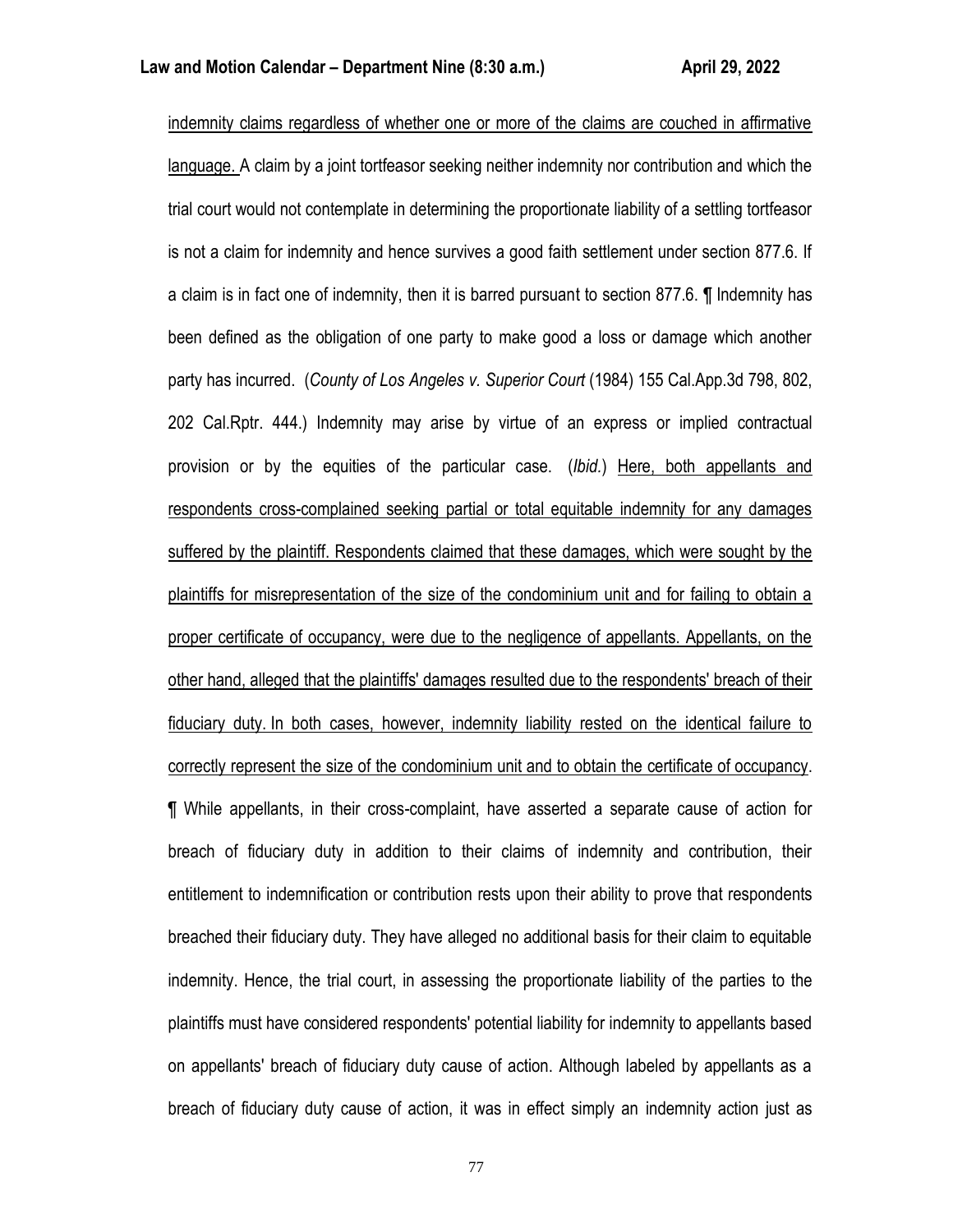respondents' indemnity action, which alleged negligence, was solely an indemnity action." (Cal-Jones Properties v. Evans Pacific Corp. (1989) 216 Cal.App.3d 324, 327–329.)

 "A claim by a joint tortfeasor seeking neither indemnity nor contribution survives a good faith settlement under section 877.6. But a party may not avoid a section 877.6 motion by providing different labels for what are in reality indemnity or contribution claims. (*Cal– Jones Properties v. Evans Pacific Corp.* (1989) 216 Cal.App.3d 324, 327–

328, 264 Cal.Rptr. 737. [court barred claim for breach of fiduciary duty as in reality an indemnity claim].) The words "indemnity" or "contribution" need not be used. It is the substance of the claim that is determinative. (*Ibid.; Norco, supra,* 64 Cal.App.4th at p. 964, 75 Cal.Rptr.2d 456.) "Following a good faith determination, the judge doubtless may discuss disguised or artfully pleaded claims for indemnity or contribution—i.e., causes of action purporting to state direct claims but which, in fact, seek to recover derivative damages." (*Norco, supra,* at p. 964, 75 Cal.Rptr.2d 456; see *Ratcliff Architects v. Vanir Construction Management, Inc.* (2001) 88 Cal.App.4th 595, 607, 106 Cal.Rptr.2d 1 ["negligence claim is essentially a claim for indemnification" for purposes of good faith settlement consequences].)" (Emphasis added.) (Gackstetter v. Frawley (2006) 135 Cal.App.4th 1257, 1274.)

 The breach of fiduciary duty and negligence causes of action are an artfully pleaded claims for indemnity for general and special damages arising from the alleged identical misrepresentations and nondisclosures by defendants Altoonian and defendants DeVincenzi and DeVincenzi and Associates, Inc. that are alleged as a basis for liability in the underlying action. The court finds that a ruling granting the motion for determination of good faith settlement will bar these causes of action.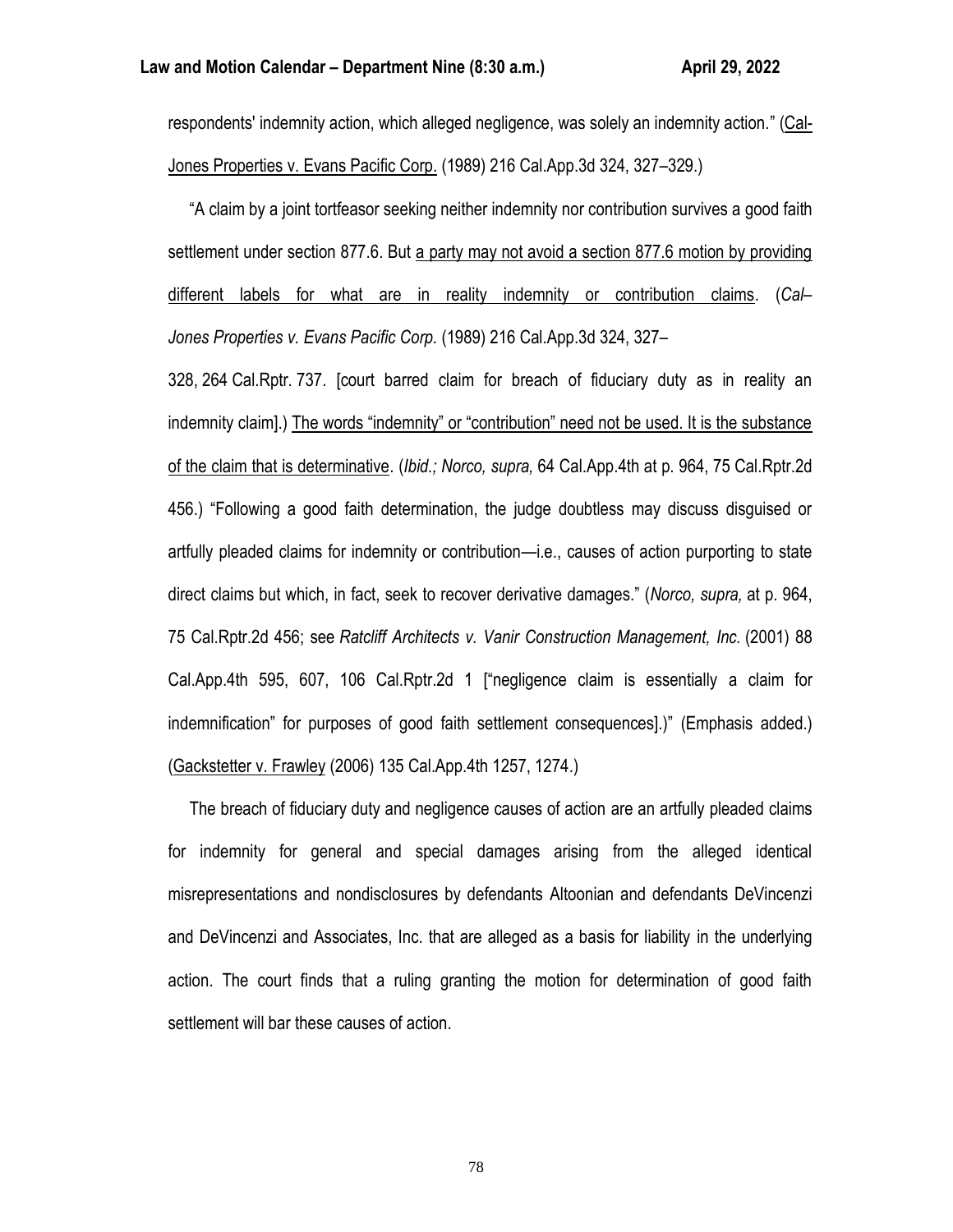## Declaratory Relief and Implied Contractual Indemnity Causes of Action

 The declaratory relief and implied contractual indemnity causes of action of the 1st amended cross-complaint are expressly linked to indemnifying defendant Altoonian should he be found liable to plaintiffs. (1st Amended Cross-Complaint, paragraphs 52, 56, and 59.) Therefore, they are also artfully pleaded claims for indemnity.

 Defendant/Cross-Complainant Altoonian has not opposed the court barring the declaratory relief and implied contractual indemnity causes of action of the 1<sup>st</sup> amended complaint. Therefore, defendant has conceded the court can properly enter a ruling barring these causes of action upon a finding of a good faith settlement of the underlying action.

 In summary, defendants DeVincenzi's and DeVincenzi and Associates, Inc.'s Motion for Determination of Good Faith Settlement is granted. Pursuant to the provisions of Code of Civil Procedure, § 877.6 the court orders that all causes of action of Cross-Complainant Altoonian's 1 st Amended Cross-Complaint are barred.

**TENTATIVE RULING # 8: DEFENDANTS DEVINCENZI'S AND DEVINCENZI AND ASSOCIATES, INC.'S MOTION FOR DETERMINATION OF GOOD FAITH SETTLEMENT IS GRANTED. PURSUANT TO THE PROVISIONS OF CODE OF CIVIL PROCEDURE, § 877.6 THE COURT ORDERS THAT ALL CAUSES OF ACTION OF CROSS-COMPLAINANT ALTOONIAN'S 1ST AMENDED CROSS-COMPLAINT ARE BARRED. NO HEARING ON THIS MATTER WILL BE HELD (LEWIS V. SUPERIOR COURT (1999) 19 CAL.4TH 1232, 1247.), UNLESS A NOTICE OF INTENT TO APPEAR AND REQUEST FOR ORAL ARGUMENT IS TRANSMITTED ELECTRONICALLY THROUGH THE COURT'S WEBSITE OR BY TELEPHONE TO THE COURT AT (530) 621-6551 BY 4:00 P.M. ON THE DAY THE TENTATIVE RULING IS ISSUED. NOTICE TO ALL PARTIES OF AN INTENT TO APPEAR MUST BE MADE BY TELEPHONE OR IN PERSON. PROOF OF SERVICE OF SAID**